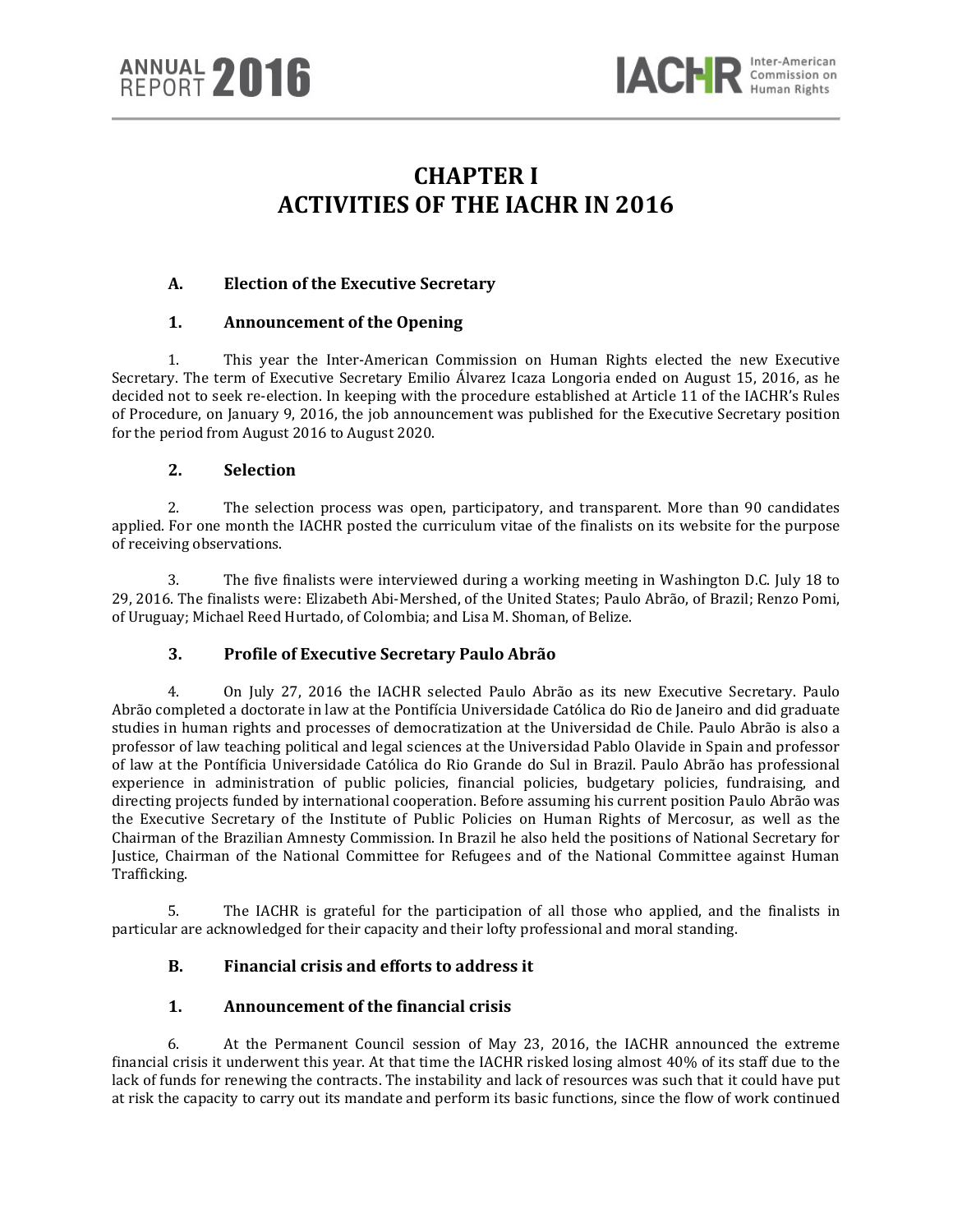increasing. Planned visits were suspended, as was the period of sessions scheduled for October, due to lack of funds.

7. The IACHR considers that a new financial crisis could be avoided if the member states approve an adequate regular budget, for the insufficient financing is structural and systematic. It is essential to solve the mismatch between the mandate that the member states of the Organization of American States (OAS) have assigned to the IACHR and the financial resources they allocate to it.

# **2. Efforts by the President of the IACHR**

8. Before the announcement of the financial crisis, the IACHR President James Cavallaro began to take initiatives and engage in dialogues with member countries and the Inter-American Court. This took up a large part of the President's agenda. He, together with Executive Secretary Alvarez Icaza and then with Executive Secretary Abrão, directed the staff of the Executive Secretariat to design the campaign to address the crisis, and to pursue political and diplomatic agendas with high-level authorities to explain the impact of the crisis on the inter-American human rights system.

9. The formal announcement of the serious financial crisis, on May 23, sparked various reactions from 16 states, which recognized the importance of the IACHR's work. One could perceive two approaches in the statements by the states, solidarity, and the call for a debate on the causes of the crisis.

10. During the forty-sixth regular session of the OAS General Assembly, held in Santo Domingo, Dominican Republic, June 13 to 15, the President of the IACHR participated with a communication strategy on the financial crisis; he met with civil society representatives, and representatives of the states. He also participated in a civil society roundtable on the financial crisis of the inter-American human rights system in a dialogue that preceded the General Assembly.

11. In June 2016 the President attended the Annual Meeting of Chairpersons of Human Rights Treaty Bodies (United Nations) in New York. Although the meeting was not about the economic crisis of the IACHR, the representatives of the United Nations took up the matter and announced that a press release had been approved expressing support for the IACHR.

12. Also in June 2016, the President travelled to Vienna at the invitation of the European Union Agency for Fundamental Rights to participate in the Fundamental Rights Forum. At that activity President Cavallaro engaged in conversation with Michael O'Flaherty, Director of the European Agency of Fundamental Rights and with Paul d'Auchamp, Deputy Regional Representative for Europe of the OHCHR.

13. In October the President of the IACHR participated in a meeting of the Working Party on Latin America and the Caribbean (COLAC) of the European Parliament, where he reported on the situation of crisis affecting the IACHR. During that stay in Europe the President also met with the EU Special Representative for Human Rights, Stavros Lambrinidis; the Head of Division for Regional Affairs for the Americas, Manfredo Fanti; and other EU officials from the Department of Human Rights of the EEAS (GLOBAL.1), from the European Commission (DEVCO), and from the geographic divisions of the Americas.

14. The President promoted a strategic alliance with the Inter-American Court of Human Rights. Thanks to the dialogue between both organs, on September 30 both presented to the OAS Secretary General, Luis Almagro, a proposal for financing that seeks to improve the financial situation of the inter-American system.

15. The proposal of the IACHR in response to this year's serious financial crisis includes medium- and long-term measures to adapt the budgetary outlay so that the member states of the Organization of American States will be the main funders of both organs of the system. The proposal was included in the Program Budget of the OAS to be approved during the General Assembly on October 31, 2016. The decision on the matter was not made during the period covered by this report.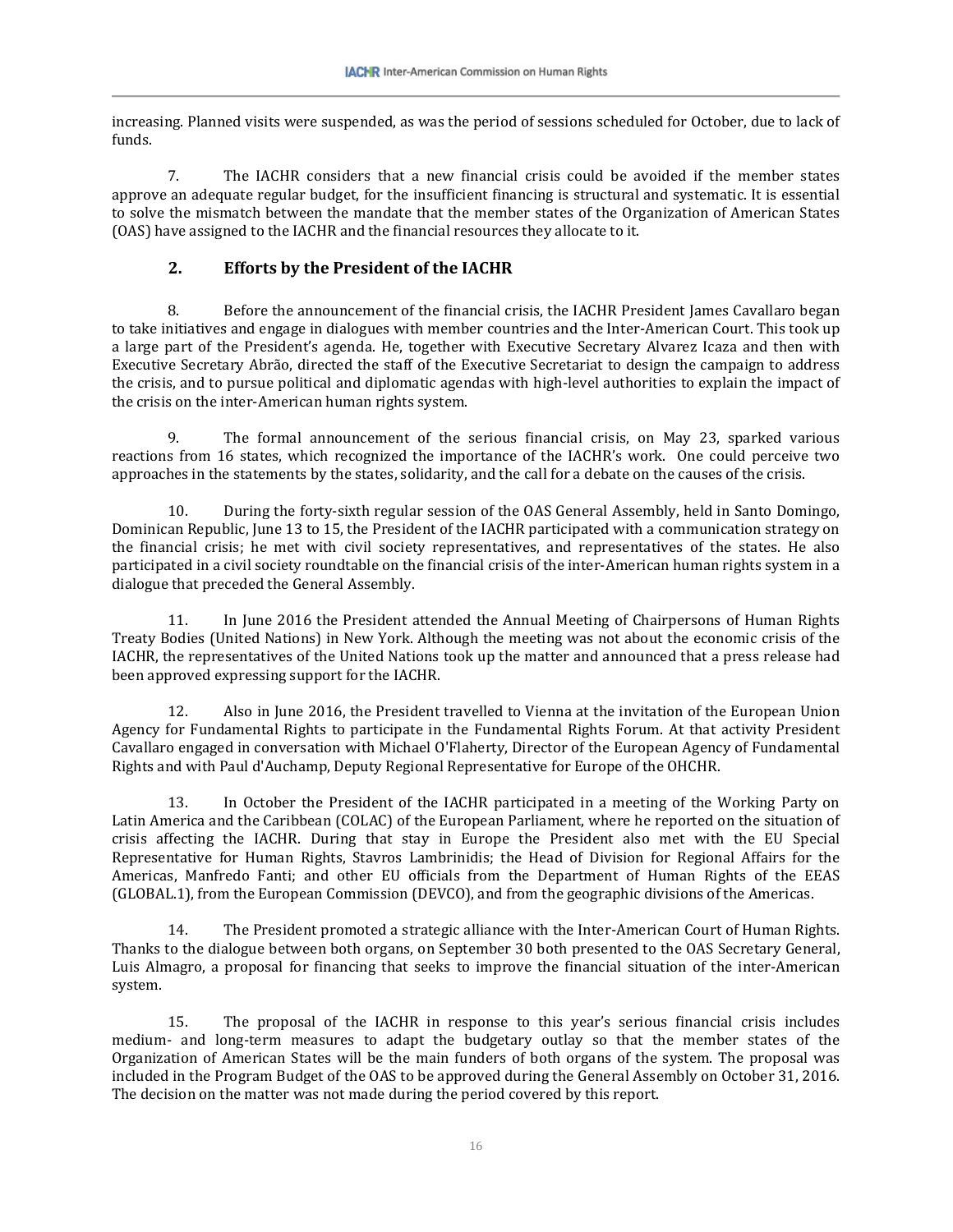16. The new budget would ensure the stability and sustainability of the funds available for the two organs of the system, and consequently would improve their capacity for planning and management. It is proposed that the annual budget for the inter-American system should be US\$18,204,450, US\$11,228,250 would be earmarked for the IACHR, and US\$6,976,200 for the Court.

# **3. Voluntary contributions and support for the IACHR**

17. After the first announcement on the economic crisis and its effects the IACHR received commitments of financial support from several member states. The IACHR expresses gratitude to the following states for their extraordinary contributions: Antigua and Barbuda, Argentina, Chile, Colombia, Mexico, Panama, Peru, the United States, and Uruguay.

18. IACHR would also like to express its gratitude for the contributions received, as of October 31st, 2016, from the following Member States: Antigua and Barbuda, Argentina, Chile, Colombia, Costa Rica, United States, Mexico, Panama, Peru, Uruguay; from Permanent Observers: Denmark, Spain, Sweden, Switzerland, European Union; and from non-member states and others: UNHCR, Avinna, Arcus Foundation, University of Notre Dame, and Stanford University.

19. Special mention should be made of the moral support from hundreds of national, regional, and international human rights organizations and associations of youths, indigenous peoples, Afrodescendants, women, writers, monitors, students, universities, and other educational institutions, as well as victims whose cases were processed by the IACHR, and their family members and representatives. The IACHR also appreciates the work done by its Executive Secretariat, which made it possible to get through this crisis.

20. The IACHR wishes to especially thank the State of Chile and the State of Panama for their support, which that made it possible to hold the  $158<sup>th</sup>$  and  $159<sup>th</sup>$  periods of sessions, respectively.

# **4. Announcement of the end of the financial crisis**

21. Thanks to the fundraising efforts, and the swift and effective response on the part of the states and donors, the IACHR celebrated the announcement that the crisis had been surpassed on September 30, 2016. The IACHR expresses its profound recognition to the member states and donors for their financial efforts, which made it possible, among other things, to renew the contracts of its staff for the next year and to turn its attention back to its activities and its mandate.

# **C. Periods of sessions of the IACHR held in 2016**

# 22. In the course of 2016 the IACHR held four periods of sessions:

| <b>Period of sessions</b>            | <b>Date</b>               | <b>Place</b>     |
|--------------------------------------|---------------------------|------------------|
| 157 <sup>th</sup> period of sessions | April 2 to 15             | Washington, D.C. |
| $158th$ special period of sessions   | June 6 to 10              | Santiago, Chile  |
| 159 <sup>th</sup> period of sessions | November 27 to December 7 | Panama City      |
| $160th$ special period of sessions   | December 9 and 10         | Washington, D.C. |

### 23. The figures of the number of reports on cases adopted in 2016 are as follows:

|                     | <b>Merits</b> | Friendly<br><b>Settlement</b> | <b>Admissibility</b> | Inadmissibility Publication | <b>Archive</b> |
|---------------------|---------------|-------------------------------|----------------------|-----------------------------|----------------|
| Reports<br>approved | 16            |                               | 43                   |                             | 77             |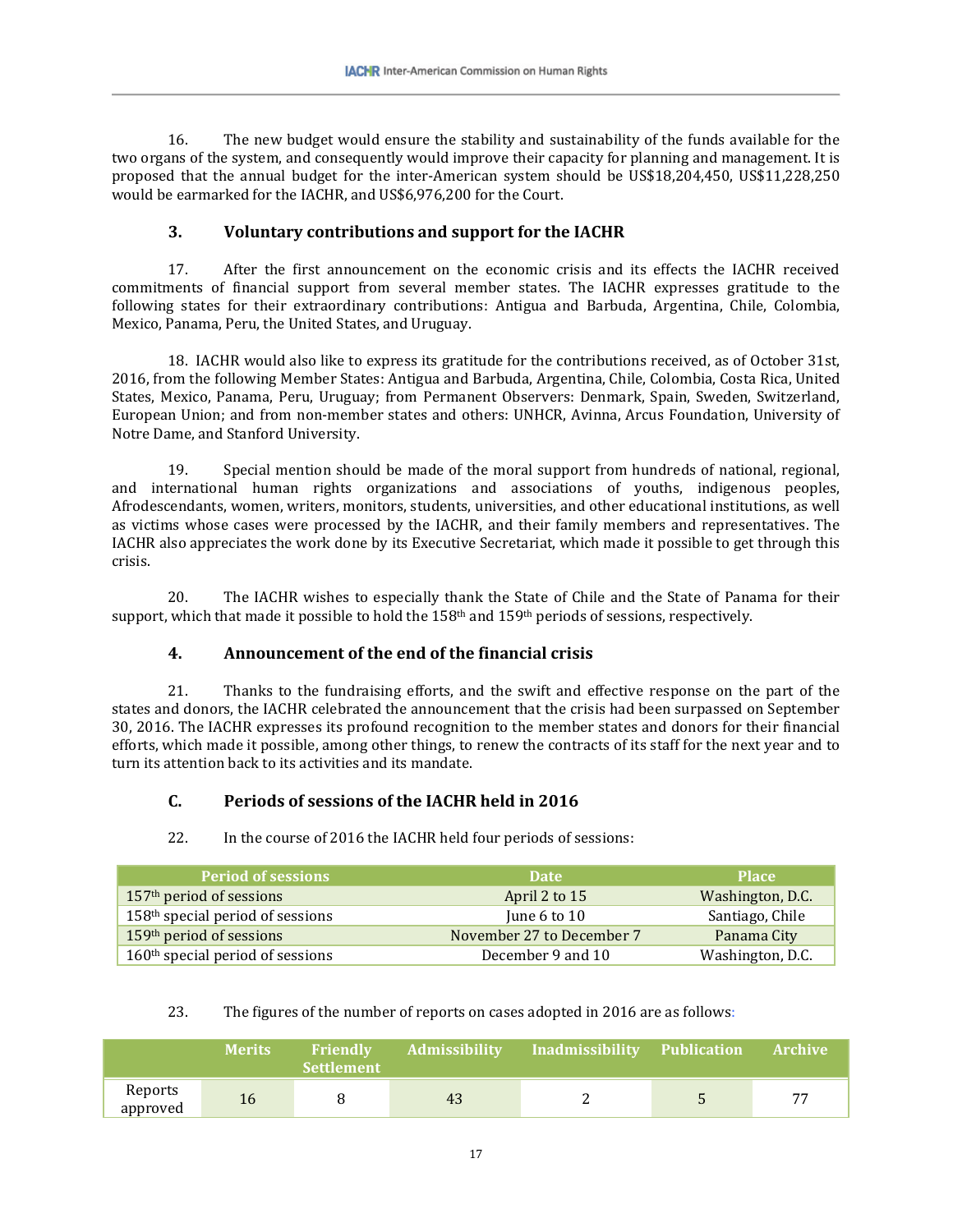# **1. 157th regular period of sessions (Washington, D.C.)**

24. The IACHR held its 157th regular period of sessions from April 2 to 15, 2016, at its headquarters.

25. The election of authorities at the beginning of the sessions resulted in the following composition of its board of officers: James L. Cavallaro, President; Francisco Eguiguren Praeli, First Vice President; and Margarette May Macaulay, Second Vice President. The other Commissioners are: José de Jesús Orozco Henríquez, Paulo Vannuchi, Esmeralda Arosemena de Troitiño, and Enrique Gil Botero.

26. During the 157<sup>th</sup> period of sessions 49 public hearings were held, as well as 34 working meetings with states and civil society organizations.

27. The IACHR received information from more than 19 countries and on a regional basis on various human rights issues. Of the 49 hearings held, seven were to receive arguments from the parties on cases in the merits stage, five of which were at the request of member states, namely Brazil, Costa Rica, Mexico, Peru, and Venezuela. Civil society representatives requested 40 of the hearings held; and five were held at the initiative of the IACHR.

- 28. During this period of sessions, the IACHR presented five thematic reports:
- Indigenous Peoples, Afro-Descendent Communities, and Natural Resources: Human Rights Protection in the Context of Extraction, Exploitation, and Development Activities
- Violence, Children and Organized Crime
- Legal Standards: General Equality and Women's Rights
- Violence against Lesbian, Gay, Bisexual, Trans, and Intersex (LGBTI) Persons in the Americas
- Criminalization of Human Rights Defenders

29. The IACHR had more than seven millions views through social networks and the live broadcast of its hearings. The IACHR is grateful for and values the public's growing interest in human rights in the region and the mechanisms of the inter-American system.

30. The IACHR appreciates the participation of agencies of the United Nations during the period of sessions and highlights the importance of the work of the universal and regional systems for promoting and protecting human rights more effectively in the Americas. Several United Nations rapporteurs participated in the 157th period of sessions:

• Regional civil society consultation organized jointly by the Office of the High Commissioner for Human Rights, the Inter-American Court, and the IACHR. The session was opened by Ivan Šimonović, United Nations Deputy Secretary General for Human Rights; the Vice President of the Inter-American Court, Eduardo Ferrer MacGregor; and the President of the IACHR, James Cavallaro. This activity included the participation of more than 80 organizations of human rights defenders, as well as United Nations special rapporteurs such as Dubravka Šimonović, Rapporteur on violence against women; Juan Méndez, Special Rapporteur on torture and other cruel, inhuman or degrading treatment or punishment; Mónica Pinto, Special Rapporteur on the independence of judges and lawyers; Michel Forst, Special Rapporteur on the situation of human rights defenders; and Ariel Dulitzky, member of the Working Group on Enforced or Involuntary Disappearances.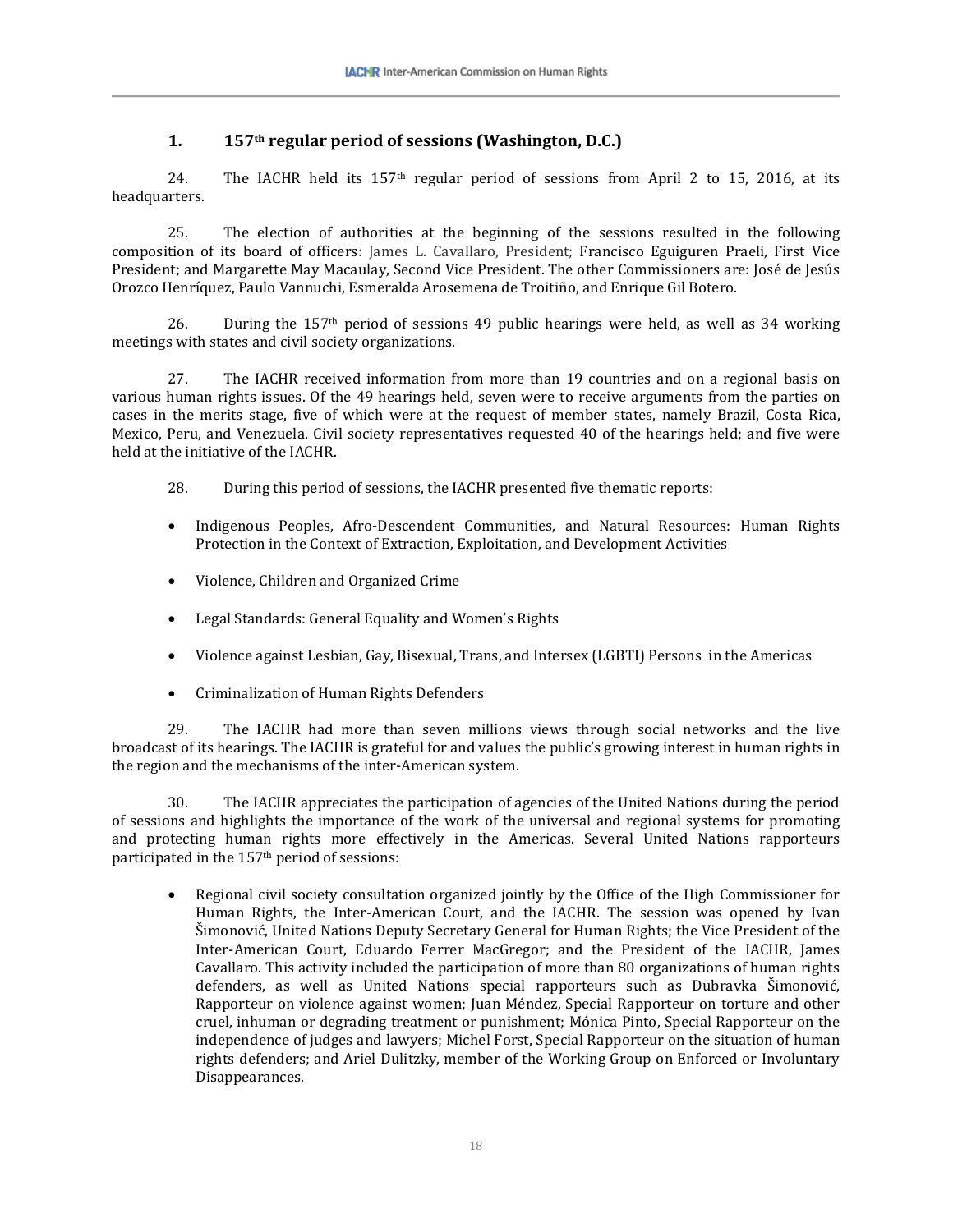- Meeting with a delegation of the Office of the High Commissioner for Human Rights led by Iván Šimonović and made up of Amerigo Incalcaterra, Representative of the Regional Office for South America, and Vladlen Stefanov, Chief of the National Institutions, Regional Mechanisms and Civil Society Section, as well as human rights officers Claudia Gerez and Liza Sekaggya. That meeting was held following up on the joint declaration of cooperation signed in 2014.
- Dialogue on fiscal policy and human rights in times of austerity, attended by, among other experts, Ricardo Martner of the Economic Commission for Latin America and the Caribbean (ECLAC) and Rodrigo Uprimny, member of the Committee on Economic, Social and Cultural Rights of the United Nations.
- The letter sent by the Special Rapporteur on the rights to freedom of peaceful assembly and of association, Maina Kiai, who saluted the holding of the hearing "Situation of the right of association in the Americas." In this context, the Special Rapporteur filed an *amicus curiae* brief with the Constitutional Court of Bolivia in May 2015 related to the requirements for establishing civil society organizations and for their operations which, in his opinion would be incompatible with international human rights standards.

31. During the sessions the IACHR met with the Interdisciplinary Group of Independent Experts (GIEI), which worked in Mexico in the investigations into the case of the 43 students who disappeared from Ayotzinapa and with high-level representatives of the Mexican State and family members of the victims. In these meetings the IACHR decided to create a special mechanism for follow-up, at the request of the victims' family members, to give continuity to the important work of the GIEI.

32. The Secretary General of the OAS, Luis Almagro, supported the request for the creation of a group of independent experts to investigate the assassination of human rights defender Berta Cáceres. Berta Cáceres was the leader of her indigenous community and the general coordinator of the Consejo Cívico de Organizaciones Populares e Indígenas de Honduras (COPINH), as well as the beneficiary of precautionary measures issued by the IACHR. Berta publicly denounced to the authorities her situation of risk and grave threats, yet Honduras failed to implement the precautionary measures recommended by the IACHR. The assassination of Berta Cáceres in March 2016 confirms the grave situation of human rights defenders in Honduras and the failure of the State to implement the requests for precautionary measures adopted by the IACHR.

33. The situation of risk faced by human rights defenders occupied the attention of the IACHR, in particular the acts of harassment, threats, assaults, and assassinations in Brazil, Colombia, Cuba, Honduras, Mexico, Nicaragua, and Venezuela, among others. Some of the human rights defenders who participated in the hearings during the 157th period of sessions have been threatened upon returning to their countries. These lamentable incidents have recurred, for impunity is common in these cases. In several countries public accusations have been directed against them, and they have been targeted by defamatory campaigns and criminalization. The IACHR reiterates the obligation of the states to prevent any attack on the life and physical integrity of human rights defenders and to guarantee, in all circumstances, that they can pursue their legitimate human rights activities without fear or reprisals and free of any restrictions. It is a duty of the states to guarantee the security of groups of human rights defenders in special situations of risk, and to adopt specific measures adapted to their needs, for example, through specialized protocols.

34. The IACHR appreciates the major progress achieved in the peace negotiations Colombia. Even though, unfortunately, the peace agreement was not approved in the respective plebiscite, the IACHR recognizes the efforts of the government and the Fuerzas Armadas Revolucionarias de Colombia (FARC) over the last four years of negotiations. This was a major step along the path of consolidating peace in Colombia and will be essential for the continuity of the negotiations. Peace in Colombia is essential for protecting human rights in the country and to ensure that crimes against human rights that took place during the conflict not remain in impunity. The IACHR urges all the parties to continue working to optimize the agreement, making it more just and objective for all.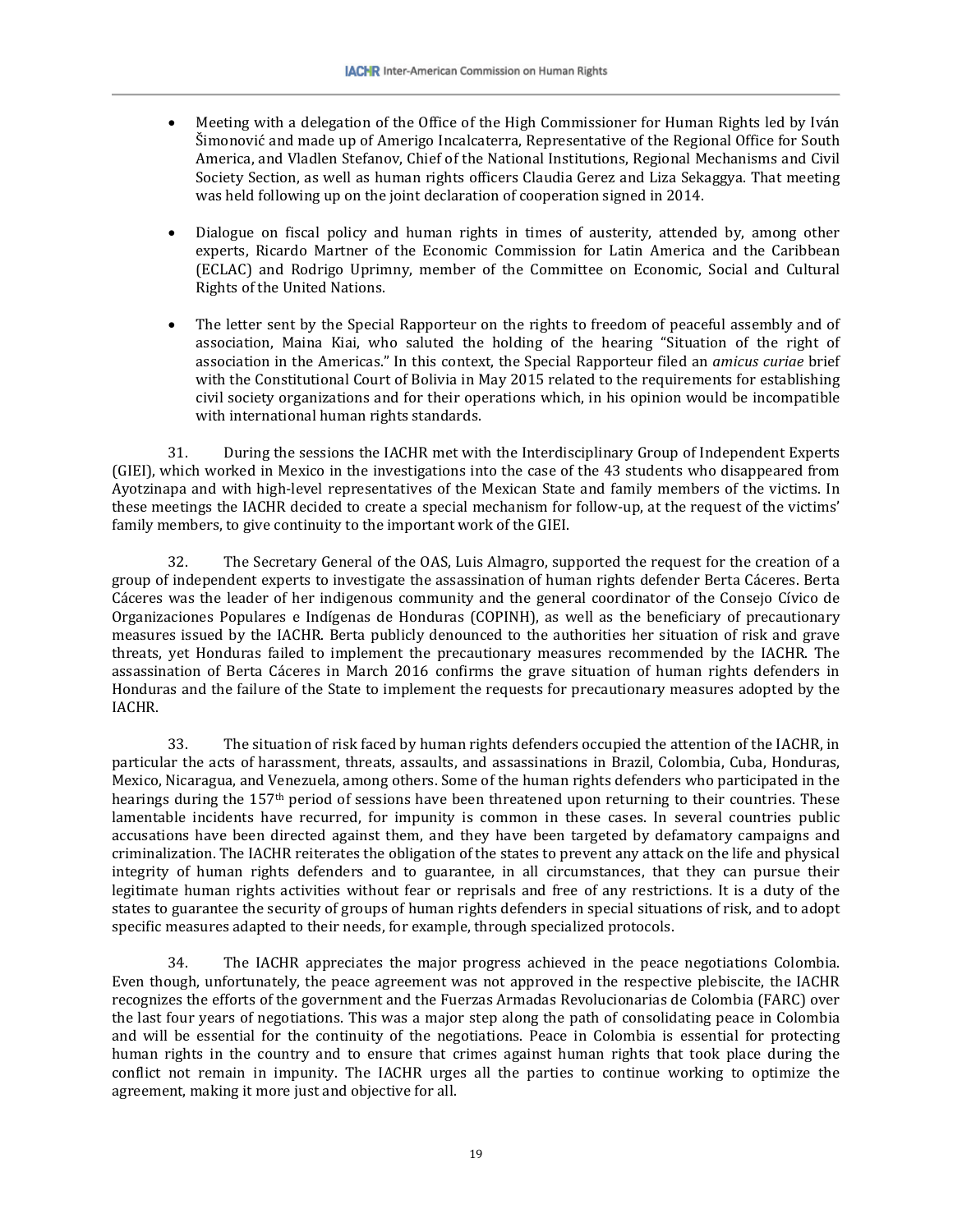# **2. 158th special period of sessions (Santiago, Chile)**

35. The IACHR held its  $158<sup>th</sup>$  special period of sessions in Santiago, Chile, June 6 to 10, 2016, at the invitation of the State of Chile. While in Chile the IACHR held meetings with high-level authorities of the host country and Chilean and regional civil society organizations. Ten public hearings were held, as well as different events for promoting human rights.

36. The IACHR is profoundly grateful to the Government of Chile for the invitation to hold its special period of sessions in the country, and for the facilities provided. The Commission is especially grateful to the Legislative branch, the Judicial branch, the National Human Rights Institute, and civil society organizations and the people of Chile for their warm hospitality and assistance.

37. While in Chile the IACHR held high-level meetings with authorities of the State. It engaged in a dialogue with the President of the Republic, Michelle Bachelet; the Minister of Foreign Affairs, Heraldo Muñoz Valenzuela; the President of the Senate, Ricardo Lagos Weber; the President of the National Congress, Osvaldo Andrade Lara; the Minister of Justice, Javiera Blanco Suárez; and the President of the Supreme Court of Justice, Hugo Enrique Dolmetsch Urra.

38. The IACHR also held meetings with persons who participated on their own behalf. The various meetings addressed the following topics: general human rights situation in Chile; human rights situation of persons deprived of liberty, migrants, women, children and adolescents, indigenous persons, Afrodescendants, lesbian, gay, bisexual, trans and intersex persons, human rights defenders, and judicial officers; as well as the situation of the right to freedom of expression, the right to freedom of assembly, association, and public protest, economic, social, and cultural rights, and the rights to water, health, and education.

39. The organizations that participated in these meetings were: 81 Razones, Agrupación Lésbica Rompiendo el Silencio, Caritas Chile, Casa Memoria José Domingo Cañas, Centro de Estudios en Seguridad Ciudadana, Corporación Fundamental, Corporación Opción, Fundación Iguales, Fundación PIDEE, Instituto de Estudios Internacionales Universidad Arturo Prat, Instituto de la Mujer, Litigación Estratégica para el Sur (LEASUR), Londres 38, Movilizándonos, Movimiento Acción Migrante, Movimiento de Integración y Liberación Homosexual (MOVILH), Observadores DDHH Casa Memoria, Observatorio Ciudadano, Oro Negro, Pastoral Carcelaria Nacional, Red CELAR, Red CELAM/SELACC (Latin American Bishops Council/Secretariat for Latin America and the Caribbean of Caritas), Red de Organizaciones de Infancia y Juventud (ROIJ), Red Nacional de ONGs de Niñez y Adolescencia, and Visibles.

40. During the special period of sessions the IACHR participated in three academic promotion activities:

- Panel discussions on the gains made and challenges faced by the IACHR, right to truth, justice, and reparation, and inter-American standards on equity and non-discrimination, at the Museum of Memory and Human Rights.
- Colloquium on States, Businesses and Human Rights, organized by the Human Rights Center of the Universidad Diego Portales, at the National Human Rights Institute.
- Colloquium on enforcement of treaty obligations by domestic law judges ("control of conventionality") with members of the Human Rights Committee of the Judicial branch, at the offices of the Institute of Judicial Studies (Instituto de Estudios Judiciales).

41. In the context of the sessions in Chile, the IACHR held a working luncheon with representatives of United Nations agencies in Chile in order to share experiences and coordinate in planning their work.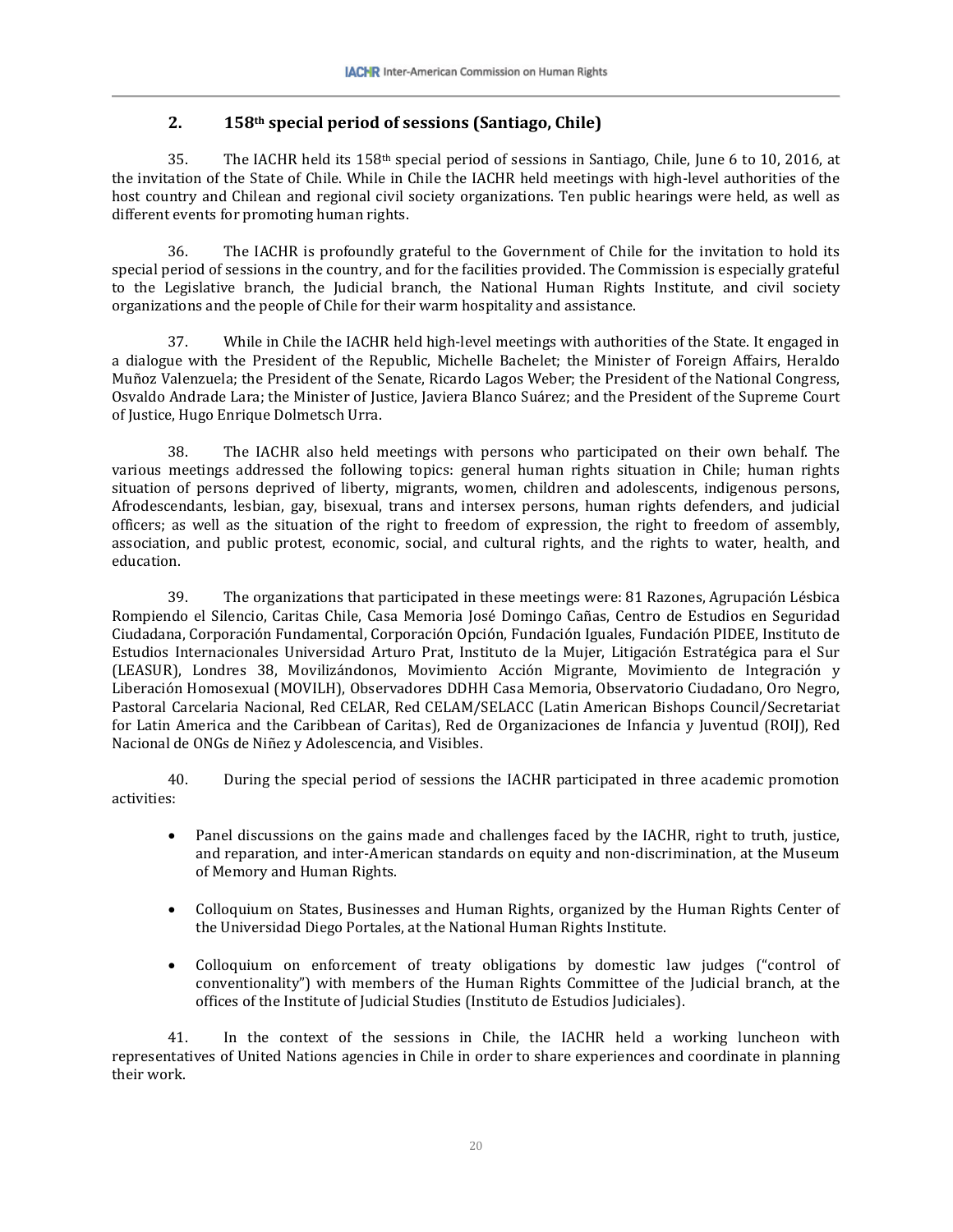# **3. 159th regular period of sessions (Panama City, Panama)**

42. The IACHR held its 159th regular period of sessions in Panama from November 28 to December 7, 2016, at the invitation of the Panamanian State. The IACHR thanks the State for all the facilities provided, as well as the civil society organizations and the people of Panama for their hospitality and support.

43. This was the first period of sessions with the participation of the new Executive Secretary of the IACHR, Paulo Abrão. Since then he has channeled the efforts to put together the Commission's Strategic Plan 2017/2020.

44. During the sessions the IACHR held 37 public hearings, and 32 working meetings on precautionary measures and friendly settlements. It also engaged in consultations on its first thematic report on poverty and human rights and announced the decision to start up its Special Rapporteurship on Economic, Social and Cultural Rights.

45. The following promotional activities were undertaken in the context of the sessions in Panama:

- Presentation of the report "Criminalization of the work of human rights defenders."
- Workshop on friendly settlement mechanism for Panamanian public servants.
- Course for journalists co-organized with the Ministry of Foreign Relations of Panama.

# **4. 160th special period of sessions (Washington, D.C.)**

46. The IACHR held its  $160<sup>th</sup>$  special period of sessions in Washington, D.C., on December 9 and 10, 2016. The IACHR expresses its gratitude to the United States for the additional financing that made it possible to organize this special period of sessions at the Commission's headquarters.

# **D. Activities of the IACHR in relation to the Inter-American Court of Human Rights**

47. In 2016 the IACHR continued exercising its mandates under the Convention and the Rules of Procedure vis-à-vis the Inter-American Court. Next is a summary of the IACHR's activities before the Court.

# **1. Submission of contentious cases**

48. Pursuant to Article 51 of the American Convention on Human Rights and Article 45 of its Rules of Procedure the IACHR submitted 16 cases to the jurisdiction of the Inter-American Court.

# **a. Gómez Murillo et al. (***In vitro* **fertilization) v. Costa Rica (submitted January 18, 2016)**

49. The case is related to the violation of the rights to humane treatment, personal liberty, private and family life, and to establish a family, and to equality and non-discrimination, enshrined at Articles 5, 7, 11, 17, and 24 of the American Convention in relation to Articles 1(1) and 2 of the same instrument, to the detriment of Daniel Gerardo Gómez Murillo, Aída Marcela Garita Sánchez, Roberto Pérez Gutiérrez, Silvia María Sosa Ulate, Luis Miguel Cruz Comparaz, Raquel Sanvicente Rojas, Randall Alberto Torres Quirós, Geanina Isela Marín Rankin, Carlos Edgardo López Vega, Albania Elizondo Rodríguez, Miguel Acuña Cartín, and Patricia Núñez Marín.

50. Those violations occurred as the result of a general prohibition on the technique of assisted reproduction known as in vitro fertilization, which has been in force in Costa Rica since the year 2000 after a decision handed down by the Constitutional Chamber of the Supreme Court. As indicated in report on the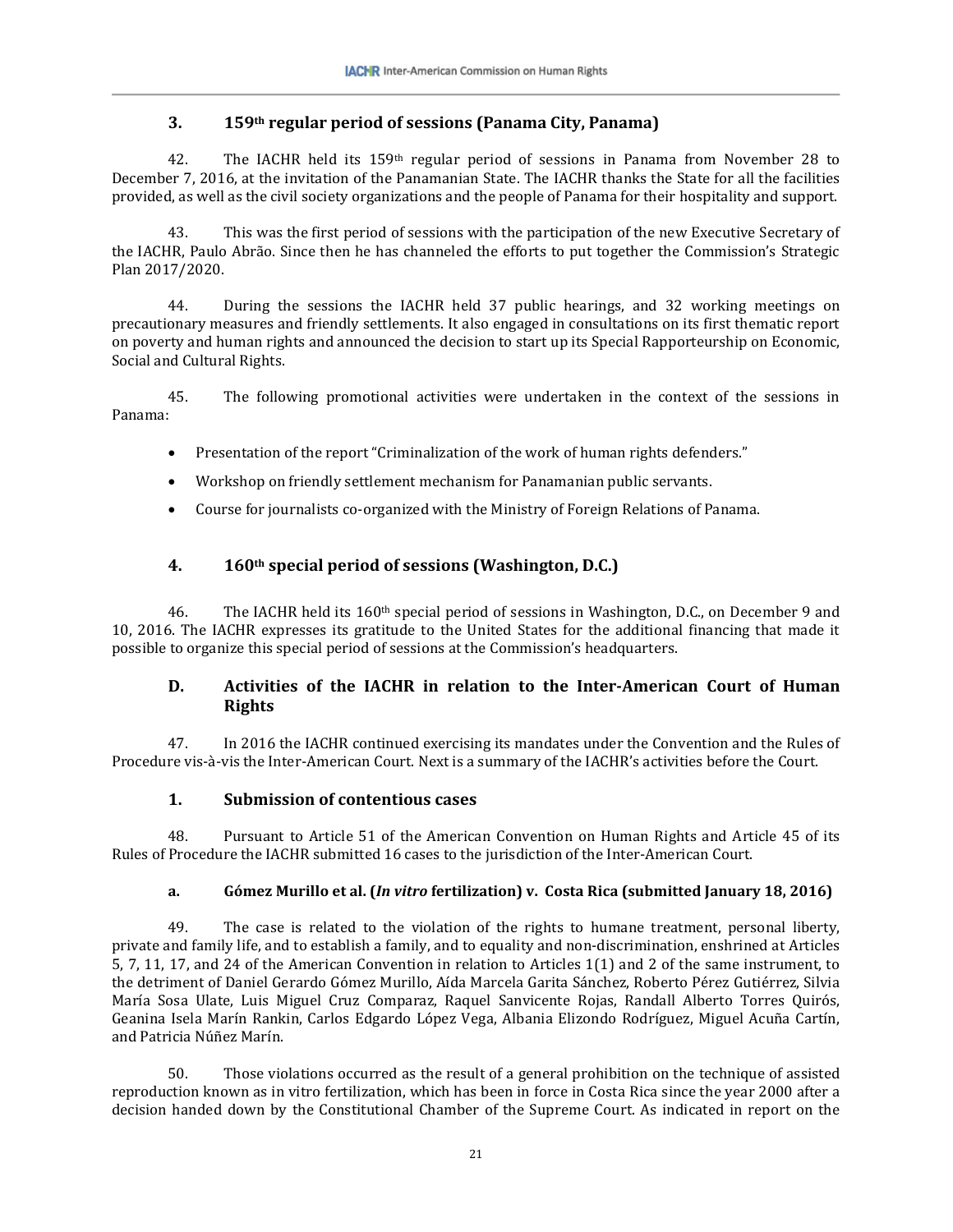merits 1/15, by virtue of the principle of procedural economy and as it is a matter general in scope already resolved by both organs of the inter-American system, the IACHR determined the international responsibility of the State of Costa Rica with reference to the analysis of law and articles applied both in its report on the merits 85/10 with respect to case 12,361 - *Artavia Murillo et al.*, and in the Judgment on Preliminary Objections, Merits, Reparations and Costs issued by the Inter-American Court in the same case.

### **b. Ramírez Escobar et al. v. Guatemala (submitted February 12, 2016)**

51. The case is related to a series of violations of the American Convention as a result of the process of international adoption by a procedure before a notary of two children, ages 7 and 2 years respectively, in June 1998, after the institutionalization of the two brothers as of January 9, 1997 and the subsequent declaration of a supposed state of abandonment.

52. The IACHR concluded that the initial decision of institutionalization and the judicial declaration of the state of abandonment did not meet with the minimal substantive and procedural obligations to be able to consider them in keeping with the American Convention. Specifically, the IACHR determined that there was no immediate investigation of the situation from the moment the anonymous report was received on the alleged situation of abandonment; after the visit with the children it was automatically ordered that they be institutionalized at the Hogar Asociación without any reference to the possibility of taking measures to support the mother or the possibility of looking for the father or the extended family for their care; it was found that throughout this process there was a general failure to seek alternatives less harmful than institutionalization and subsequent adoption; and that from the visit to the home of Ms. Ramírez up to the declaration of a state of abandonment of her two children there were numerous irregularities and evidentiary omissions. These include the failure to consult one of the children about his situation and that of his brother; the failure to consider Ms. Ramírez's arguments once she went before the Court to request that her children be turned over to her; and the errors in the reports of the authorities (the Procuraduría) about the situation of the children and the delegation to the Hogar Asociación to perform the respective social studies without guarantees of independence or suitability, which was reflected in the motivations and conclusions of those studies.

53. As regards the adoption process, the IACHR took into account the concern that the different international organizations showed with respect to the legislation in force at the time of the facts on the process of adopting children, in particular, that the extrajudicial adoption process did not require any major investigation, red tape, or procedures, nor was it subject to obligatory judicial review. In addition, it did not have the minimum procedural or substantive safeguards to ensure that all possible alternatives would be explored before proceeding to the adoption, nor was the presence or declaration of consent of the parents made in keeping with the standards described in the report. Also of concern was the fact that it was not required that the children be heard from, or that their opinion be weighed commensurate with their maturity. The IACHR determined that these problems in the existing regulations and practices in adoptions at the time of the facts were clearly present in this case.

54. Specifically, the IACHR concluded that: (i) the court that ordered the adoption did not analyze whether there were remedies pending in the proceeding; (ii) no type of measure was ordered for the purpose of analyzing Ms. Ramírez's situation; (iii) no investigative steps were taken nor was the possibility considered of decreeing that the children would be placed in the care of their extended family; (iv) even though international adoption should be exceptional, in this matter the court failed to analyze the possibility of exploring an adoption in Guatemala, but rather requested international adoption to the United States on an expedited basis; (v) nor did the court weigh the suitability of the adopting families in relation to the specific needs of the children, who were separated from one another, even though they are brothers; and (vi) there was no effort to check whether they had been heard during the adoption process.

55. Finally, the IACHR concluded that the motion for review (*recurso de revisión*) filed was not an effective remedy to address the human rights violations that took place in the context of the proceedings on declaration of abandonment and international adoption. In addition, the IACHR determined that the remedy was not resolved within a reasonable time.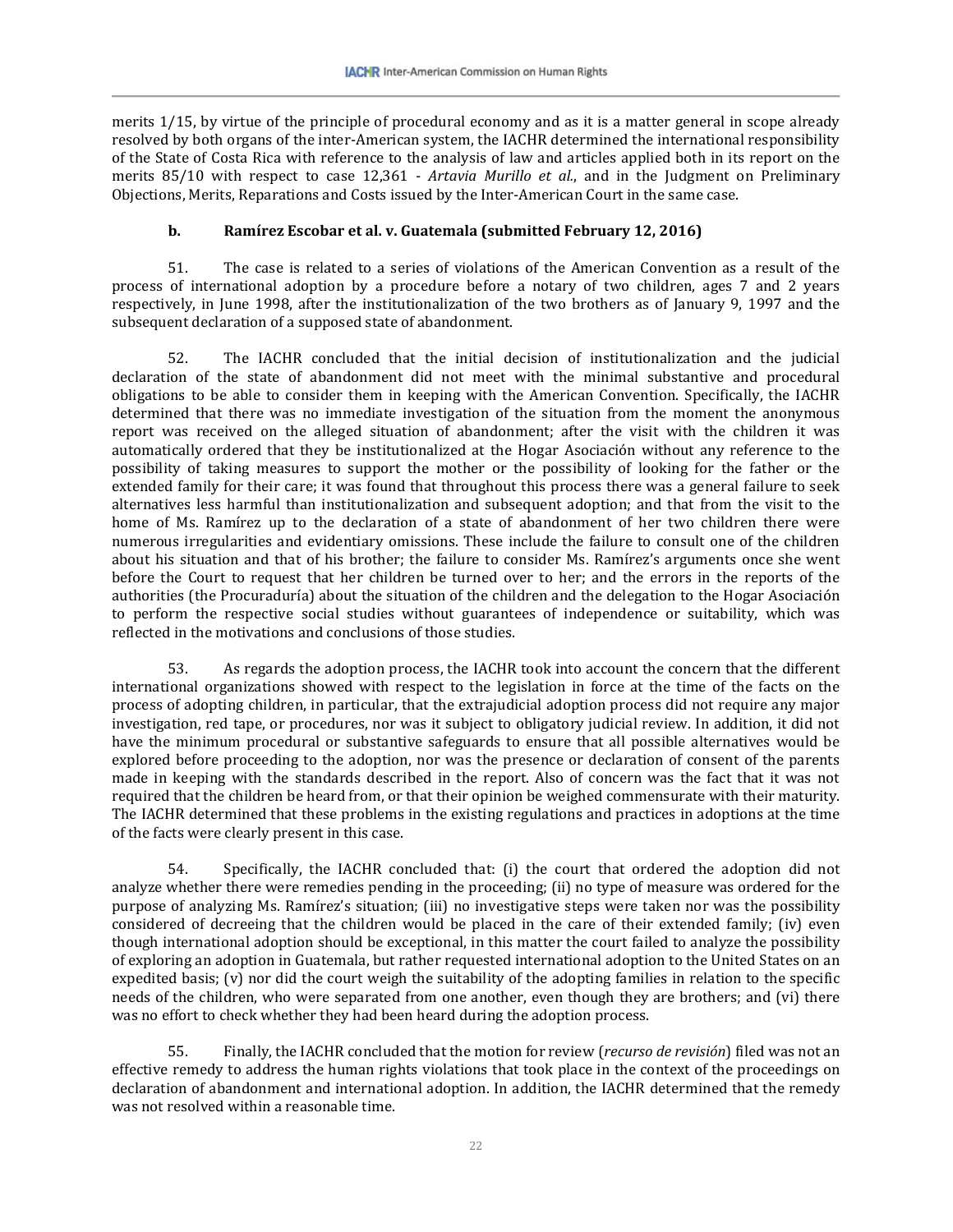# **c. Rocío San Miguel Sosa et al. v. Venezuela (submitted March 8, 2016)**

56. The case is related to the arbitrary dismissal of Rocío San Miguel Sosa, Magally Chang Girón, and Thais Coromoto Peña from their respective public positions in the National Council of Borders on March 12, 2004 after having signed the call for a referendum to revoke the presidential mandate of then-President Hugo Chávez Frías.

57. This political process took place in a context of significant polarization in which the then-President of the Republic and other high-level state officials made contemporaneous statements, either at the time of signing, or in presenting them to the National Electoral Council, whose contents clearly reflect that these were forms of pressure for them not to sign, threats of reprisals and even unfounded accusations that those who signed were terrorists. Part of the context of the signatures and the dismissal has to do with the creation and publication of the so-called "Tascón list," which included the persons who signed the call to the referendum to revoke the presidential mandate. The drawing up of that list was entrusted by the President of the Republic to a legislator with the aim of "showing the faces" ("*que salgan los rostros*") of what was called a supposed "mega-fraud." In addition, a process of "misgivings" ("*reparos*") of signatures was carried out that was not limited to correcting possible fraudulent uses of signatures and identities, but that included a general call to those persons who had validly signed to retract.

58. In addition to all these contextual elements, the IACHR took note of: (i) the declarations of three victims, in particular that of Rocío San Miguel Sosa, who made reference to and produced the transcript of a conversation with the Executive Secretary of the National Border Council and with the office of legal counsel of the Vice Presidency from which it is apparent that the reason for the dismissal was having signed the call for the revocation referendum; (ii) the fact that of the of the 23 employees of the National Border Council, the only four persons dismissed were the ones who signed the request for the revocation referendum; (iii) the various references that the State did not controvert that indicate that of these four persons the only one that was able to keep his or her job was precisely one who objected to his or her signature; (iv) the fact that three victims had had their contracts renewed repeatedly for periods of eight, seven, and four years respectively; and (v) the information that indicates that in the case of Rocío San Miguel Sosa, Magally Chang Girón, and Thais Coromoto Peña, it was not an isolated case but rather multiple reports were documented of dismissals in the public sector as retaliation for having signed the call for the revocation referendum.

59. The IACHR considered that all the elements described are mutually consistent and allow one to reach the conviction that the termination of the contracts of Rocío San Miguel Sosa, Magally Chang Girón, and Thais Coromoto Peña was an act of abuse of authority in which the existence of a discretionary power in the contracts was used as a veil of legality to conceal the real motive, i.e. to punish the victims for the expression of their political opinion by signing the call for the revocation referendum. The IACHR determined that this implicit sanction was a violation of political rights, discrimination on grounds of political opinion, and an indirect restriction on the freedom of expression.

60. Finally, the IACHR concluded that neither the writ of *amparo* nor the criminal investigation, including the motion appealing the dismissal, constituted effective remedies for examining an abuse of authority materialized in concealed discrimination. The IACHR also determined that the writ of *amparo* was not resolved in a reasonable time.

### **d. Xucurú Indigenous People and its members v. Brazil (submitted March 16, 2016)**

61. The case is related to the violation of the right to collective property of the Xucurú indigenous people as a result of (i) the delay of more than 16 years, from 1989 to 2005, in the administrative process of recognition, titling, demarcation, and delimitation of their ancestral lands and territories; and (ii) the delay in totally clearing title to those lands and territories, such that the said indigenous people could peacefully exercise that right. The case also established the violation of the rights to judicial guarantees and judicial protection as a result of the failure to guarantee a reasonable time in that administrative procedure,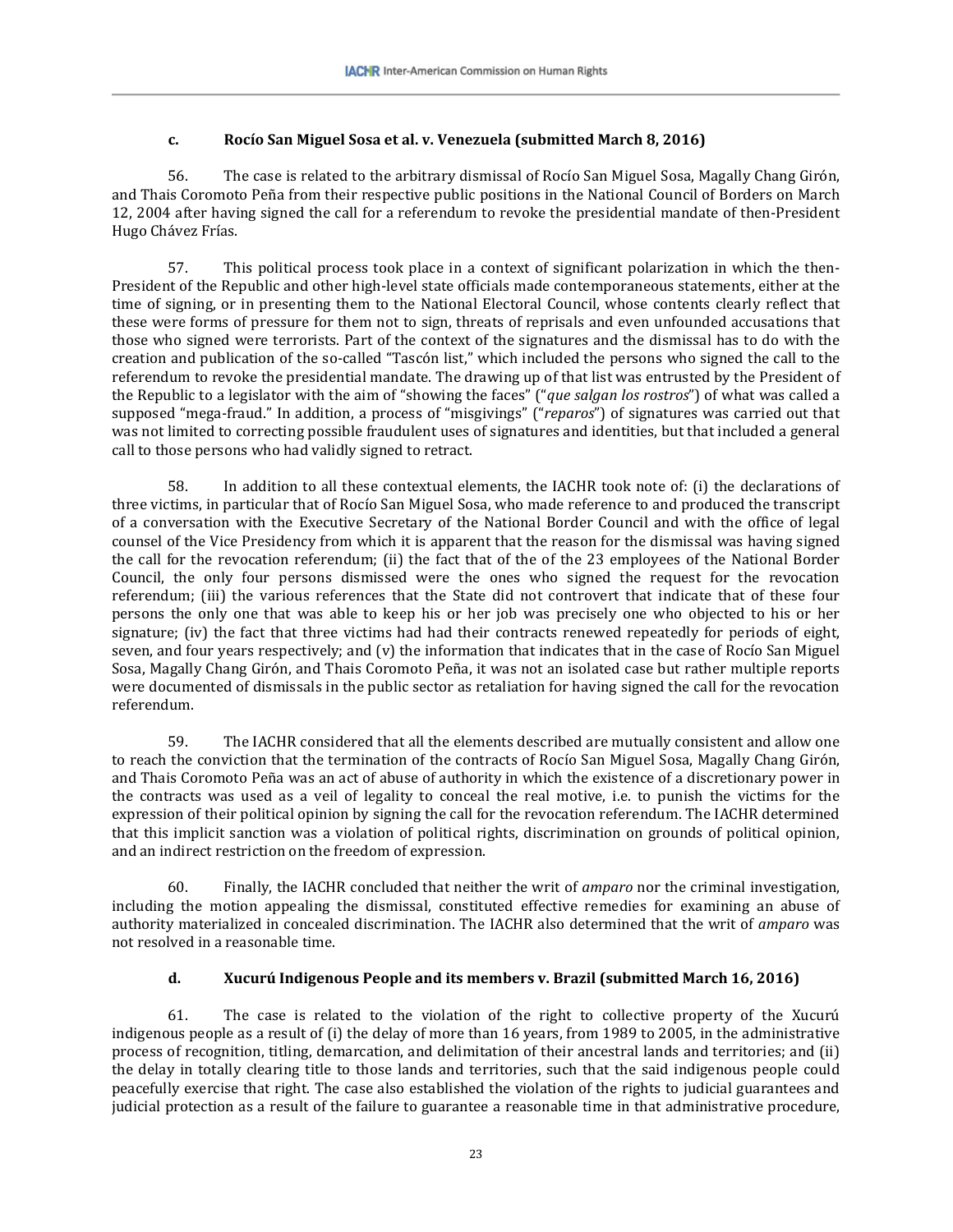as well as the delay in resolving the civil actions brought by non-indigenous persons in relation to part of the ancestral lands and territories of the Xucurú indigenous people.

### **e. Víctor Manuel Isaza Uribe v. Colombia (submitted April 3, 2016)**

62. The case refers to the forced disappearance of Víctor Manuel Isaza Uribe as of November 19, 1987 while he was detained at the jail in Puerto Nare, Antioquia. Mr. Isaza Uribe was a member of the trade union Sindicato Único de Trabajadores de la Industria de Materiales de la Construcción (SUTIMAC) in Puerto Nare, as well as a sympathizer of the Unión Patriótica political party. The IACHR recalled that when a person is under the custody of the state, the state is under an obligation to offer a satisfactory explanation of what happened in those circumstances. This did not happen in the instant case, for the State limited itself to validating the official version that he had escaped without adequately and exhaustively investigating the facts, taking into account all the indicia pointing to the hypothesis of forced disappearance. With respect to those indicia, the IACHR emphasized first the declaration of one of the detainees, who indicated he had recognized one of the persons who entered the jail as a member of a paramilitary group. Second, the IACHR took into account that as of that date there was a concurrence of multiple contexts that made it evident that Mr. Isaza Uribe faced a grave risk of being attacked by paramilitaries who were presented in the area. Those contexts include the situation of violence by agents against persons associated with the Unión Patriótica political party; the context of persecution and even extermination of trade unionists precisely of the organization Mr. Isaza Uribe belonged to and specifically in the municipality of Puerto Nare; and the existence of patterns of joint action by the armed forces and National Police and paramilitary groups in the zone. Third, the IACHR determined that the State maintained in force legal frameworks with respect to paramilitarism and identifying trade unionists as being encompassed within the notion of internal enemy. The IACHR noted that in the report Huellas y Rostros de la Desaparición Forzada, by the National Center for Historical Memory (Centro Nacional de Memoria Histórica), the case of Mr. Isaza Uribe is featured as emblematic of the forced disappearance of trade unionists at a particular time of the Colombian armed conflict. To date no further information has come to light on the fate or whereabouts of Víctor Manuel Isaza Uribe.

63. The IACHR established that the international responsibility of the State was also triggered by the domestic proceedings into these facts. Specifically, it determined that the State has not provided information on specific actions taken immediately to determine the whereabouts of Mr. Uribe and to protect his life and integrity. In addition, the IACHR indicated that the criminal proceeding has been subject to unwarranted delays and that more than 27 years after the facts they have yet to be clarified, and the criminal investigation continues in the preliminary investigative phase. The IACHR also concluded that lines of investigation were not developed and followed with respect to the multiple contexts operating at the same time in the zone, and that were clearly relevant in any investigation into what happened to the victim.

### **f. Gustavo Giraldo Villamizar Durán et al. v. Colombia (submitted April 14, 2016)**

64. The case is related to the extrajudicial executions of Gustavo Giraldo Villamizar Durán, on August 11, 1996; Elio Gelves Carrillo, on May 28, 1997; Carlos Arturo Uva Velandia, on June 21, 1992; and Wilfredo Quiñónez Bárcenas, José Gregorio Romero Reyes, and Albeiro Ramírez Jorge, on September 4, 1995. The IACHR established that the deaths occurred at the hands of state security agents and that they took place in the context of the so-called "false positives," consisting of extrajudicial executions in the context of the armed conflict. El *modus operandi* is characterized by the execution of civilians during operations, and subsequently presenting them to the public as members of illegal armed groups killed in combat, using various mechanisms to distort the crime scene and the circumstances of manner, time, and place in which the facts occurred. In addition to the determination of the arbitrary deprivation of the right to life, in the cases of Gustavo Giraldo Villamizar Durán and Elio Gelves Carrillo, the IACHR also found a violation of the right to honor and dignity since they were presented as members of illegal armed groups. In addition, in the cases of Elio Gelves Carrillo, Carlos Arturo Uva Velandia, Wilfredo Quiñónez Bárcenas, José Gregorio Romero Reyes, and Albeiro Ramírez Jorge, the IACHR determined that since their deaths were preceded by a deprivation of liberty in which they could foresee their fatal destiny, these persons were also victims of the violation of their rights to humane treatment and personal liberty.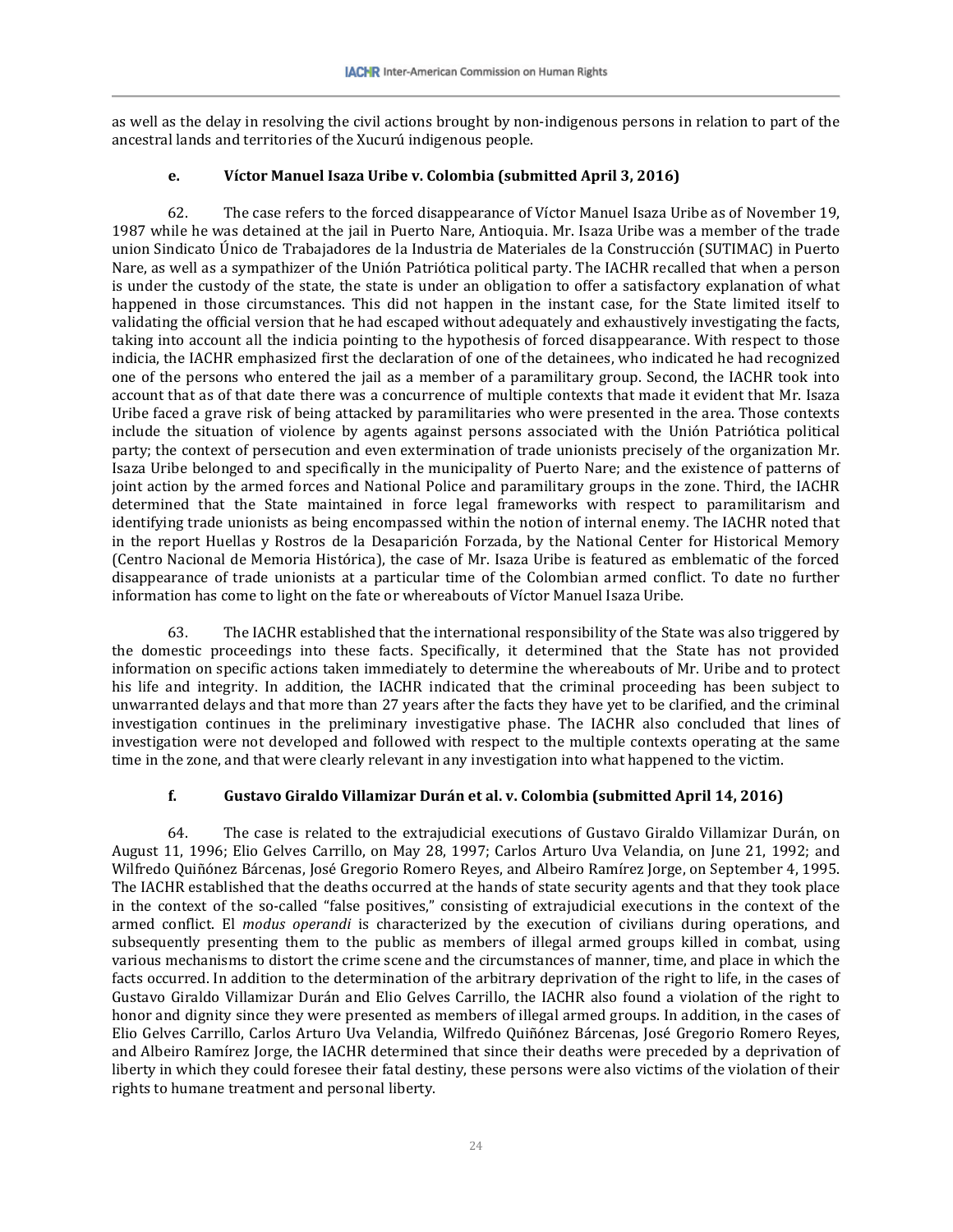65. The IACHR concluded that in all the cases there were multiple factors of impunity, including: (i) knowledge of the facts by the military justice authorities; (ii) breach of the duty to investigate with due diligence; and (iii) failure to uphold the guarantees of reasonable time. Specifically in the cases of Wilfredo Quiñónez Bárcenas, José Gregorio Romero Reyes, and Albeiro Ramírez Jorge, the IACHR concluded that the State also breached its duty to investigate with due diligence the possible torture they suffered prior to their deaths.

# **g. Vladimir Herzog et al v. Brazil (submitted April 22, 2016)**

66. The case involves the international responsibility of the State of Brazil for the arbitrary detention, torture, and death of journalist Vladimir Herzog on October 25, 1975, during the military dictatorship in that country, as well as the situation of impunity in relation to those events because of the amnesty law promulgated during the dictatorship.

67. In its report on the merits, the IACHR established that journalist Vladimir Herzog was detained, tortured, and assassinated by state agents while under the custody of and in a facility of the State. The IACHR noted that the facts took place in the context of the serious human rights violations that occurred during the dictatorship and, in particular, as part of a recognized systematic pattern of repressive actions against the Partido Comunista Brasileiro (PCB), in which dozens of activists and at least 12 journalists were detained and tortured for their real or suspected activism in the PCB. The IACHR determined that Brazil is responsible for violating the rights to personal liberty, to humane treatment, and to life of journalist Herzog.

68. In addition, the IACHR considered that the actions of the State sought to impede his political activism and his work as a journalist, thus they were also unlawful restrictions on his right to freedom of expression and freedom of association for political purposes. The Commission also found that those violations had an intimidating and chilling effect for other journalists critical of the military regime and their colleagues at work, as well as for the community of persons actively involved in the PCB or that sympathized with its outlook.

69. The IACHR also found the State responsible for violating the right of access to justice of the family members of Vladimir Herzog.

70. As regards the investigation in the military jurisdiction, the Commission considered that it impeded clarification of the facts and violated the right of the victim's family members to know the truth of what had happened. In effect, the report on the merits shows that the military regime concocted a false version of the death of Vladimir Herzog, attributing it to suicide. The preliminary investigation begun in the military criminal jurisdiction was aimed at making impossible any critique of that version, ensuring impunity for what had happened, With respect to the civil declaratory action filed by his wife Clarice Herzog and their children, the Commission noted that it did not proceed in a reasonable time, nor was it an effective remedy for ensuring the rights of the victim or his next-of-kin. As regards the criminal investigation in the regular jurisdiction, the IACHR concluded that the decisions to close or archive the investigation that stemmed from the interpretation and application of Law No. 6,683/79 (Amnesty Law) and of the application of *res judicata* and prescription of the criminal action have impeded the investigation and criminal prosecution of the facts of the case. Finally, the IACHR noted that the facts in this case resulted in the violation of the psychological and moral integrity of his family members.

# **h. Noel Emiro Omeara Carrascal v. Colombia (submitted May 21, 2016)**

71. The case is related to a sequence of serious human rights violations committed against three members of the same family. Specifically, the attack suffered by Noel Emiro Omeara Carrascal on January 28, 1994 and his subsequent death; the disappearance and execution of Manuel Guillermo Omeara Miraval, the son of the Noel Emiro Omeara Carrascal, as of October 27, 1994; and the attack on and subsequent death of Héctor Álvarez Sánchez, the father-in-law of Manuel Guillermo Omeara Miraval, on October 21, 1994. The IACHR analyzed the facts of the case in light of a context of coordination and acquiescence between members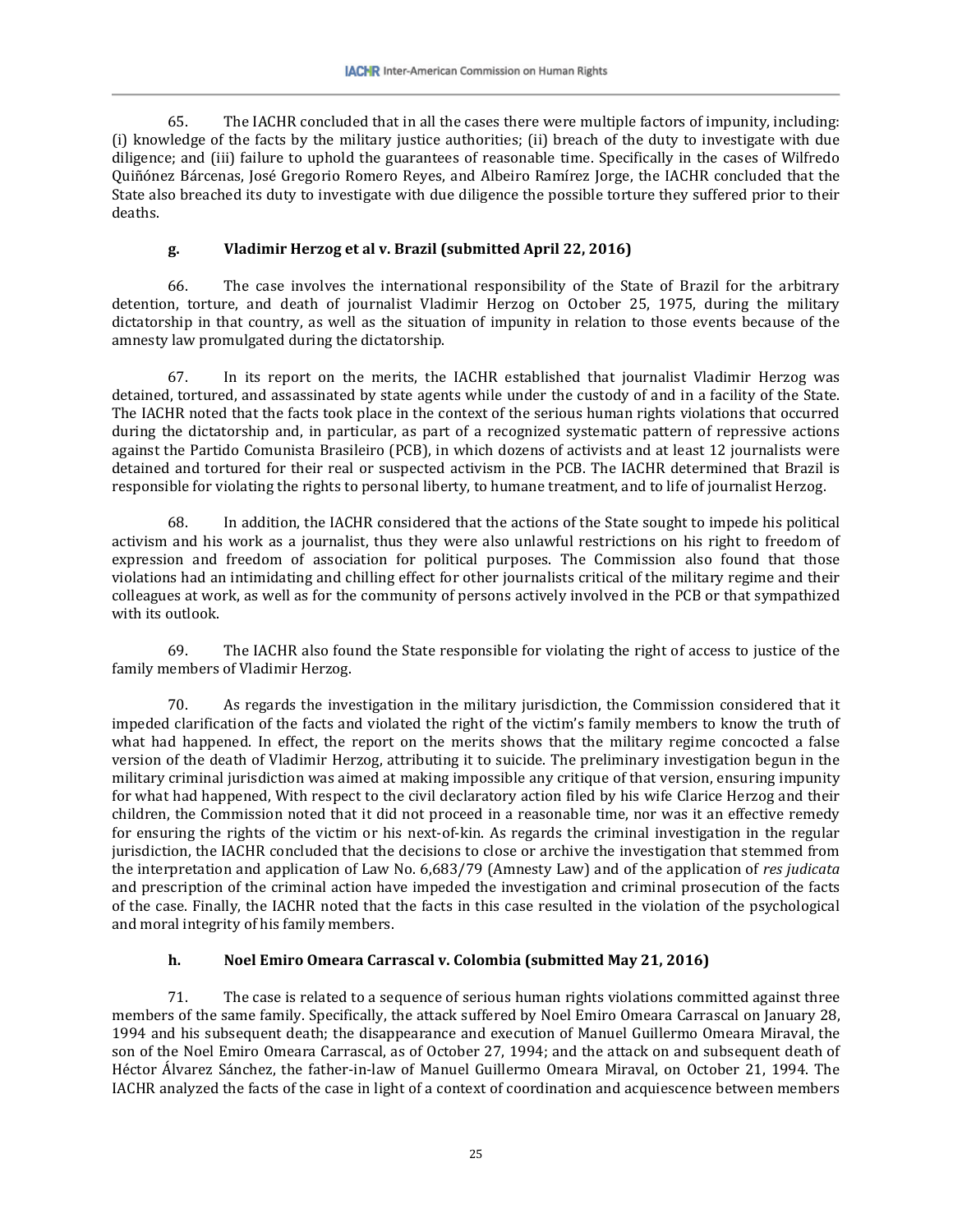of the armed forces and National Police and an illegal armed group, which was not refuted by the State by a diligent investigation.

72. As for what happened to Noel Emiro Omeara Carrascal in the context of an attack against a person by the name of Erminson Sepúlveda, the IACHR concluded that the State had the duty to protect that person, and that the breach of the duty to prevent helped create the conditions for the attack. In addition, the IACHR determined that there are sufficient elements to conclude that in addition to breaching the duty to prevent, there was collaboration of state agents for the attack to be able to occur. With respect to the disappearance and subsequent execution of Manuel Guillermo Omeara Miraval, the IACHR determined that he was deprived of liberty by persons who belonged to a paramilitary group that operated in the zone. In addition, the IACHR found multiple indicia of state participation in the facts, thus it determined that what happened to this person was attributable to the State. The IACHR also determined that what happened between the disappearance and execution amounted to torture. With respect to the attack on and subsequent death of Héctor Álvarez Sánchez, the IACHR determined that the State failed to give him the protection he needed, which made it possible for members of a paramilitary group to shoot him several times from a motorcycle, as a result of which he was paraplegic and unable to speak until his subsequent death. As in the three previous cases, the IACHR considered that the State was not able to refute the multiple indicia of its responsibility for the ties with the illegal armed groups that committed these acts.

73. Finally, after the respective analysis of each of the processes and investigations related to the victims of the case, the IACHR considered that the lack of an adequate link among them has made it difficult to clear up the facts and identify the persons responsible. In addition, the IACHR noted that notwithstanding the serious indicia of responsibility of state agents and members of paramilitary groups the State was not able to show that it had conducted a serious, timely, and exhaustive investigation of those indicia. The IACHR also determined that the delays by the State have resulted in some of the alleged perpetrators having already died, and also that even though more than 21 years have elapsed since the facts, to date the truth is not known as to the motives or circumstances in which the violent acts were ordered, or how they may have been coordinated with state agents.

### **i. V.R.P. and V.C.P. v. Nicaragua (submitted August 25, 2016)**

74. The case refers to the rape suffered by the girl V.R.P., who at the time of the facts was 9 years old, and who from the outset of the investigation asserted that the person responsible for those incidents of rape was her father. The IACHR determined that the lack of a response by the State to rape committed by a non-state actor makes it responsible for the violations of the rights to humane treatment, dignity, privacy and autonomy, equality and non-discrimination, and special protection as a child, to the detriment of V.R.P. In this regard, the IACHR determined that the State of Nicaragua is responsible internationally for the breach of the duty to guarantee those rights, in particular breach of the duty to investigate with due diligence, in a reasonable time, and in a manner in keeping with a gender perspective and the reinforced state duties stemming from the victim's condition as a child. The IACHR considered moreover that V.R.P. was gravely revictimized with a severe impact on the psychological integrity of herself and her mother, and the mother's other children. The IACHR concluded that the acquittal of V.R.P.'s father was the result of a proceeding violative of the international obligations of the State and, therefore, as it is a serious human rights violation, the IACHR recommended continuing the investigation domestically, among other measures of reparation.

### **j. Vinicio Antonio Poblete Vilches v. Chile (submitted August 27, 2016)**

75. The case is related to the various actions and omissions that occurred from January 17 to February 7, 2001, dates on which Vinicio Antonio Poblete Vilches on two occasions entered the public hospital known as Hospital Público Sótero del Río, where he died on the latter date. The IACHR established that the medical personnel at the hospital refrained from obtaining informed consent for making healthrelated decisions at two moments, first, in the context of a procedure performed on January 26, 2001, the first time he was admitted to the hospital; and second, on making the decision to keep him in "intermediate treatment" in the hours prior to his death after the was admitted to the hospital the second time. The IACHR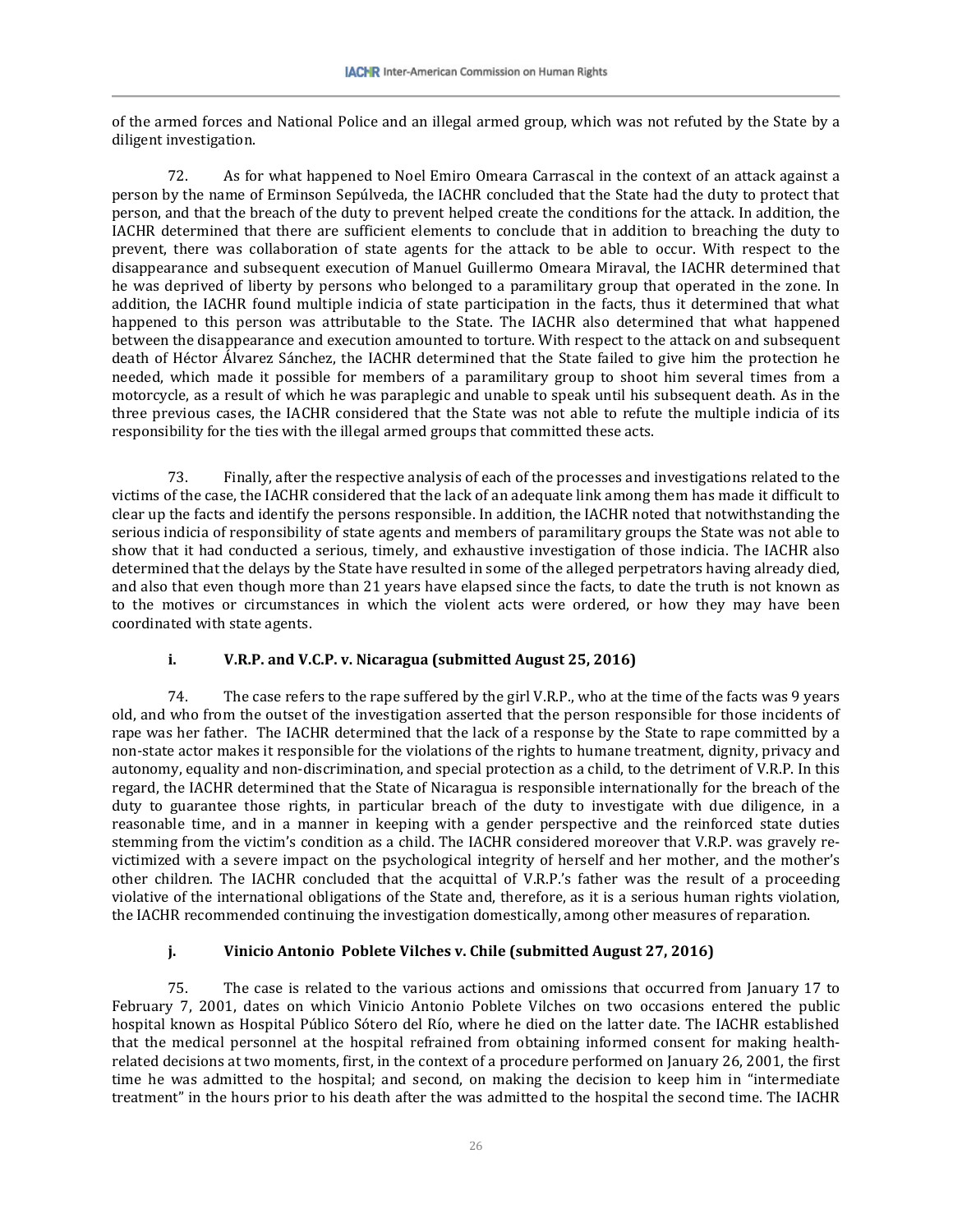also concluded that there are sufficient elements to consider that the decision to discharge Mr. Poblete Vilches and the way in which it was done could have had an impact on the rapid deterioration he suffered in the days immediately following his discharge from the hospital and his subsequent death when he entered again, in very poor health. The IACHR also determined state responsibility for failure to provide the intensive treatment he needed when he was admitted to the hospital the second time. Finally, the IACHR considered that the investigations domestically were not pursued with due diligence or in a reasonable time.

# **k. Mariana Selvas Gómez et al. v. Mexico (submitted September 17, 2016)**

76. The case is related to a series of violates of the American Convention on Human Rights, the Inter-American Convention to Prevent and Punish Torture, and the Inter-American Convention on the Prevention, Punishment and Eradication of Violence against Women, committed against Mariana Selvas Gómez, Georgina Edith Rosales Gutiérrez, María Patricia Romero Hernández, Norma Aidé Jiménez Osorio, Claudia Hernández Martínez, Bárbara Italia Méndez Moreno, Ana María Velasco Rodríguez, Yolanda Muñoz Diosdada, Cristina Sánchez Hernández, Patricia Torres Linares, and Suhelen Gabriela Cuevas Jaramillo, in the context of detentions and transfer effectuated in police operations that took place in the municipalities of Texcoco and San Salvador Atenco on May 3 and 4, 2006, respectively, in the context of the conflict and protests of the flower growers and other groups.

77. The IACHR established that the detention of the 11 women on May 3 and 4, 2006 was illegal and arbitrary, and that they were not informed of the reasons for their detention or of the respective charges. In addition, the IACHR determined that the 11 women went to give their first statements without having even the minimum of information and without any assistance of counsel whatsoever.

78. After analyzing the evidence available, the IACHR considered it to have been shown that grave acts of physical and psychological violence occurred, including several forms of sexual violence against the 11 women, and rape in the case of Norma Aidé Jiménez Osorio, Mariana Selvas Gómez, Ana María Velasco Rodríguez, Suhelen Gabriela Cuevas Jaramillo, Bárbara Italia Méndez Moreno, Patricia Torres Linares, and Claudia Hernández Martínez. In addition, the IACHR considered it to have been shown that these acts were committed by state agents and took place at the moment of detention, in the context of the transfers and the arrival at the Center for Prevention and Social Readaptation (CEPRESO: Centro Preventivo y de Readaptación Social). Among the forms of physical, psychological, and sexual violence shown are: (i) strong blows to different parts of the body, with punches, kicking, and use of clubs; (ii) threats of rape, death, or disappearance; (iii) touching the gluteus, breasts, and vagina, blows and pinching on those same parts of the body, grabbing, biting, and pinching the nipples, violent removal of underwear, and forced stripping; (iv) penetration of fingers and objects in the vagina and anus, invasion of the vaginal labia with fingers and objects, as well as demands to perform oral sex; and (v) insults and denigrating and humiliating expressions. The IACHR determined that all these acts reflected the special viciousness of the police agents directed against the victims because they are women.

79. The IACHR characterized these facts as torture and determined that the 11 women were the victims of various forms of physical, psychological, and sexual torture in the context of their detention, transfers, and arrival at the detention center. The IACHR also established that the Mexican State breached its duty to investigate these acts of physical, psychological, and sexual torture with due diligence and within a reasonable time. Finally, the IACHR determined that there were violations of psychological and moral integrity to the detriment of the victims' next-of-kin.

# **l. Maurilia Coc Max et al. (Massacre of Xamán) v. Guatemala (submitted September 21, 2016)**

80. The case has to do with the massacre perpetrated by members of the Armed Forces of Guatemala on October 5, 1995 of 11 persons, including three children, who were part of the Q'eqchi', Mam, Q'anjob'al, Ixil, and K'iche indigenous population occupying the Xamán farm after having been refugees in Mexico as a result of the serious human rights violations committed during the internal armed conflict. In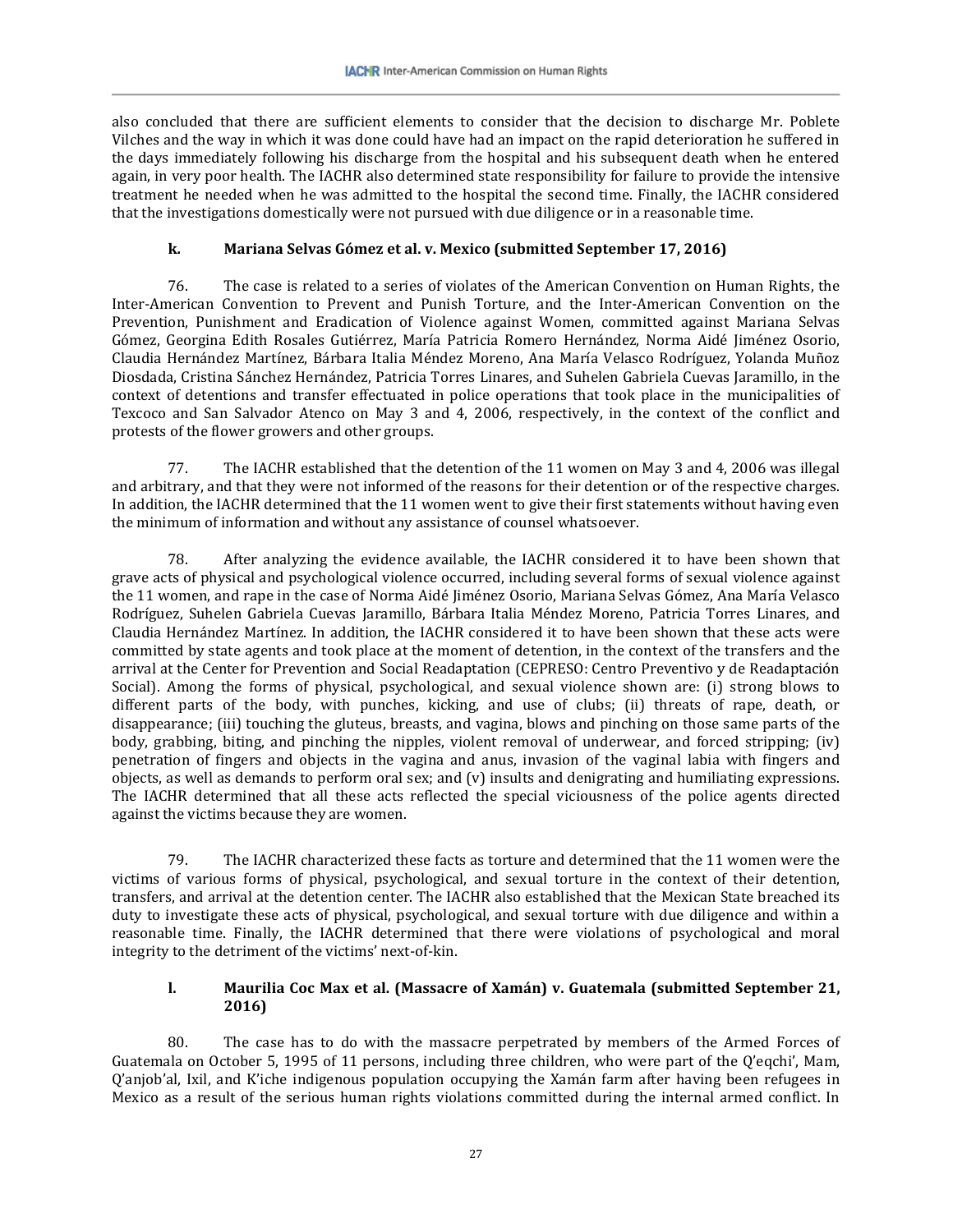those same events 29 persons were wounded, three of whom subsequently died from the wounds suffered. The IACHR determined that while the case was under consideration by the military criminal courts, the State breached its duty to investigate independently and impartially. In addition, the IACHR determined that while the judicial authorities of Guatemala convicted 14 members of the Armed Forces for these facts, throughout the trial that led to this conclusion there were shortcomings and irregularities in violation of the duty to investigate with due diligence and in a reasonable time. The IACHR concluded that the State breached its duty to remove the obstacles created by the threats and harassment against various actors in the trial. Finally, the IACHR determined that the facts constitute an expression of racial discrimination against the Maya people during the armed conflict in Guatemala.

### **m. Linda Loaiza López Soto and family members v. Venezuela (submitted November 2, 2016)**

81. The case has to do with the international responsibility of the State of Venezuela for the serious violations of the rights to humane treatment, personal liberty, private life, dignity and autonomy, and the right to live free from violence and discrimination, suffered by Linda Loaiza López Soto, 19 years old at the time, from March 27 to July 19, 2001. The IACHR determined that Linda Loaiza López Soto was deprived of liberty against her will and that she was the victim of acts of atrocious violence for almost four months, which included mutilations, severe physical injuries, and psychological affections committed with great cruelty, as well as repeated forms of violence and rape, all with a profound and irreversible impact on her life. The violence was motivated by and cast light on a brutal viciousness toward the victim as a woman; accordingly, it constitutes extremely intense gender violence.

82. The IACHR determined that the Venezuelan State had or should have had knowledge of the situation of real and imminent risk in which Linda Loaiza López Soto was found with the repeated efforts by her sister to lodge a complaint concerning her disappearance. From that knowledge and up to the moment of her rescue the State did not adopt any measure whatsoever to protect her from the risk in which she was in, and to prevent it from materializing. In addition, the IACHR established that the breach of the duty of prevention in the terms of the specific case stemmed a situation of acquiescence by the State and, therefore, the serious acts of physical, psychological, and sexual violence suffered by Linda Loaiza López Soto constitute a breach of state duties in the face of the absolute prohibition on torture and cruel, inhuman, or degrading treatment.

83. The case is also related to the violations of the rights to judicial guarantees and judicial protection in the context of the respective investigation and criminal procedure. The IACHR determined that the Venezuelan State breached its obligation to investigate with due diligence due to: (i) The omissions in the initial identification and the collection of evidence taking into account that it was a case of violence against women, including sexual violence; (ii) the actions and omissions of the respective authorities throughout the investigation; and (iii) the failure to investigate the alleged irregularities throughout the investigation and criminal process, as well as the threats and harassment denounced by Linda Loaiza López Soto and her family. The IACHR also established that the Venezuelan State breached its duty to investigate within a reasonable time.

84. The IACHR concluded that the victims did not have access to justice in conditions of equality. To the contrary, Linda Loaiza López Soto did not receive adequate care or treatment as a victim of violence against women, including sexual violence and rape, from the moment of her rescue and the subsequent moments, in her situation as a victim. In addition, the serious acts of violence she suffered were investigated in a discriminatory normative context incompatible with the American Convention that allowed the debate to focus on speculation about the victim's life and not on clarifying what happened and determining the respective liabilities. The IACHR analyzed the almost total lack of credibility assigned to the testimony of Linda Loaiza López Soto, as well as the various indicia that bring to light a bias in the lines of investigation pursued and in the collection and weighing of the evidence. All these situations affected not only her right of access to justice, but also constituted forms of additional revictimization that negatively affected her private life and dignity as well as her psychological and moral integrity. Finally, the IACHR found that considering the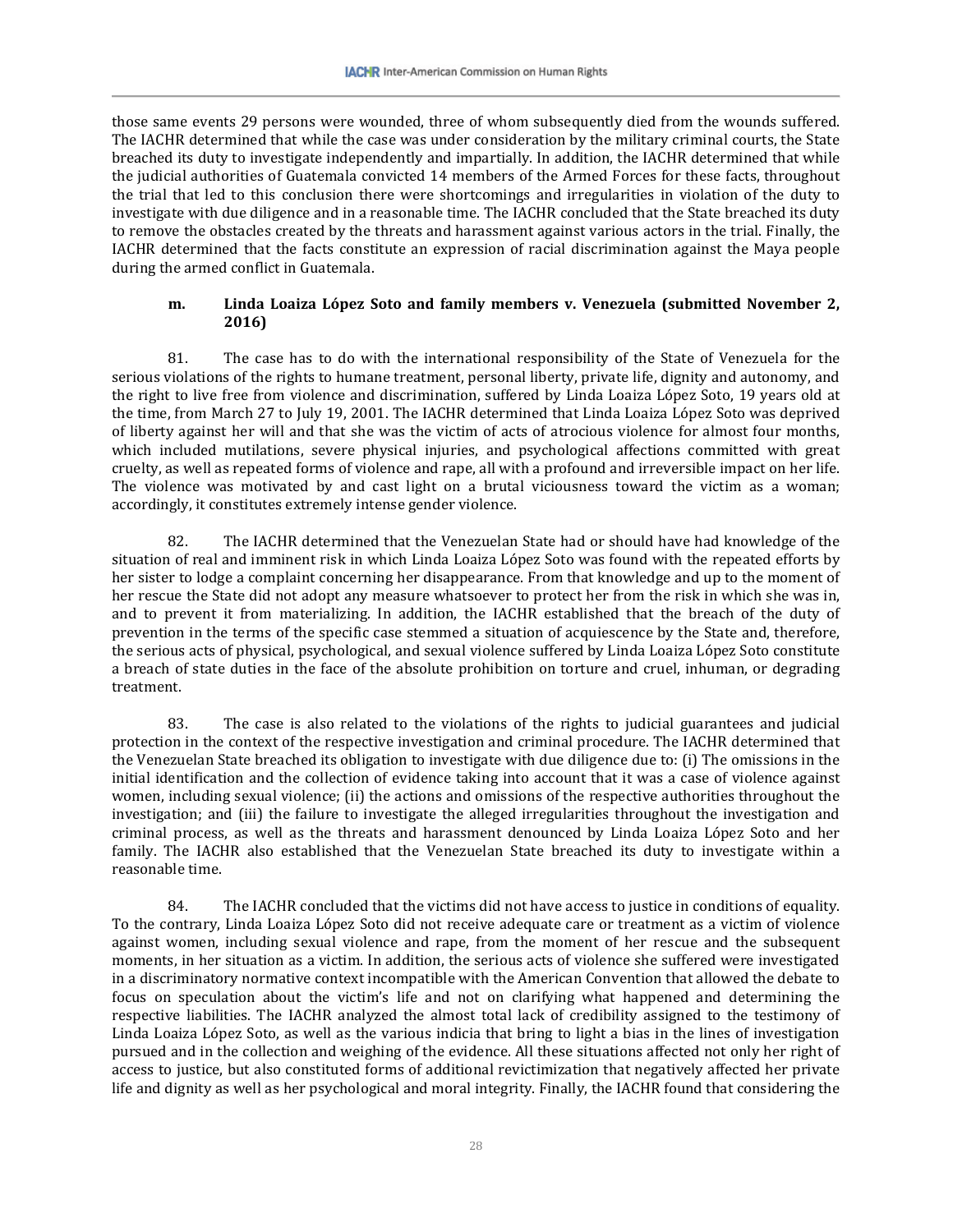seriousness of the facts, together with the lack of a timely and adequate judicial response, the effects go beyond the direct victim and include her family members.

### **n. Nitza Paola Alvarado et al. v. Mexico (submitted November 9, 2016)**

85. The case is related to the forced disappearance of Nitza Paola Alvarado Espinoza, José Ángel Alvarado Herrera, and Rocío Irene Alvarado Reyes, by state agents in the rural community Ejido Benito Juárez, state of Chihuahua, Mexico, as from December 29, 2009. To date the fate or whereabouts of the three disappeared victims has been unknown.

86. The IACHR determined that José Ángel Alvarado Herrera, Nitza Paola Alvarado Espinoza, and Rocío Irene Alvarado Reyes were deprived of liberty by a group of eight to ten persons who were carrying long arms and wearing uniforms that identified them as military personnel. As regards the direct participation of state agents, the IACHR takes into account: (i) the context, which included a large presence of members of the Army in the geographic zone in which the events occurred, as a result of the military operation Operativo Conjunto Chihuahua, in the context of which serious human rights violations have been alleged, including forced disappearances; (ii) the consistency of the accounts by the eyewitnesses to the detentions, who indicated that they were carried out by members of the Army; (iii) the statements of several family members, who indicated that at the moment they reported the incident and during the initial search efforts some state authorities indicated to them that their loved ones were at the  $35<sup>th</sup>$  Infantry Battalion; (iv) the statements of several public officials who indicated they had knowledge or had received information indicating that the victims were under the custody of the state; and  $(v)$  the considerations of the Office of the Attorney General for the State of Chihuahua, the Federal Public Ministry, the Office of the Special Prosecutor for Crimes of Violence against Women and Human Trafficking (FEVIMTRA), the National Human Rights Commission (CNDH), and the report by international experts, on the presence of sufficient indicia of the Army's participation. The IACHR also established that when the family members went to report what happened and to request information they were told by the authorities that they had no knowledge of their detention or whereabouts. In addition, it was determined that other mechanisms were activated to conceal what had happened. Based on the foregoing, the IACHR characterized the facts as a forced disappearance.

87. The case is also related to the situation of impunity affecting the three disappearances. The Commission determined that applying the military justice system to the specific case violated the right to have a competent, independent, and impartial authority for obtaining justice. The Commission also established that the State breached the duty to investigate with due diligence and in a reasonable time, both with respect to the search for the disappeared victims and with respect to the clarification of the facts and the individual identification and punishment of the persons responsible.

88. Finally, the Commission declared a series of related violations stemming from the threats and harassment the family groups have had to face, including the forced displacement of some of them.

### **o. Wilfredo Terrones Silva, Teresa Díaz Aparicio, Santiago Antezana Cueto, Néstor Rojas Medina, and Cory Clodolia Tenicela Tello v. Peru (submitted November 9, 2016)**

89. The case refers to the forced disappearance of Wilfredo Terrones Silva (since August 26, 1992), Teresa Díaz Aparicio (since August 19, 1992), Santiago Antezana Cueto (since May 7, 1984), Néstor Rojas Medina (since January 26, 1991), and Cory Clodolia Tenicela Tello (since October 2, 1992). This happened in the context of the systematic and widespread practice of forced disappearance during the counter-terrorist struggle of the Peruvian State, with a special impact in those years. The State did not produce information on alternative hypotheses to the forced disappearance of persons, and most of the cases are in total impunity. To date no victim's fate or whereabouts is known, thus their forced disappearance continues.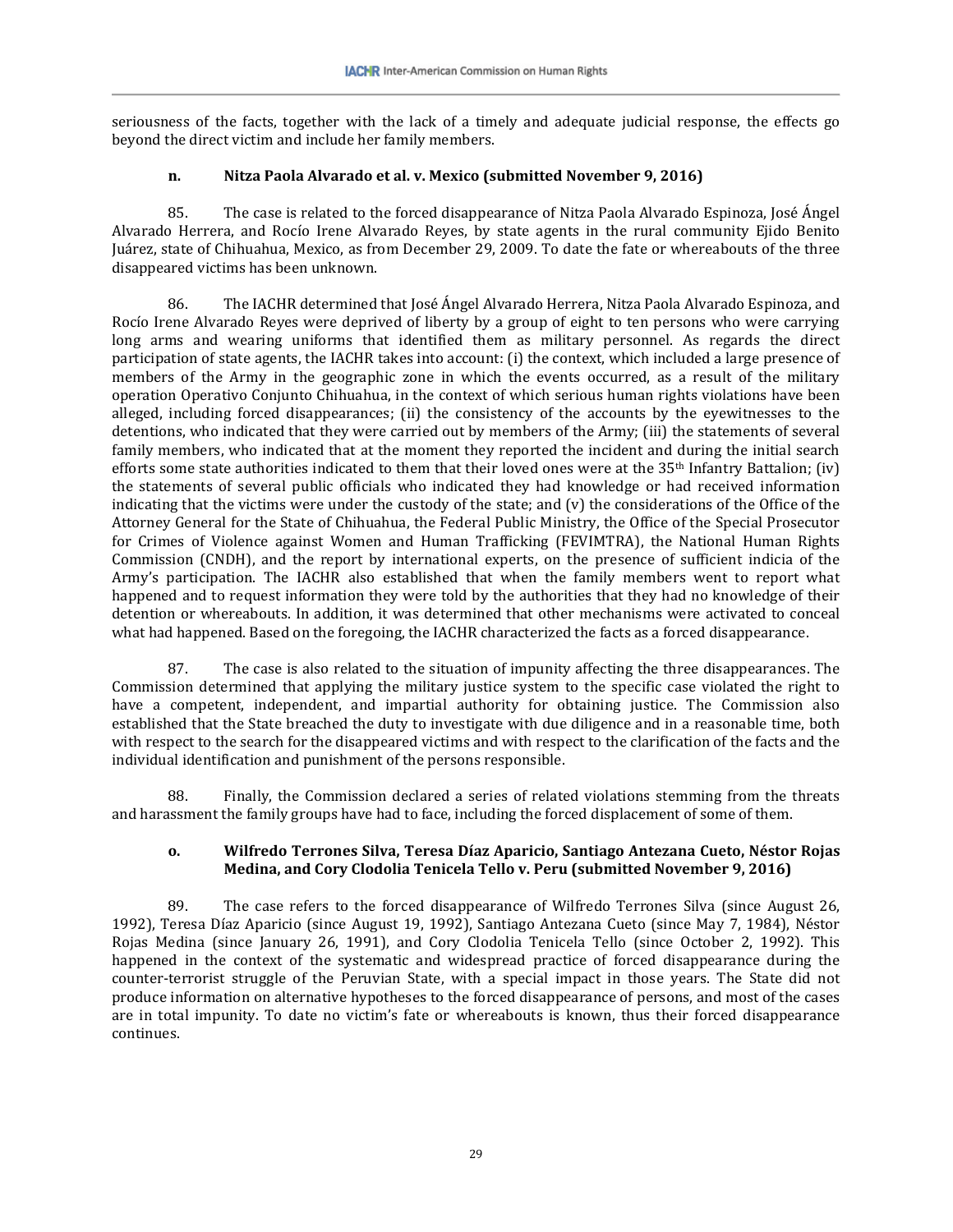### **p. Cuscul Piraval v. Guatemala (submitted December 2, 2016)**

90. This case is related to the international responsibility of the State for violating various rights established in the American Convention to the detriment of 49 victims diagnosed with HIV/AIDS from 1992 to 2003. Specifically, the IACHR established that up until the years 2006 and 2007 there was a total lack of state medical care for the group of persons living with HIV/AIDS and affected by poverty. The IACHR determined that this omission had a serious impact on their health, life, and integrity. In addition, it established that the deaths of eight of the victims, Alberto Quiché Cuxeva, Reina López Mujica, Ismar Ramírez Chajón, Rita Bubón Orozco, Facundo Gómez Reyes, José Rubén Delgado, Luis Edwin Cruz Gramau, and María Vail, occurred as the result of opportunistic diseases; or occurred in a timeframe in which they did not receive the care they needed from the State, or after having received deficient care. Although the State began to implement some treatment for persons living with HIV/AIDS in the public sector after 2006 and 2007, the IACHR concluded that that care did not satisfy the minimum standards for being considered comprehensive and adequate and, therefore, these shortcomings continued violating the rights to heath, life, and humane treatment to the detriment of the surviving victims.

91. The IACHR also established that the writ of *amparo* filed on July 26, 2002 with the Constitutional Court did not provide the victims with effective judicial protection. Finally, the IACHR determined that the next-of-kin and/or persons providing the closest support for the victims suffered violations of their psychological and moral integrity.

# **2. Appearances and participation in the public and private hearings, and on-site investigative procedures**

92. From February 15 to March 2, 2016 the IACHR participated in the hearing held during the 113th regular period of sessions of the Inter-American Court in San José, Costa Rica. During that session five public hearings were held, in the following cases: Flor Freire (Ecuador); "Fazenda Brasil Verde" Workers (Brazil); Zegarra Marín (Peru); Tenorio Roca et al. (Peru); and Herrera Espinoza et al. (Ecuador). Commissioners Francisco Eguiguren and Enrique Gil Botero participated in this session.

93. From April 21 to May 4, 2016 the Inter-American Commission participated in the hearings held in the 114th regular period of sessions of the Court, held in San José, Costa Rica. During that period of sessions public hearings were held in the cases Pollo Rivera et al. v. Peru, Members of the Village of Chichupac and Neighboring Communities of the Municipality of Rabinal (Guatemala), and I.V. (Bolivia). Commissioners James Cavallaro, Enrique Gil Botero, and Margarette May Macaulay participated during this period of sessions. The IACHR also participated in the private hearings to supervise compliance in the cases Massacres of El Mozote and nearby places with respect to El Salvador, the combined hearing for the cases of Fernández Ortega et al. and Rosendo Cantú et al. with respect to Mexico, and the combined hearing for the cases of Raxcacó Reyes and Fermín Ramírez with respect to Guatemala.

94. On June 6 and 7, 2016, the Inter-American Commission participated in the on-site investigative procedure by the Court in the context of the contentious case of the Fazenda Brasil Verde Workers v. Brazil.

95. On June 8, 2016, the Inter-American Commission participated in the on-site investigation by the Court at the Curado Prison Complex, in the city of Recife, state of Pernambuco, Brazil, in the context of monitoring the implementation of the provisional measures related to that prison.

96. From June 20 to 24, 2016 the Inter-American Commission participated in the hearings held in the 54th extraordinary period of sessions of the Court, held in San José, Costa Rica. During that period of sessions two public hearings were held, in the cases of Village of La Esperanza (Colombia); and Andrade Salmón (Bolivia). Commissioner José de Jesús Orozco Henríquez participated in this period of sessions. In addition, the Secretariat participated in the private hearings for supervision of compliance with judgment in the cases Serrano Cruz Sisters v. El Salvador and Contreras et al. v. El Salvador.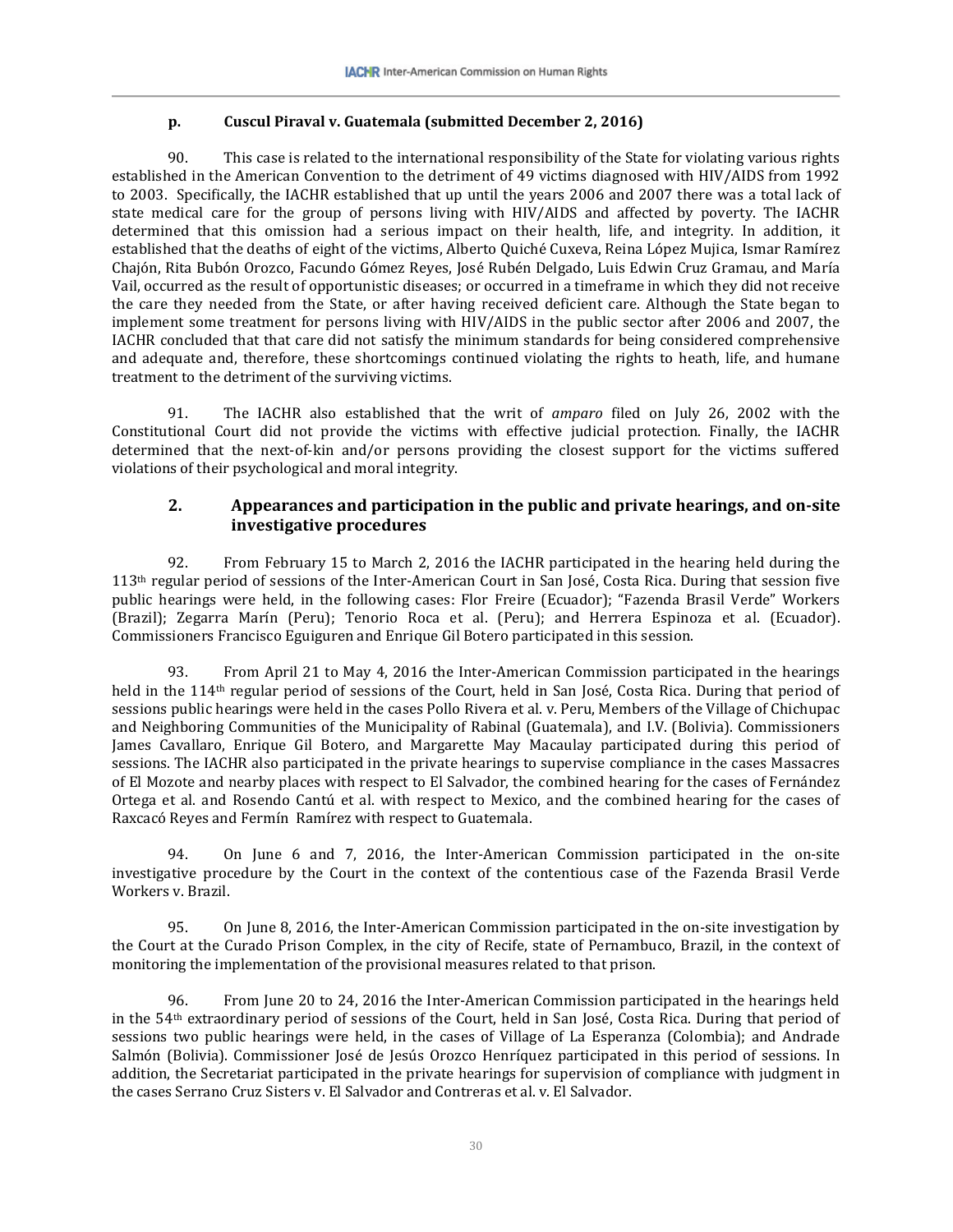97. From August 22 to September 2, the IACHR participated in the hearings held in the  $55<sup>th</sup>$ extraordinary period of sessions of the Court, held in Mexico. In that period of sessions three public hearings were held, in the following cases: Vásquez Durand (Ecuador); Valencia Hinojosa et al. (Ecuador); and Gutiérrez Hernández (Guatemala). Commissioner José de Jesús Orozco Henríquez participated in this period of sessions. The Secretariat also participated in the public hearing on provisional measures in the Case of the Rochela Massacre (Colombia) and in two private hearings on supervision of compliance with the judgment in the cases of Radilla Pacheco v. Mexico and Cabrera García and Montiel Flores v. Mexico.

98. From October 10 to 14, 2016, the Inter-American Commission participated in the hearings held in the 56<sup>th</sup> extraordinary period of sessions of the Court, held in Ecuador. During that period of sessions, three public hearings were held, in the following cases: Acosta et al. (Nicaragua); Workers Dismissed from Petroperú et al. (Peru); and Cosme Genoveva et al. -- Favela Nova Brasília (Brazil). Commissioners José de Jesús Orozco Henríquez and Francisco Eguiguren Praeli participated in this period of sessions.

99. On December 2, 2016, the IACHR participated in the public hearing for supervision of compliance with the judgment in the case of the Kichwa Indigenous People of Sarayaku v. Ecuador during the 116<sup>th</sup> period of sessions of the Court, held in San José, Costa Rica.

# **3. Submission of written observations on the states' reports in cases under supervision of compliance with judgments**

100. Pursuant to the mandate established in Article 57 of the American Convention, as well as the provision at Article 69 of the Court's Rules of Procedure, on its role defending the inter-American public order, in 2016 the IACHR continued to submit information and preparing briefs with observations on the states' reports on compliance. In the performance of this function the Inter-American Commission submitted 136 briefs with observations to the Inter-American Court.

# **4. Submission of written observations on the states' reports on the implementation of provisional measures**

101. Pursuant to the mandate established at Article 63(2) of the American Convention, as well as the provision at Article 27(7) of the Court's Rules of Procedure, in carrying out its role in defense of inter-American public order, in 2016 the IACHR continued to submit information and write briefs of observations on the state reports on implementation of the provisional measures in force. The IACHR submitted 69 briefs of observations to the Inter-American Court in such matters.

# **E. Section of Friendly Settlements and Follow-up**

102. In the context of the system of petitioners and individual cases the friendly settlement procedure of the IACHR is a mechanism used for the non-disputatious and consensus-based settlement of disputes. It is a process facilitated by the IACHR whose aim is for the state concerned and the alleged victims and/or petitioners to reach an agreement outside of the adversarial process that makes it possible to resolve the alleged violation of human rights. The friendly settlement procedure depends on the will of the parties, and therefore both parties must agree in order to begin and continue to pursue a settlement via this procedure. To that end the parties must state their interest and willingness to the IACHR.

103. This section of the annual report is divided into four parts. The first includes reports on the three working visits made this year to promote the use of the friendly settlement mechanism and to follow up on recommendations. The second part explains the seven friendly settlement agreements and the two agreements on implementation of recommendations made by the IACHR in reports on the merits. The third part explains the context of the 52 working meetings held by the friendly settlement and follow-up section. Finally, the fourth part refers to the reports approving the friendly settlement agreements reached in 2015.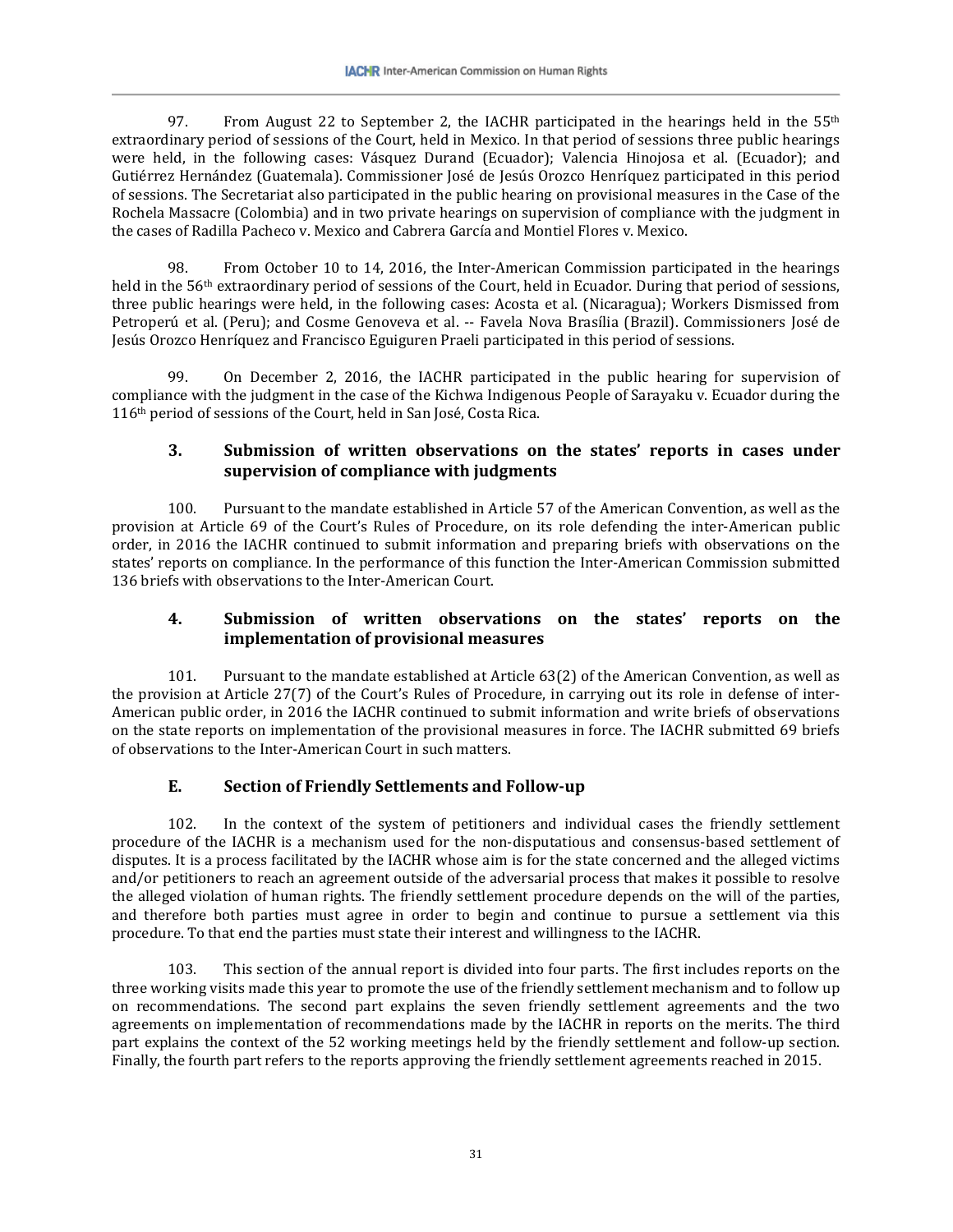### **i. Reports approving friendly settlement agreements**

104. In 2016 the IACHR approved eight friendly settlement agreements signed by petitioners and the states of Colombia, Mexico, Panama, and Peru.

105. On April 14, 2016, the IACHR issued two reports in which it approved friendly settlement agreements on Mexico. The first, in petition P-1171-09, Ananías Laparra Martinez, is related to due process violations in the criminal justice context and conviction and sentencing of the victim to 28 years in prison based on a confession obtained under torture. The second friendly settlement agreement was approved in Case 12,847, Vicenta Sánchez Valdivieso, in which the petitioner alleged violations of due process in a civil matter due to the failure to enforce a court decision in a labor-related matter.

106. On October 7, 2016, the IACHR approved a friendly settlement agreement in Case 11,538, Herson Javier Caro, Colombia, a 15-year-old adolescent who was the victim of an extrajudicial execution by state agents.

107. On October 25, 2016, the Inter-American Commission approved a friendly settlement report in Case 12,848, Ms. N (Panama), in which the State compensated a victim of human rights violations with serious consequences for her health and quality of life, and provided her resources to be able to access adequate medical treatment and drugs.

108. On November 30, 2016, the IACHR approved two friendly settlement reports on matters from Colombia. The first, in Case 12,541, Omar Zúñiga Vásquez, referred to the torture, forced disappearance, and execution of Mr. Zúñiga Vásquez and the torture suffered by his mother, Amira Vásquez de Zúñiga, at the hands of state agents. The second report was Case 11,007 Trujillo Massacre, related to a series of violent events that occurred in the municipality of Trujillo, department of Valle del Cauca, Colombia, from 1988 to 1991, which include torture, executions, forced disappearances, and threats. In the friendly settlement agreement the State recognized its responsibility for the events, both in 1993 and in 2016, in relation to nine victims.

109. Finally, on November 30, 2016, the IACHR adopted two friendly settlement reports in relation to Peru, in petition P-288-08, Jesús Salvador Ferreyra González, and petition P-13339-07, Tito Guido Gallegos Gallegos, related to the violation of due process to the detriment of two judges who were subjected to arbitrary reviews, and who were not ratified in their respective positions.

### **ii. Friendly settlement agreements and compliance with recommendations**

110. Friendly settlements seek to bring the parties together, to find common ground and reach an agreement by consensus that is satisfactory for each of them. In the period covered by this report, the IACHR has facilitated negotiations towards the signing of friendly settlement agreements and agreements on the implementation of recommendations. In effect, during 2016 nine friendly settlement agreements were signed in petitions and cases referring to four countries:

- **Mexico**: On January 28, 2016 the parties signed a friendly settlement agreement in Case 12,915 Ángel Díaz Cruz.
- **Colombia**: The parties signed a friendly settlement agreements on March 2, 2016 in Case 11,538, Herson Javier Caro; on April 6, 2016 in Case 11,007, Trujillo Massacre, and in Case 12,541, Omar Zúñiga Vásquez and Amira Isabel Zúñiga; and December 5, 2016, in Case 11,144, Gerson Jairzinho González.
- **Chile**: On June 11, 2016 the parties signed two friendly settlement agreements, in petition P-946-12 César Peralta Wetzel and in petition P-687-12 Gabriela Blas and C.B.B., respectively.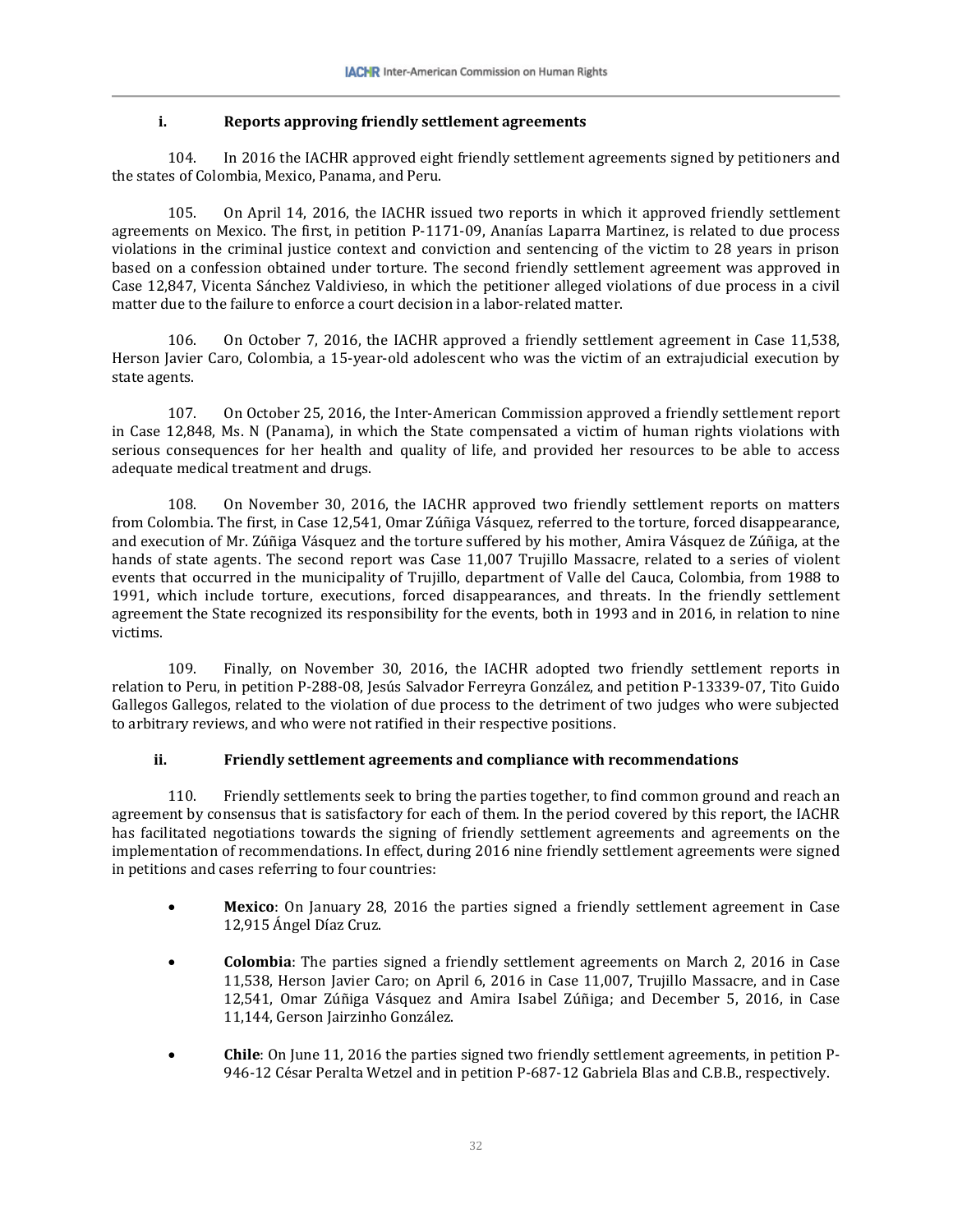• **Peru**: The parties signed a friendly settlement agreement on October 27, 2016, in petition P-1339-07 Tito Guido Gallegos Gallegos (Peru); and on October 31, 2016, in petition P-288-08 Jesús Salvador Ferreyra González.

#### **a. Working visits on friendly settlements**

#### **Visit to Chile**

111. The IACHR made a working visit to Chile on June 11, 2016, with the objective of giving impetus to negotiations of friendly settlement agreements and compliance with recommendations made by the IACHR and precautionary measures. The delegation was led by Commissioner Enrique Gil Botero, as country rapporteur. On that day Commissioner Gil Botero chaired four working meetings to facilitate the pursuit of common ground by the parties to petitions and cases for opening up a space for dialogue with the Chilean State that would make it possible to advance in the search for points of consensus so as to then sign friendly settlement agreements and agreements on compliance with the decisions of the Inter-American Commission.

#### **Visit to Paraguay**

112. On August 17 and 18 the IACHR made a working visit to Paraguay for the purpose of giving impetus to the implementation of friendly settlement agreements signed by different petitioners and the State. The delegation was led by Commissioner Paulo Vannuchi, as country rapporteur. Commissioner Vannuchi held four working meetings to advance in efforts to pursue friendly settlement and to follow up on the implementation of friendly settlement agreements.

#### **b. Working meetings on friendly settlements and follow-up**

113. In 2016, 46 working meetings were held on matters in the phase of negotiation and supervision of implementation of agreements and recommendations, and a public hearing on follow-up of the implementation of recommendations made by the IACHR.

114. In the context of the 157<sup>th</sup> regular period of session meetings were held in 17 matters: Case 12,932, Agapito Perez Lucas et al., Guatemala; Case 12,094, Lhaka Honhat, Argentina; Case 12,191, Mamérita Mestanza and family members, Peru; Case 12,130, Miguel Orlando Muñoz Guzmán, Mexico; Case 11,545, Marta Saire, Honduras; Case 12,528, Raúl García Linera, Bolivia; Case 11,426, Marcela Alejandra Porco, Bolivia; Petition 1186/09, Adela Villamil Vda. de Flores Bedregal, Bolivia; Case 11,007, Trujillo Massacre, Colombia; Case 12,713, José Rusbel Lara, Colombia; Case 11,607, Víctor Hugo Maciel, Paraguay; Case 12,249, Jorge Odir Miranda Cortez, El Salvador; Case 10,488, Ignacio Ellacuría et al., El Salvador; Case 12,330, Marcelino Gómez Paredes, Paraguay; Case 12,541, Omar Zúñiga Vasquez and one other, Colombia; Case 10,455, Valentín Bastos Calderón, Colombia; and, Petitions 1159-08 A.N. and 1377-13 Aurora, Costa Rica.

115. In addition, in the context of the  $158<sup>th</sup>$  regular period of sessions Chile, working meetings were held in four matters regarding Chile: Petition 946-12 César Antonio Peralta Wetzel; Case 12,904 Indigenous Community of Chusmiza Usmagama; Petition 687-11 Gabriela Blas and C.B.B.; and, Case 12,799 Miguel Ángel Millar.

116. In August 2016, in the context of the visit by Commissioner Paulo Vannuchi to Paraguay working meetings were held in the following four matters: Case 12,358 Octavio Rubén Gonzalez Acosta; Case 12,374 Jorge Enrique Patiño Palacios; Case 12.359 Cristina Aguayo et al.; and Case 12,330 Marcelino Gomez Paredes.

117. During the 159<sup>th</sup> regular period of sessions in Panama, working meetings were held in 21 matters, and one public hearing for follow-up on recommendations. On December 2, 2016, the IACHR held eight working meetings in the following matters: P-850-15, Ayoreo People, Paraguay; Case 12,191, María Mamérita Mestanza Chávez, Peru; Case 12,905, Pablo Rafael Galván and one other, P-118-12 Isabel Guzmán,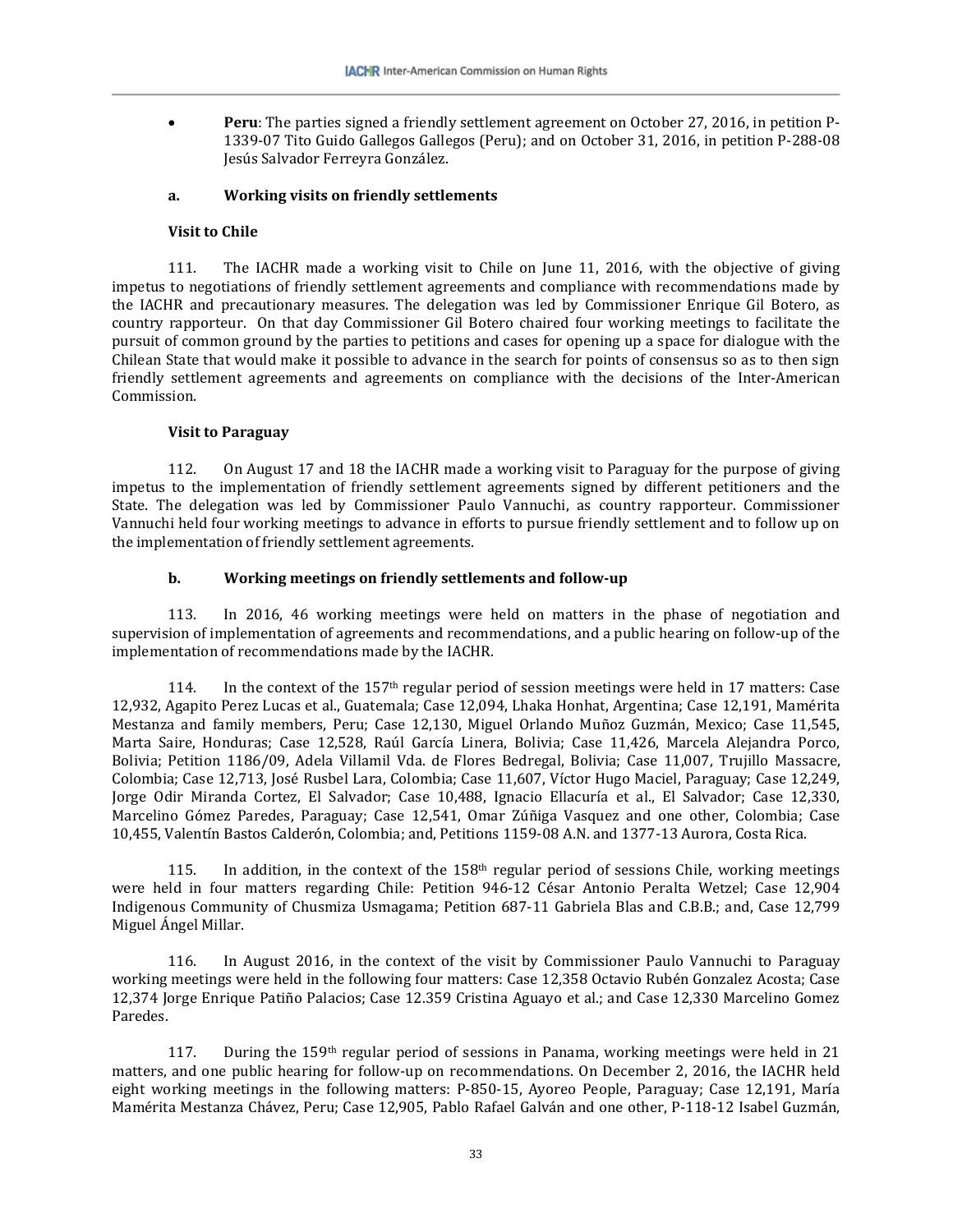and Case 13,011, Graciela Ramos Rocha, all from Argentina; P-1159-08 and P-1377-13 A.N. and Aurora and Case 12,942 Emilia Morales Campos, both matters from Costa Rica; and Case 12,789, Heriberto Chica and one other, from Honduras. In addition, on Monday, December 5,, the IACHR facilitated 11 working meetings in the following matters: Case 12,376, Alba Lucía Rodríguez, Case 10,916, James Zapata, Case 11,990, Oscar Orlando Bueno Bonnet, and Case 11,144, Gerson Jairzinho González Arroyo, all from Colombia; P946/12, César Antonio Peralta Wetzel et al., P687/12, G.B. and her daughter G.B.B., and Case 12,904, Aymara Community of Chusmiza Usmagama, all from Chile; P-735-07, Ismael Mondragón Molina, Mexico; P1224/07, David Rabinovich, Uruguay; and Case 12,487, Rafael Cuesta Caputi and Case 12,625, Marco Javier Zambrano and José Rada, both from Ecuador. On December 6, 2016, the IACHR held one public hearing for follow-up on the recommendations made by the IACHR in Case 11,291, Carandirú Massacre, from Brazil. Finally, on December 7 the IACHR facilitated two working meetings in the Case 12,934, Frank Guelfi, and Case 12,552, Rita Wald, both from Panama.

### **F. Activities of the IACHR in relation to the political organs of the OAS**

118. One of the functions of the IACHR is to advise the states on human rights matters, as well as to promote public policies aimed at strengthening respect for human rights as a central element of the processes of strengthening national capacities for implementing human rights. To carry out this purpose the IACHR, with the assistance of the Section of Advisory Services for States (SAE) of the Executive Secretariat, maintains relations with the political organs of the OAS, in particular with the General Assembly (GA), the Committee on Juridical and Political Affairs (CAJP), and the Committee on Administrative and Budgetary Affairs (CAAP), and it follows the work of the political organs of the OAS to promote minimum human rights standards in resolution, declarations, treaties, conventions, and other inter-American instruments. It also maintains relations with other areas of the OAS.

119. In 2016 the SAE continuously accompanied the meetings of the Permanent Council, the Committee on Juridical and Political Affairs, and the Committee on Administrative and Budgetary Affairs. The IACHR also answered the calls to submit information on the implementation of resolutions with the participation of Commissioners, the Executive Secretary, and professional staff of the Executive Secretariat.

120. On February 11 the Executive Secretariat made a presentation to the CAJP on the activities carried out by the IACHR in furtherance of the following eight resolutions adopted at the General Assembly: AG/RES. 2829 (XLIV-O/14), Against Torture and Other Cruel, Inhuman, or Degrading Treatment or Punishment; AG/RES. 2845 (XLIV-O/14), Rights of Persons Deprived of Liberty; AG/RES. 2850 (XLIV-O/14), Internally Displaced Persons; AG/RES 2851 (XLIV-O/14), Human Rights Defenders; AG/RES. 2863 (XLIV-O/14), Human Rights, Sexual Orientation, and Gender Identity and Expression; AG/RES. 2790 (XLIII-O/13), The Human Rights of Migrants, including Migrant Workers and their Families; AG/RES. 2864 (XLIV-O/14), Persons Who Have Disappeared and Assistance to Members of their Families; and AG/RES. 2799 (XLIII-O/13), Protecting Human Rights and Fundamental Freedoms While Countering Terrorism.

121. In addition, in keeping with its function of strengthening the relations of the IACHR with the member and observer states of the OAS, from March 5 to 12 the SAE participated in a visit to Ireland, the Netherlands, and Switzerland, during which information was exchanged on the human rights situation in the Americas. Both Ireland and the Netherlands made offers of voluntary contributions to support the work of the IACHR. Switzerland also expressed interest in providing financial support to the IACHR.

122. On March 17, 2016 President James Cavallaro presented the 2015 Annual Report of the IACHR to the CAJP. The meeting was attended by 23 delegates from member states and the President of the Inter-American Court, Judge Roberto F. Caldas; the Vice President of the Court, Judge Eduardo Ferrer Mac-Gregor Poisot; and the Secretary of the Court, Pablo Saavedra. After the presentation of the Annual Report concluded, the following delegations made remarks: Argentina, Brazil, Canada, Colombia, Costa Rica, El Salvador, Jamaica, Mexico, Panama, Paraguay, Peru, Uruguay, and Venezuela.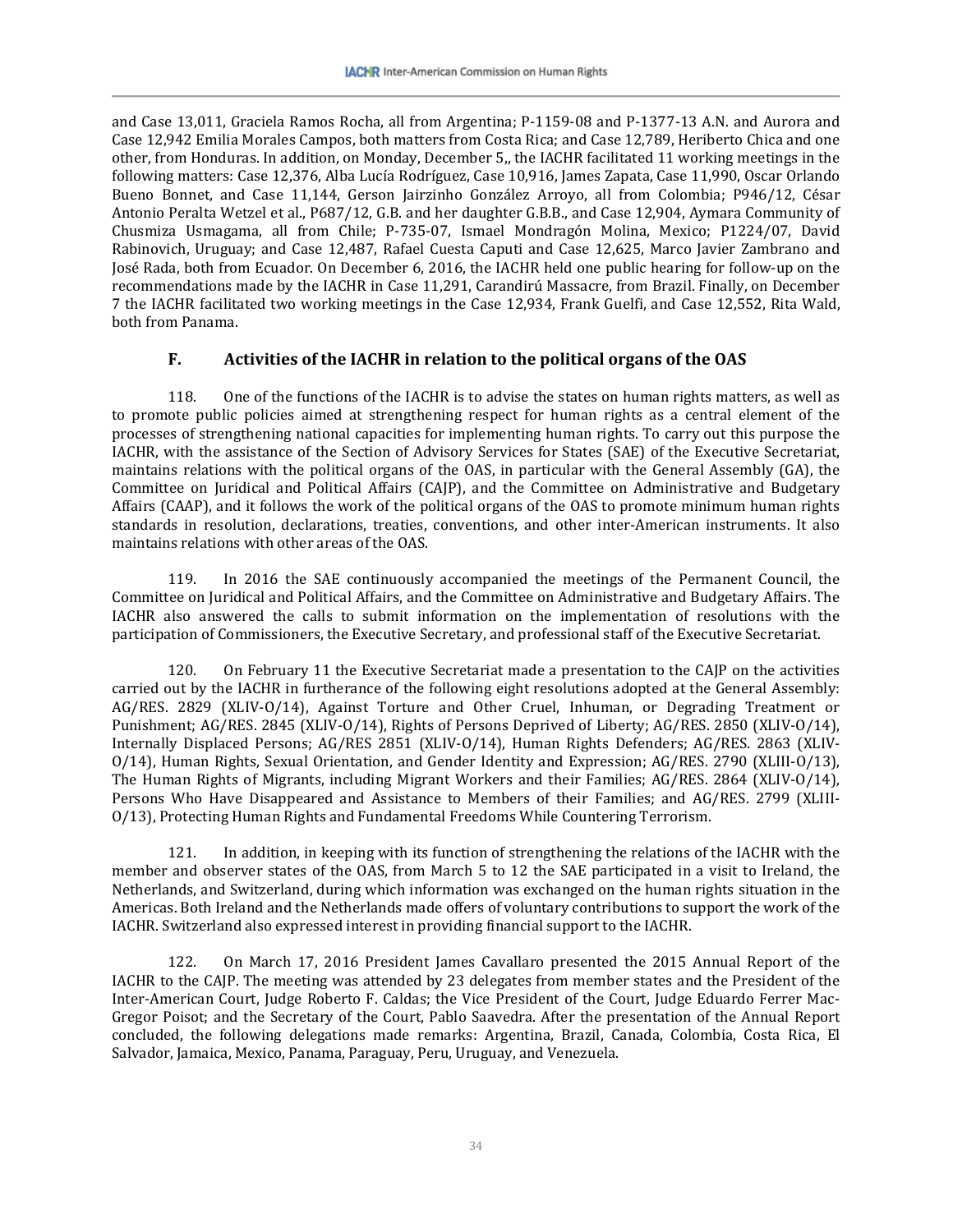123. During the year meetings were held with the following permanent representatives to the OAS: the Ambassador of Canada, the Alternate Representative of Netherlands, the Alternate Representative of Ireland, and the Alternative Representative of Switzerland.

124. On March 31 and April 28, staff of the Executive Secretariat made presentations on the activities to implement General Assembly resolution AG/RES.2851 (XLIV-O/14), Human Rights Defenders: Support for the Individuals, Groups, and Organizations of Civil Society Working to Promote and Protect Human Rights in the Americas.

125. On April 5, 2016, in the context of its sessions, the IACHR made a joint presentation of the following four thematic reports: Indigenous peoples, Afro-descendent communities, and natural resources: Human rights protection in the context of extraction, exploitation, and development activities; Legal Standards: Gender Equality and Women's Rights; Violence, Children and Organized Crime; and Violence against Lesbian, Gay, Bisexual, Trans and Intersex Persons.

126. On April 12, 2016, the closing session of the 157<sup>th</sup> regular period of sessions of the IACHR was held, with the member states of the OAS in attendance.

127. On April 13, Commissioner Francisco Eguiguren, Rapporteur on the rights of LGBTI persons, participated in the "Dialogue of the IACHR with the Member States of the OAS on Good Practices in respect of the Rights of LGBTI Persons in the Americas."

128. In addition, the Section of Promotion and Public Policy coordinated the organization of the 158th special period of sessions, which took place in Santiago, Chile, June 6 to 10, 2016. In particular, the opening session was coordinated with the Human Rights Bureau of the Ministry of Foreign Affairs of Chile, with the participation of President Michelle Bachelet, protocolary meetings with high-level officials, the requirements for the working sessions of the IACHR and public hearings; as well as the promotional seminar.

129. As for the preparatory work on the resolutions that were approved at the General Assembly in Santo Domingo, the IACHR, through the Section of Advisory Services for States, attended the meetings where they were negotiated in the CAJP and the Permanent Council, for the following resolutions related to human rights: AG/RES. 2883 (XLVI-O/16) Inter-American Program for the Promotion and Protection of the Human Rights of Migrants, including Migrant Workers and their Families; AG/RES. 2885 (XLVI-O/16) Inter-American Program on Access to Public Information; AG/RES. 2887 (XLVI-O/16) Promotion and Protection of Human Rights; AG/RES. 2888 (XLVI-O/16) American Declaration on the Rights of Indigenous Peoples; and AG/RES. 2891 (XLVI-O/16) Plan of Action for the Decade for People of African Descent in the Americas (2016-2025).

130. The Commission also followed – in the CAJP, the Permanent Council, the CAAP, and the meetings on Strategic Vision and financial and budgetary issues,– the negotiation of the following resolutions: AG/RES. 2895 (XLVI-O/16) Financing of the 2017 Program-Budget of the Organization; AG/RES. 2890 (XLVI-O/16) Four-Year Strategic Plan of the Organization; and AG/RES. 2892 (XLVI-O/16) Management Modernization.

131. In addition, a delegation of the IACHR headed by its President James Cavallaro participated in the General Assembly in Santo Domingo, Dominican Republic, June 13 to 15, 2017. President Cavallaro presented the 2015 Annual Report of the IACHR in the fourth plenary session of the General Assembly, with remarks by the following states: Colombia, Chile, Ecuador, Nicaragua, Peru, Panama, the United States, Uruguay. It also held 17 bilateral meetings with delegations of member states (Argentina, Brazil, Canada, Colombia, Dominican Republic, Guatemala, Mexico, Panama, Peru, United States, and Uruguay) and observer states (Spain, Netherlands, Sweden, Switzerland, and the European Union). The delegation also met with civil society organizations.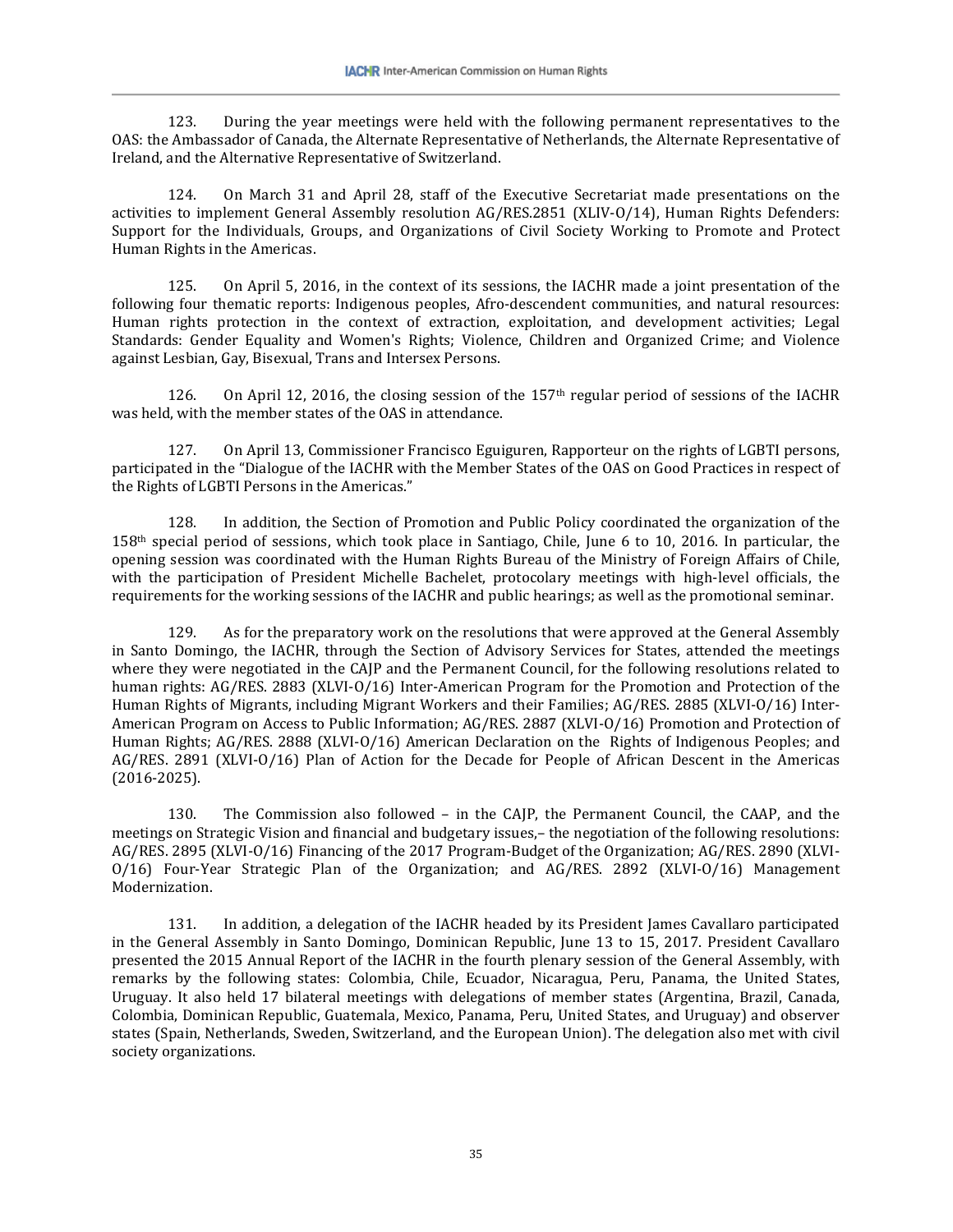132. In the context of its 159th period of sessions, on July 27, 2016 the IACHR coordinated the meeting of the LGBTI Group of the OAS (Argentina, Brazil, Canada, Chile, Colombia, México, the United States, and Uruguay) with Commissioner Francisco Eguiguren.

133. The Executive Secretary of the IACHR, Paulo Abrão, held protocolary meetings with the ambassadors of Argentina, Brazil, Canada, Chile, Colombia, Costa Rica, the United States, Guatemala, Mexico, Panama, Paraguay, Uruguay, Ecuador, Honduras, Dominican Republic, and Venezuela. He also met with representatives of the observers to the OAS from Spain, France, the Netherlands, Switzerland, and the European Union.

134. On July 25 the Inter-American Commission met with the regional groups of OAS member states for a dialogue on the inter-American human rights system and, in particular, on the IACHR. On that occasion the conceptual note was presented on the Strategic Plan of the IACHR 2016-2020, which was adopted at the 158th period of sessions, to continue the process of consultations begun with the publication of a questionnaire on November 4, 2015. Following up on what was announced at the General Assembly, on this occasion an effort was made to expand the dialogue with the states regarding the bases of the new Strategic Plan of the IACHR.

135. The President of the IACHR travelled to Brussels on October 6 to meet with Roland Schaefer, Deputy Director of the Americas Division of the European Union (EU) and with other staff members of that organization. As a result of these meetings a commitment was established to finance a project on procedural backlog for three years starting in 2018, in the amount of approximately \$1,000,000 euros.

136. On October 19, 2016, the Permanent Council met to consider the financing of the IACHR and the Inter-American Court. The Section of Advisory Services to States coordinated President Cavallaro's presentation.

137. The IACHR followed the preparatory meetings of the OAS Special General Assembly on the budget of the OAS in the CAJP, the Working Group on Strategic Vision, and the Permanent Council.

138. The Special General Assembly on the Budget of the OAS was held October 31. The SAE of the IACHR monitored all the negotiations and prepared a report on the results.

139. On December 14 President Cavallaro sent a communication to the Permanent Council and the Secretary General in which he requested additional resources so as to have reinforcement for completing the Commission's activities in 2017. In response to this letter, in the session of the Permanent Council held December 15 the delegations of Belize, Chile, Colombia, Costa Rica, El Salvador, Grenada, Guatemala, Guyana, Honduras, Jamaica, Mexico, Panama, Paraguay, St. Kitts and Nevis, St. Vincent and the Grenadines, Suriname, Trinidad and Tobago, the United States, and Uruguay signed a declaration in which they reiterated their intention to generate a broad and inclusive framework for consultations to attain solutions that ensure the full funding of the system so as to avoid any future crisis, which could endanger its ability to operate.

# **G. Activities of the IACHR with the regional and universal human rights organs**

# **1. Inter-institutional relations**

140. The Section on Inter-Institutional Relations of the IACHR was established for the purpose of coordinating and strengthening relations with other institu[ti](#page-21-0)ons, such as universal and regional intergovernmental organizations, with civil society organizations<sup>1</sup> and national human rights institutions. The second purpose is to coordinate the institutional cooperation agreements signed by the Inter-American Commission.

<span id="page-21-0"></span> $\overline{a}$ <sup>1</sup> Often the ties with civil society organizations have resulted from joint events and promotion activities that are reported in section H of this Chapter I.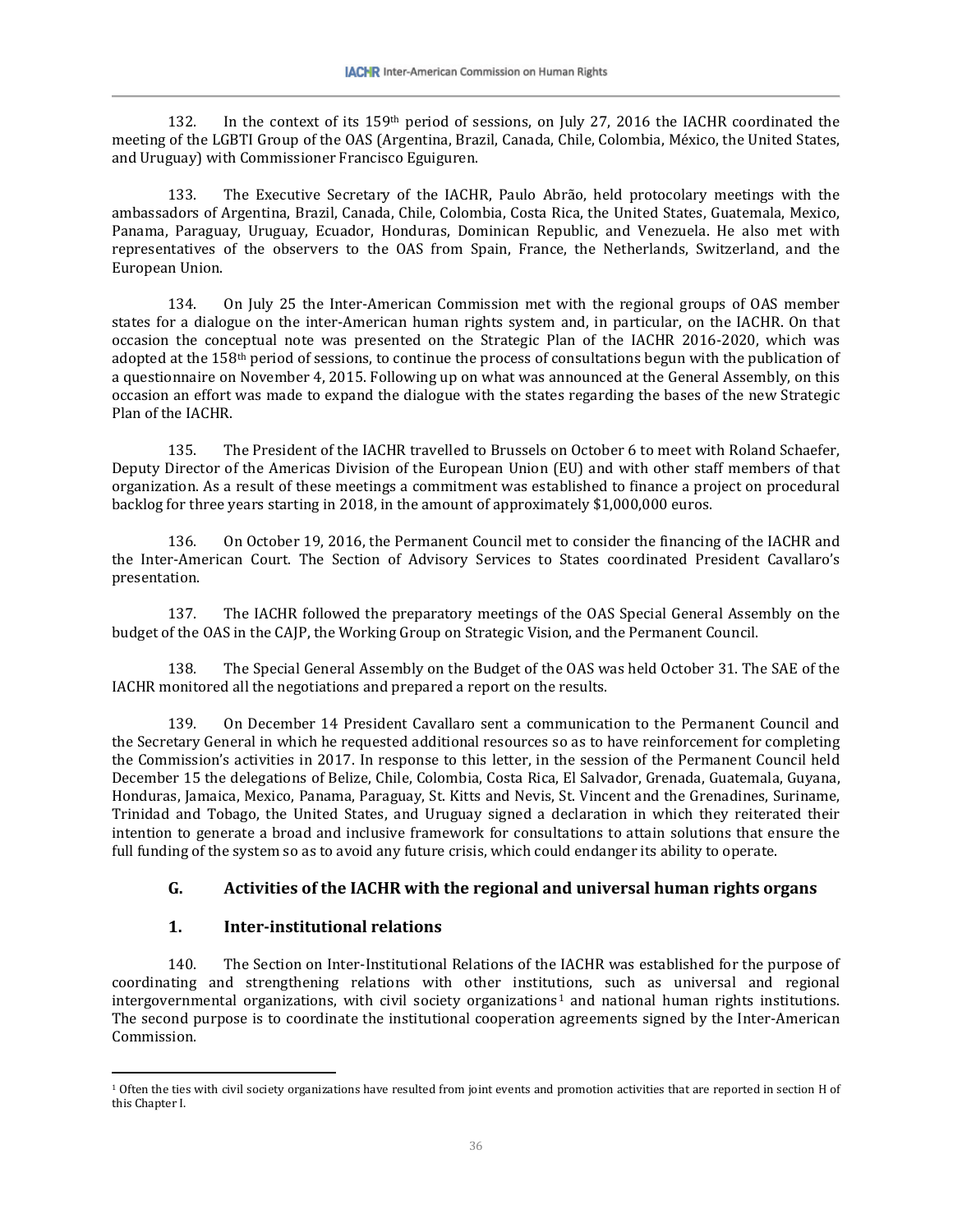141. This section describes the attainment of the objectives set out. The first part presents the ties with intergovernmental organizations, first with the United Nations, followed by an account of the relations with other international organizations, and finally is a description of the relationships with regional human rights organizations. The second part of the section includes a list of the cooperation agreements signed by the IACHR in the course of 2016.

### **1. Intergovernmental Organizations**

### **a. United Nations**

### **i) Office of the High Commissioner for Human Rights**

142. The cooperation between the IACHR and the various agencies of the United Nations includes close coordination to plan joint activities and for exchange of experiences and standards. In order to make the relationship between the two organizations more efficient they designated a focal point, which has helped make relations more efficient.

143. The Inter-American Commission has worked closely with various United Nations agencies, one expression of which was the signing of the Joint Declaration on Cooperation with the United Nations High Commissioner for Human Rights on November 19, 2014. Pursuant to that declaration, both organs cooperated closely in 2016, based on joint lines of work for joint declarations and communiqués, periodic meetings, sharing of information, and cooperation in producing thematic reports.

144. The Executive Secretary travelled to Geneva on March 10 and 11, and met with the High Commissioner for Human Rights. At that meeting it was agreed to continue the lines of joint work, and that the High Commissioner would visit the IACHR soon. During the same trip the Secretary met with Karim Ghezraoui, Chief Officer for Special Procedures; Vladlen Stefanov, Chief of the National Institutions Section; and Gianni Magazzeni, Chief for Americas, Europe, and Central Asia.

145. On April 9 the IACHR, the Inter-American Court and the Office of the High Commissioner held a regional consultation in Washington, D.C., in the context of the 157<sup>th</sup> period of sessions to strengthen cooperation between the United Nations and the IACHR and Inter-American Court, with interactions between these organs and civil society and human rights defenders. Several rapporteurs, as well as members of the United Nations Working Groups and representatives of the IACHR and the Inter-American Court presented their work, exchanged experiences, good practices, and challenges, and explored new forms of cooperation. In the discussion input was also received from members of civil society and human rights defenders, which reflected the main challenges in the region, the context of the activities of human rights defenders, and their interaction with the regional human rights mechanisms and the United Nations. Finally, the consultation identified priority thematic areas to be included in the fourth world consultation on regional organs held in October 2016. As a result, a joint project was prepared for the purpose of creating a rapid response mechanism to respond to threats to human rights defenders; it was announced on December 13.

146. In the context of the serious financial crisis that the IACHR experienced in 2016, the public support of the High Commissioner for Human Rights was essential:

We are disturbed by the severe financial crisis that the Inter-American Commission on Human Rights is facing. Should the Commission not receive the necessary funds in the coming weeks, the capacity of the regional human rights system to respond to victims of rights violations across the Americas may be seriously diminished.

The pioneering work of the Inter-American Commission, as an agent of constitutional, legislative and policy reform, has had a strong impact on human rights in the region and beyond. It has provided a vital recourse for victims of human rights violations in the region and has played an important role in advocating for the rights of vulnerable groups. The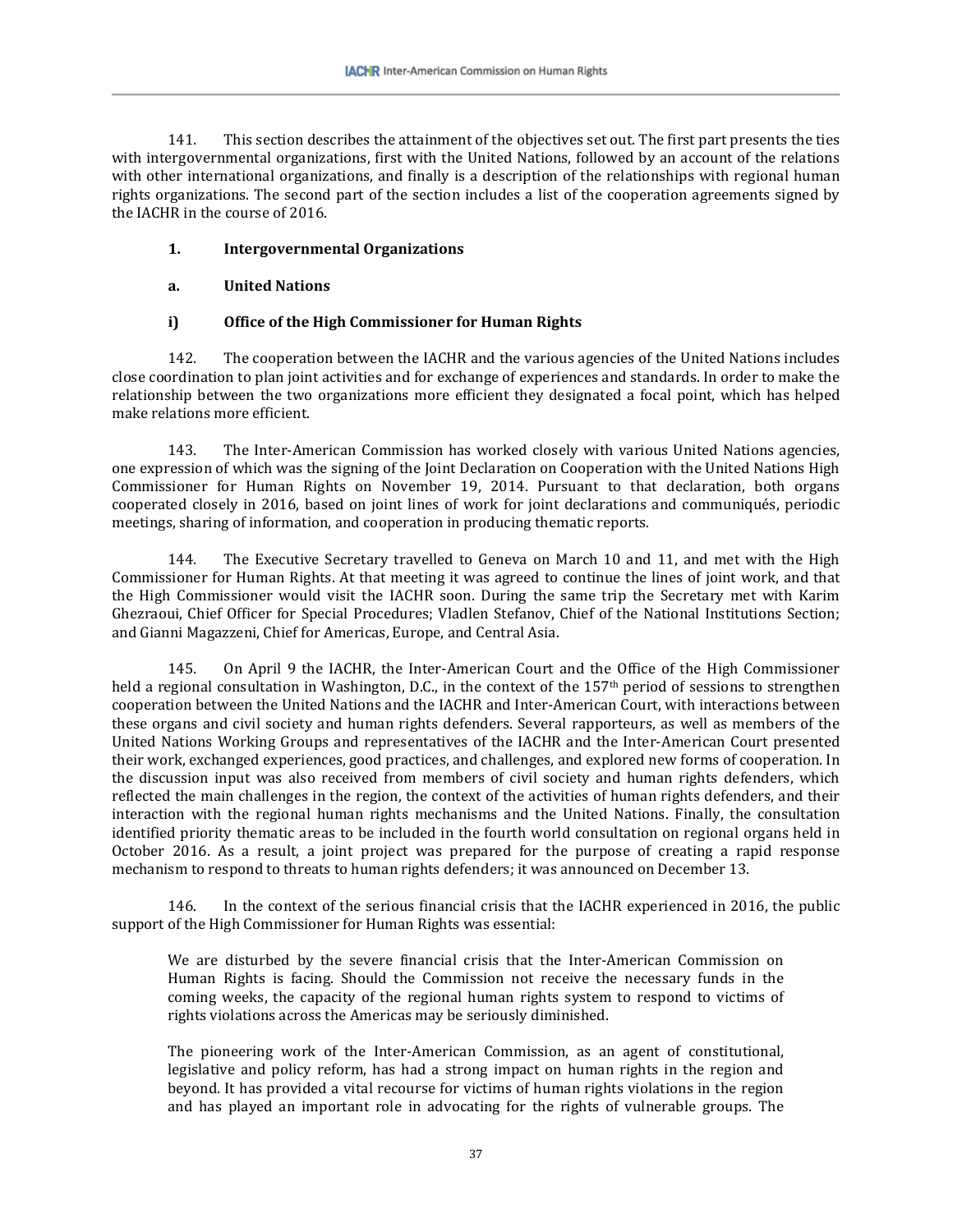Commission is also a strategic partner for the UN Human Rights Offices in the region and a point of reference for the development of human rights standards worldwide. Unfortunately, in recent years, the Commission has faced undue pressure from a number of States.

We urge States to reaffirm their commitment to human rights by providing the Commission with the required resources to fulfill its crucial mandate and indeed to strengthen this key institution. The Commission's robust defense of human rights in the region should be encouraged – not punished.

147. During its special session in Chile the IACHR convened all the United Nations agencies to a working luncheon to share experiences and plan work together.

148. On October 4 and 5 the President of the IACHR and a professional staff member of the Executive Secretariat participated in the workshop of regional human rights mechanisms in Geneva, Switzerland. This workshop brought together all the regional human rights mechanisms, among them the African Commission on Human and Peoples' Rights, the African Court, the Association of Southeast Asian Nations (ASEAN), the Court of Justice of the Economic Community of West African States (ECOWAS), the East African Court of Justice, the European Union Agency for Fundamental Rights, the United Nations Working Group on Human Rights and Business, and the Arab Commission for Human Rights.

149. During their stay in Geneva the President of the IACHR and the President of the Inter-American Court met with the High Commissioner for Human Rights and with the President of the Human Rights Council.

150. On October 6 the annual meeting of focal points of regional human rights mechanisms was held; there was follow-up on the conclusions of the April 9 meeting. Among these, there was analysis of the creation of a joint mechanism for the protection of human rights defenders. On October 26 the Executive Secretary of the IACHR met with Mac Darrow, representative of the High Commissioner for financial matters, in Washington.

151. On October 31, Kate Gilmore, Deputy High Commissioner for Human Rights, sent a letter of support for the IACHR in which she called on the states to support the budget increase for the IACHR.

152. During the 159th regular period of session in Panama, the Inter-American Commission carried out various joint activities with the Regional Office for Central America. On November 30 the IACHR had a working luncheon with several United Nations agencies, among them UNICEF, the Office of the UN High Commissioner for Refugees (UNHCR), the International Organization for Migration (IOM), the Food and Agriculture Organization (FAO), UN Women, Pan American Health Organization (PAHO), the United Nations Development Program (UNDP), the Office for the Coordination of Humanitarian Affairs (OCHA), Joint United Nations Program on HIV/AIDS (UNAIDS), United Nations Environmental Program (UNEP), the United Nations Population Fund (UNFPA), and the United Nations Office for Disaster Risk Reduction (UNISDR). During that meeting the IACHR made a brief presentation on its process of preparing the Strategic Plan and requested the cooperation of the agencies in identifying priorities, as well as in its subsequent implementation. In addition, common lines of work were identified along with possibilities for strengthening cooperation.

153. On December 3 a working meeting was held between the IACHR and representatives of the Office of the High Commissioner. Representatives were present from the Americas Section in Geneva, the Regional Offices for Central America (in Panama) and South America (Chile), and the Offices in Guatemala, Honduras, Mexico, and Colombia (the latter participated by electronic means). This is the first time a meeting of this sort has taken place with most of the offices of the OHCHR in the region. During the meeting the IACHR described its process of developing the Strategic Plan and held a dialogue for coordination and cooperation between the regional and universal systems. Upon the conclusion of the period of sessions, the IACHR announced that the two organs would adopt a joint Work Plan, and on December 13 it was announced that the two institutions committed to developing a joint mechanism for human rights defenders and journalists that will be made public in the first months of 2017.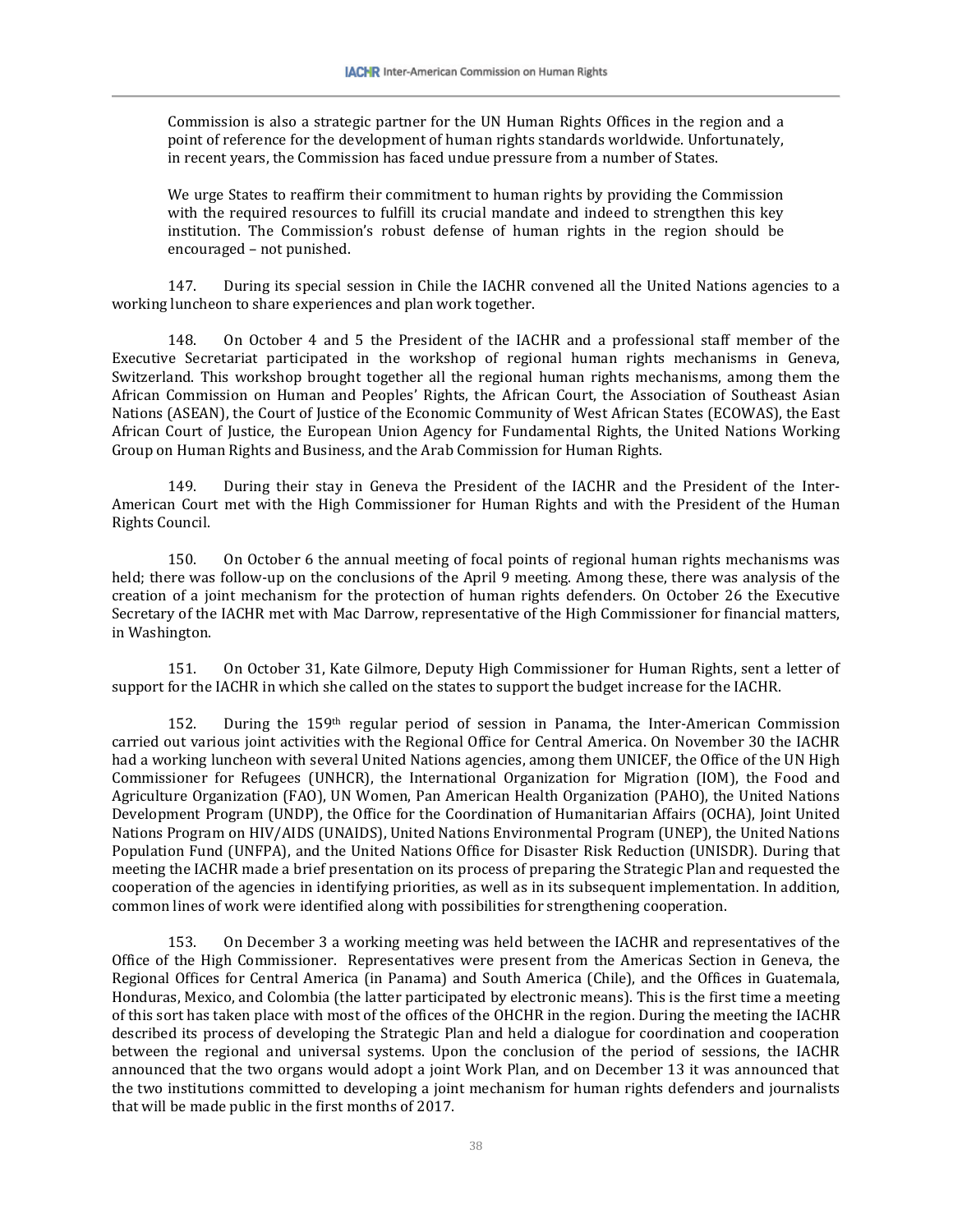#### **ii) Special Procedures of the Human Rights Council**

154. The UN Human Rights Council is authorized to establish special procedures with the objective of advising it on various thematic areas. The special procedures depend on the work of independent experts on specific subjects or countries. The system of special procedures is a basic element of the human rights mechanism of the United Nations, for it encompasses civil, cultural, economic, political, and social rights. The secretariat of these procedures is within the organizational structure of the High Commissioner for Human Rights.

155. The close collaboration of the IACHR with the United Nations special procedures has been strengthened thanks to the ongoing contact among the focal points. This has been reflected in joint visits, joint communiqués, the participation of United Nations rapporteurs in consultations of experts; the participation of the IACHR or the Executive Secretariat in the consultations; and meetings to plan the activities of different mandates.

156. During the 157<sup>th</sup> period of sessions of the IACHR it received several United Nations rapporteurs, who participated in the various activities that took place from April 2 to 15.

- Special Rapporteur on human rights and hazardous substances Baskut Tunkak visited the IACHR on April 4 to share experiences and explore possibilities of collaborating.
- Special Rapporteur on human rights and the environment John Knox visited the IACHR on April 6 and met with Commissioner José de Jesús Orozco to discuss the issue of defenders of the environment in the region and the possibilities of collaboration between both mandates.
- Special Rapporteur on violence against women, its causes and consequences Dubravka Šimonović participated on April 7 as an expert in a hearing on indigenous women in Canada, following up on the IACHR's report on the topic. The next day she met with civil society representatives and with Commissioner Margaret Macaulay.
- The IACHR sponsored a seminar on "Fiscal Policy and Human Rights in Times of Economic Crisis," on April 11, attended by Philip Alston, UN Special Rapporteur on extreme poverty and human rights, former Rapporteur on the same topic Magdalena Sepúlveda, and Rodrigo Uprimny, member of the Committee on Economic, Social and Cultural Rights of the United Nations.

157. The IACHR was represented by staff of its Executive Secretariat at a seminar of experts on the right to life on May 11, 12 and 13 in Geneva, organized by Special Rapporteur on extrajudicial executions Christof Heyns. The consultation was conducted within the process of drafting General Comment number 3 of the African Commission.

158. The Working Group of Experts on People of African Descent visited the IACHR on June 6 to learn about the work of the Rapporteurship covering the same subject area, and to explore possible joint activities in the context of the International Decade for People of African Descent.

159. The focal points of special procedures and the IACHR met in Geneva on October 6 in order to plan joint work.

160. The UN Special Rapporteur on the situation of human rights defenders, Michel Forst, visited IACHR headquarters on October 26 and met with the Executive Secretary and staff of the IACHR's Rapporteurship on human rights defenders.

161. On December 2, the Regional Office for Central America of the High Commissioner for Human Rights and the IACHR organized a panel discussion on the situation of human rights defenders in the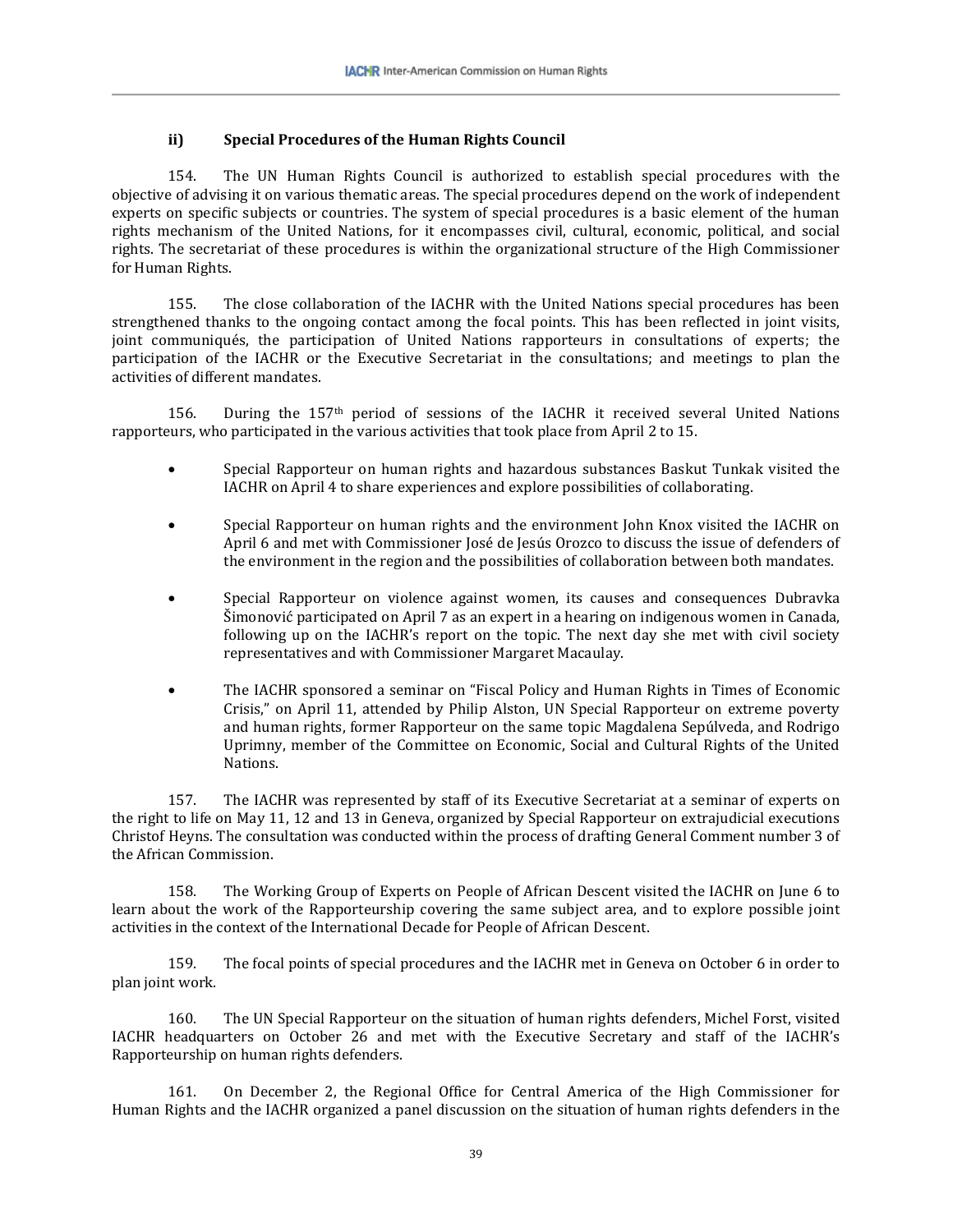region that included the participation of Michel Forst, UN Special Rapporteur on human rights defenders, and José de Jesús Orozco, Rapporteur of the IACHR on human rights defenders, in Panama City, in the context of the 159th period of sessions of the IACHR.

#### **iii) Treaty Bodies**

162. The United Nations includes nine bodies created pursuant to human rights treaties that supervise the application of these treaties. The IACHR has developed closer cooperation with those bodies through exchange of information on certain situations, calendars of activities, and the proposal to pursue joint activities and joint follow-up on resolutions.

163. On June 2, President James Cavallaro attended the annual meeting of Chairpersons of Human Rights Treaty Bodies in New York. During that meeting there was follow-up on the points of agreement from the previous year, particularly the possible holding of joint activities such as the participation of Committees in public hearings of the IACHR, issuing joint communiqués, holding possible joint visits, exchange of personnel, particularly in the petitions division, and mutual collaboration and exchange of standards in preparing reports or general comments.

164. At the outset of the meeting the chairpersons informed President Cavallaro that they had approved a press release in support of the IACHR.

165. On June 22 and 23 the Secretariat received the visit of María Clara Galvis, a member of the Committee on Enforced Disappearances, to share experiences and plan possible joint activities.

#### **iv) Press releases, letters, and joint declarations of the IACHR and United Nation Special Rapporteurs, Working Groups, and Independent Experts**

166. On occasion the IACHR issues joint communications with the special procedures of the United Nations Human Rights Council. This year seven joint statements were issued, as follows.

167. On May 12, International Day against Homophobia, Transphobia, and Biphobia, the IACHR, the Committee on the Rights of the Child, a group of human rights experts from the United Nations, the African Commission on Human and Peoples' Rights, and the Commissioner for Human Rights of the Council of Europe urged the governments to end the pathologization of lesbian, gay, bisexual, and trans adults and children.

168. On June 24 the United Nations Special Rapporteur on the freedom of opinion and expression, David Kaye, and the Special Rapporteur for Freedom of Expression of the IACHR, Edison Lanza, issued a joint communiqué warning of the interference of the Empresa Brasil de Comunicação (Brazil Communication Company) and the Office of the Comptroller General of Brazil.

169. On July 15 Juan Méndez, UN Special Rapporteur on Torture; Med Kaggwa, Special Rapporteur on Prisons, Conditions of Detention and Policing in Africa; James Cavallaro, President of the IACHR and Rapporteur on the Rights of Persons Deprived of Liberty, and Nils Muižnieks, Commissioner for Human Rights of the Council of Europe, saluted the approval of the Mandela Rules, a revised version of the Standard Minimum Rules for the Treatment of Prisoners, adopted December 17, 2015.

170. On August 4 UN Special Rapporteur on the right to freedom of opinion and expression, David Kaye, and IACHR Special Rapporteur for the Freedom of Expression, Edison Lanza, issued an alert on the continuing deterioration of the freedom of press in Venezuela.

171. On August 10, International Day of Indigenous Peoples, the United Nations Special Rapporteur on the Rights of Indigenous Peoples, Victoria Tauli-Corpuz, and the IACHR Rapporteur on the Rights of Indigenous Peoples, Francisco Eguiguren, urged the states of the Americas to ensure the right of indigenous peoples to significant and effective participation in decision-making processes related to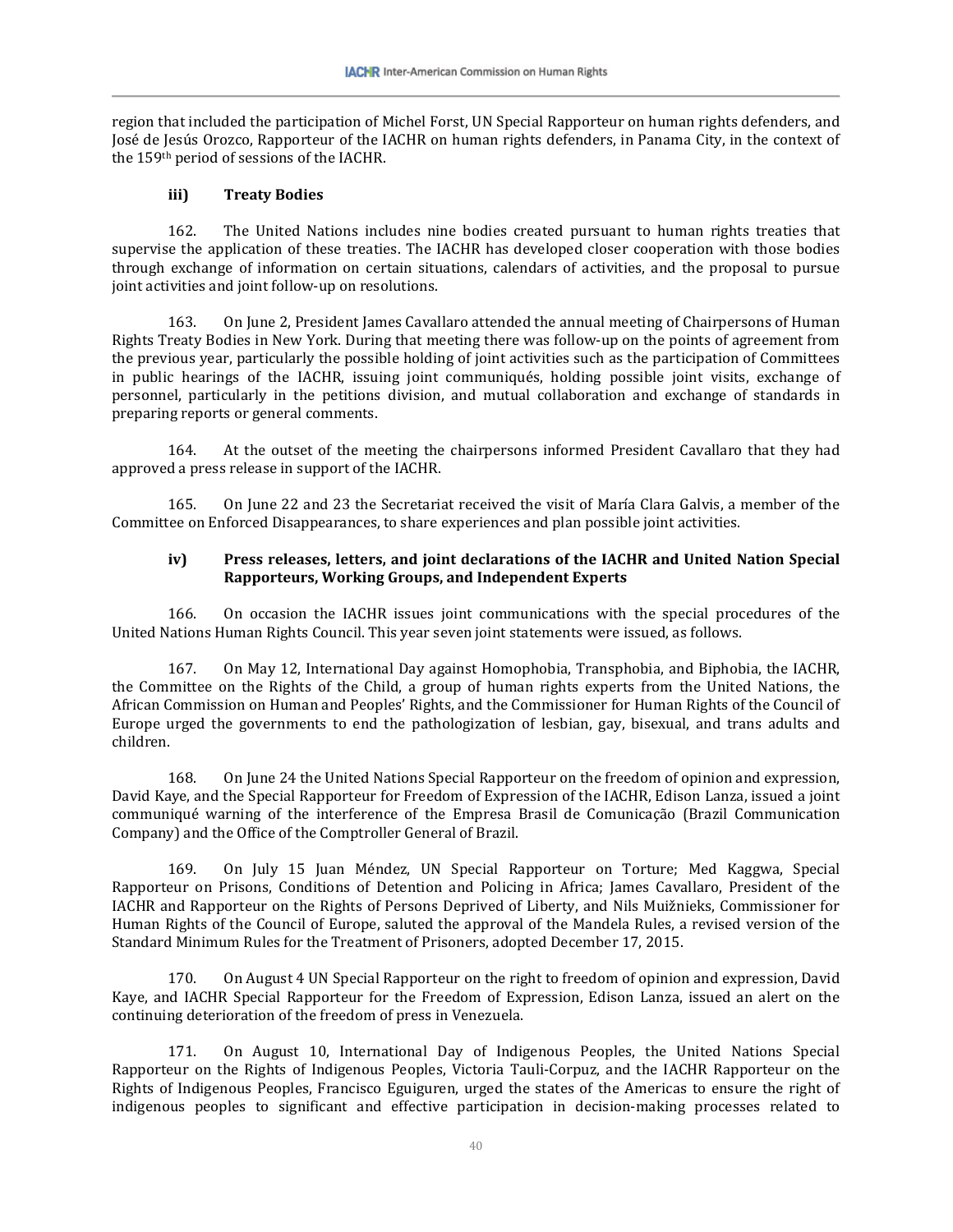investment or development projects that may affect their rights and their cultural survival, and to reaffirm their right to development, which results from their self-determination.

172. On August 19, United Nations Special Rapporteur on the situation of human rights defenders Michel Forst and the IACHR Rapporteur on human rights defenders warned that Honduras has become one of the most dangerous countries for human rights defenders. In 2016 the IACHR received information on the assassination of at least eight human rights defenders in Honduras.

173. On October 24, anticipating Intersex Awareness Day, United Nations and regional experts on human rights, among them the IACHR, made an urgent appeal to put an end to the violations of human rights of intersex children and adults. They urged the governments to prohibit harmful medical practices on intersex children, including surgery and treatments that are unnecessary, without their informed consent, as well as sterilization.

174. On November 22, on occasion of the International Day for the Elimination of Violence against Women, the following made a joint appeal to step up efforts to prevent feminicides and gender violence: the IACHR Rapporteur on women's rights; the Special Rapporteur on violence against women, its causes and consequences; the Committee for the Elimination of Discrimination against Women (CEDAW); the Special Rapporteur on the rights of women in Africa; the United Nations Working Group on the issue of discrimination against women in law and in practice; the Committee of Experts of the Follow-up Mechanism of the Convention of Belém do Pará (MESECVI); and the Group of Experts on Action against Violence against Women and Domestic Violence (GREVIO).

175. On December 2, Dubravka Šimonović, United Nations Special Rapporteur on violence against women, and Margarette May Macaulay, Rapporteur of the IACHR on women's rights, joined efforts to express their great alarm and concern with respect to continuing acts of extreme violence against women and girls in the Americas, and called for an increase in actions to end and prevent such violence.

176. On December 13, the IACHR and the Representatives of the UN High Commissioner for Human Rights in Central America, South America, Colombia, Guatemala, Honduras, and Mexico announced the creation of a joint mechanism for human rights defenders and journalists.

# **v) United Nations High Commissioner for Refugees (UNHCR)**

177. On August 23 the Office of the UNHCR in Costa Rica organized a meeting of the IACHR and the United Nations agencies in the country with some diplomatic missions, to engage in a dialogue on the financial situation of the IACHR and the possibilities for supporting and financing its work.

### **vi) United Nations International Children's Emergency Fund (UNICEF)**

178. On December 1, in the context of the 159<sup>th</sup> period of sessions in Panama, the IACHR met with the UNICEF Office of the Americas to exchange work plans and strengthen the mechanisms of cooperation between the two organizations.

### **1. Other agencies**

### **i) International Committee of the Red Cross**

179. On February 19 the Executive Secretary received Angela Gussing, Chief of Operations of the ICRC for the Americas, and François Stamm, Chief of the Regional Delegation of the ICRC in the United States.

180. On February 24 Mr. Christoph Harnisch, Chief of Delegation of the ICRC for Colombia, was received at the Executive Secretariat of the IACHR.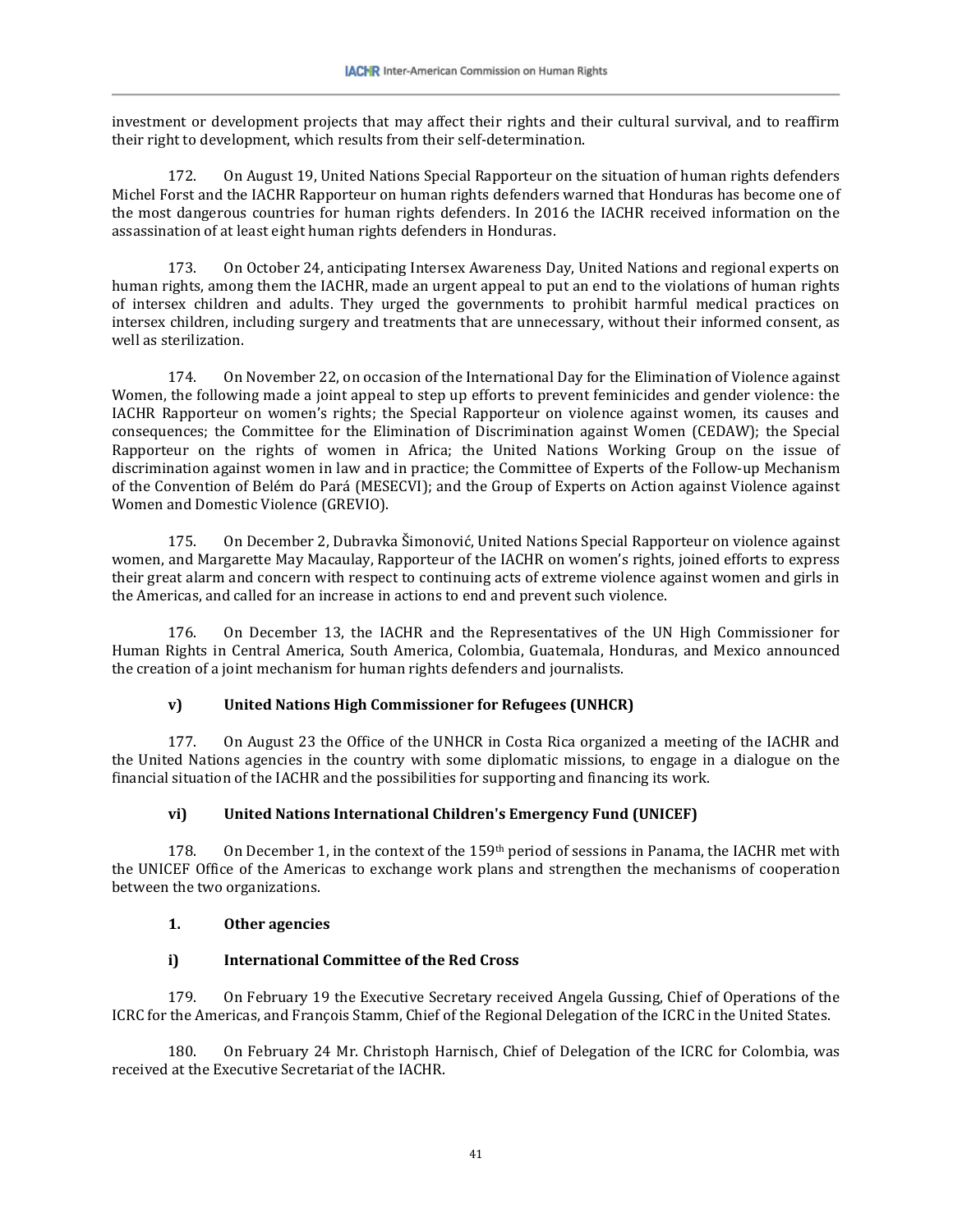### **ii) World Bank**

181. On February 24 the Executive Secretary participated in a meeting organized by the Nordic Trust Fund, created by the World Bank for the purpose of enlightening the various departments about human rights. During that meeting different approaches of programs and visions of the region were discussed along with other regional agencies and nongovernmental organizations.

182. During April and May, staff of the Executive Secretariat held several meetings with staff of the Nordic Trust Fund to collaborate in a process for incorporating human rights standards to the proceedings that affect the rights of indigenous peoples. A series of regional consultations will be held on the rights to health, education, rural development, social protection, environment, and basic infrastructure.

### **2. Regional human rights organs**

### **i) African Commission on Human and Peoples' Rights**

183. One important mandate of the Section of Inter-institutional Relations has been to strengthen ties with the African Commission on Human and Peoples' Rights and other regional organs. Following up on a visit from the Secretariat of that Commission to the IACHR last year, in early 2016 a proposal for financing was presented for the purpose of cooperating with the African Commission in various areas. Among these, it was proposed to strengthen the search engine for cases and petitions of the IACHR and advise the African Commission on the use of technology and on press and communication.

### **ii) Arab Commission for Human Rights**

184. The IACHR received an invitation to inaugurate the ninth session of the Arab Commission for Human Rights in Cairo, which was declined due to lack of funds. The relationship with that Commission is considered important, and it is expected that there will be participation in the near future.

# **3. Civil society**

185. On January 30 and 31 President Cavallaro participated with indigenous leaders in a symposium at the University of Ottawa, Canada. The event had to do with disappearances and homicides of indigenous women and girls, and the possible framework and structure of the Commission of Inquiry announced by the Government of Canada.

186. On February 17 and 18 the IACHR participated in the Third International Meeting of the Euro-Latin American Network for the Prevention of Torture and Institutional Violence, in San José, Costa Rica.

187. On February 18 and 19 Commissioner Paulo Vannuchi and staff of the Executive Secretariat participated in a seminar on human rights and business in Panama City, at the initiative of the Rocky Mountain Mineral Law Foundation.

188. As part of its practice in the periods of sessions, the IACHR met on April 7 with civil society organizations that attended its 157th period of sessions in Washington, DC. During the meeting the President of the IACHR announced the measures adopted to address the procedural backlog, among them the creation of a Group of Analysis of Petitions, which in 2016 was to analyze all petitions pending review. He also referred to the decision of the IACHR to strengthen the precautionary measures mechanism. He also announced the beginning of the process of selecting a new person to head up the Executive Secretariat of the Inter-American Commission.

189. On June 6, in the context of the 158th period of sessions of the IACHR in Chile, the IACHR met with Chilean civil society organizations for the purpose of receiving information on human rights in the country.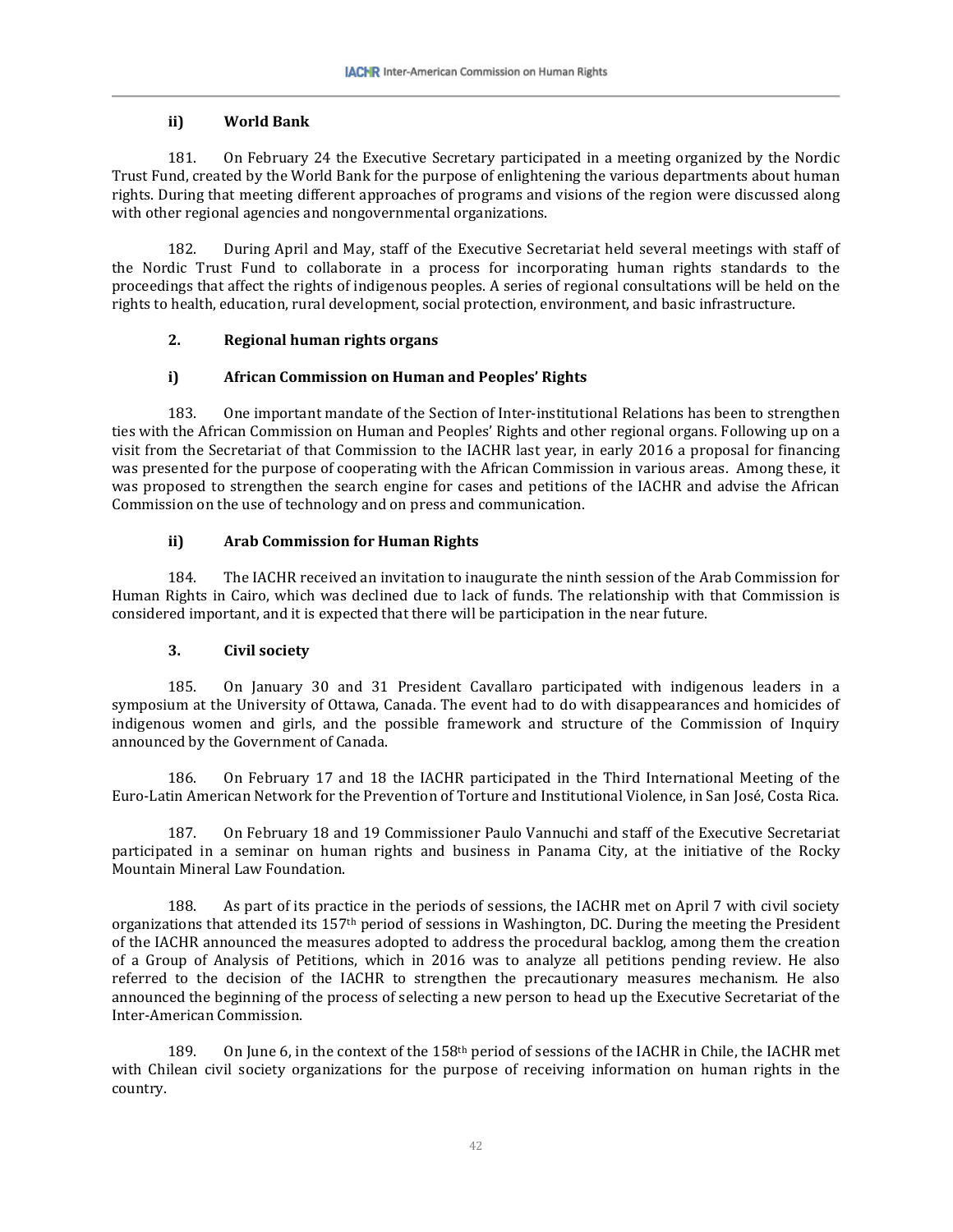190. From June 14 to 17 the Assistant Executive Secretary traveled to Brussels with support from OXFAM to meet with staff of the European Commission and legislators from the European Parliament, in the context of the serious financial crisis of the IACHR. During that visit the delegation of the IACHR met with the Copenhagen Initiative for Central American and Mexico (CIFCA), a coalition of 33 organizations, which includes FIAN and OXFAM, with the aim of discussing the situation of the IACHR and strengthening strategic partnerships.

191. On June 22, the European Union Agency for Fundamental Rights invited the IACHR to participate in the Forum on Fundamental Rights sponsored by the President of Austria, with the aim of engaging in dialogue on three fundamental topics: inclusion, protection for refugees, and the digital era. The President of the Inter-American Commission participated in this dialogue and met, among others, with Michael O'Flaherty, Director of the Agency for Fundamental Rights, with whom he discussed the possibility of a visit to the IACHR in March 2017, and Paul d'Auchamp, Deputy Regional Representative for Europe of the OHCHR.

192. On July 25, Open Society Justice Initiative, Due Process of Law Foundation (DPLF), and the Center for Justice and International Law (CEJIL) organized a civil society dialogue with the finalists in the process of hiring the new Executive Secretary.

193. On September 27, the Executive Secretary held a conference with a coalition of human rights organizations from the hemisphere on regional issues and on the agenda of the IACHR, and announced the preparation of the Strategic Plan for 2017-2020.

194. On December 1, in the context of the 159th period of sessions in Panama, the IACHR held a meeting with Panamanian organizations for the purpose of receiving information on the situation of human rights in the country. It also met with civil society organizations from the entire region with the objective of sharing information about its plans to draw up its Strategic Plan. On December 4, the IACHR met with organizations of the coalition of human rights organizations, with the same objective of sharing the plan for producing the Strategic Plan and beginning the respective consultations.

### **4. Agreements and memoranda of understanding signed during the year**

| <b>Institution</b>                                                     | Date            | <b>General objective</b>                                                                                       |
|------------------------------------------------------------------------|-----------------|----------------------------------------------------------------------------------------------------------------|
| Pan Amazon Ecclesial Network                                           | August          | Institutional cooperation                                                                                      |
| Universidad Federal do Pará                                            | August          | Institutional cooperation                                                                                      |
| Universidad Nacional Autónoma de México<br>(UNAM)                      | December        | Addendum to General cooperation agreement<br>establishing the participation of a fellow at the<br><b>IACHR</b> |
| Observatory of the Right to Food in Latin<br>America and the Caribbean | December        | exchange<br>of<br>Institutional<br>cooperation,<br>information on food and promotion activities                |
| Office of the Human Rights Ombudsperson of<br>the Republic of Panama   | <b>December</b> | Institutional cooperation and participation of<br>one person as "associate staff" at the IACHR                 |
| The provincial Public Defense Service of the<br>Province of Santa Fé   | December        | Institutional cooperation and participation of<br>one person as "associate staff" at the IACHR                 |

195. During 2016 the following agreements and memoranda of understanding were signed: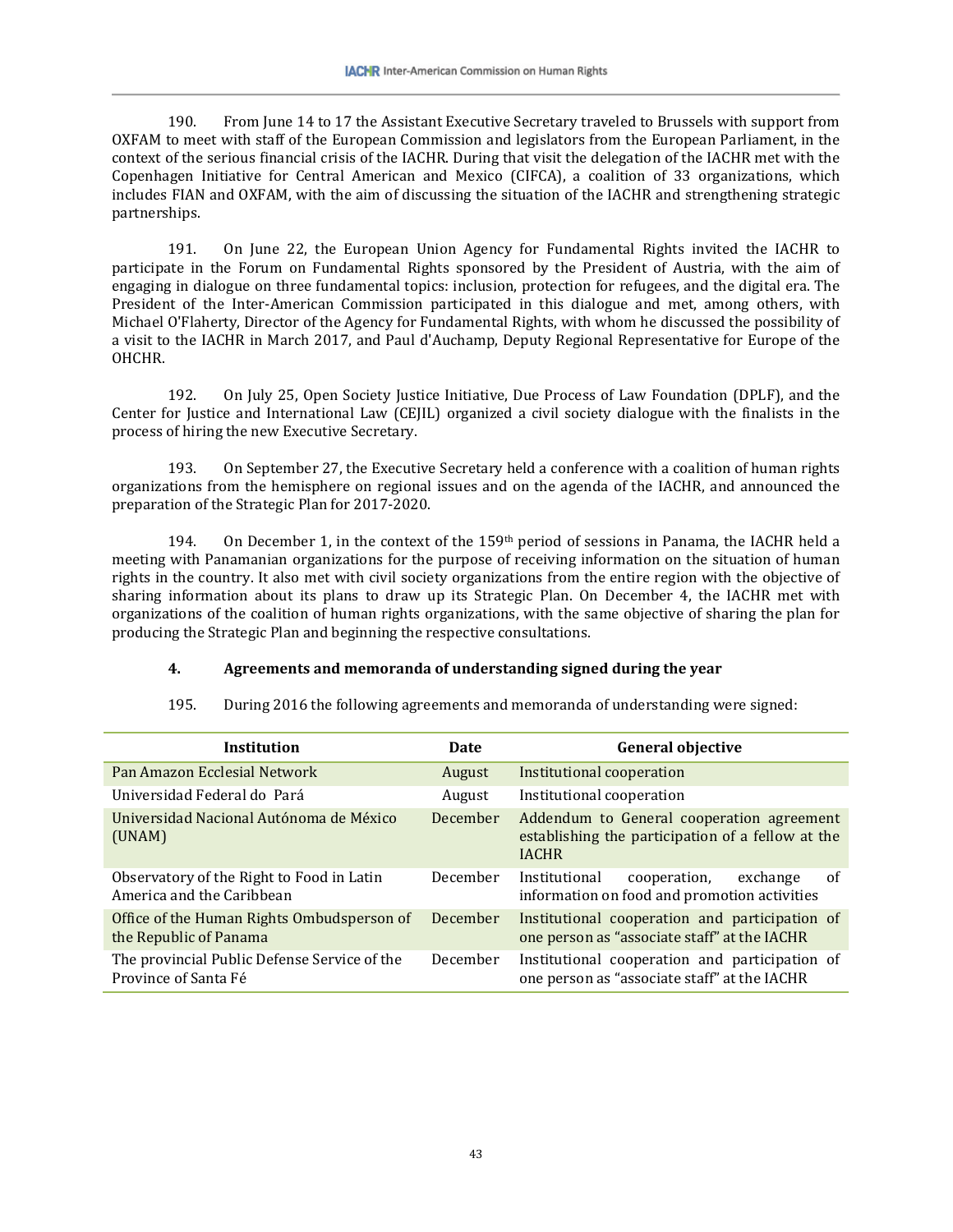### **H. Human Rights Promotion Activities**

#### **1. Activities of the Office of the Executive Secretary**

196. On January 27 the Executive Secretary participated as a speaker in the opening and closing sessions of the "Sixth consultation on the situation of economic, social and cultural rights in the United States and Canada," which took place at the headquarters of the IACHR.

197. On February 3 and 4 in Antigua, Guatemala, the Executive Secretary participated as a speaker at a closed high-level workshop organized by the Office of the High Commissioner for Human Rights in Guatemala, in conjunction with the International Commission against Impunity in Guatemala (CICIG), and with the financial support of Germany, called "Where are we headed? New perspectives on cooperation between the international community and the states for implementing human rights and combating impunity." He was also a speaker at a public colloquium entitled "The experience of the Interdisciplinary Group of Independent Experts in Mexico and the experience of the Office of the United Nations High Commissioner for Human Rights in Colombia."

198. The Executive Secretary participated in the Regional Consultation on Human Rights and Business, which took place March 2 and 3, 2016 in Santiago, Chile, organized by the United Nations Working Group on the topic. The purpose of the consultation was to debate and take stock of the progress in the Americas in terms of implementing the Guiding Principles on Human Rights and Business. Representatives of states, civil society, and regional agencies were in attendance.

199. The Executive Secretary opened the consultation held in the context of the "Meeting of experts on national mechanisms for the protection of human rights defenders and judicial officers," held April 1 at IACHR headquarters. In addition, on April 5 he moderated a joint presentation of the thematic reports of the Commission on extractive industries; legal standards and women's rights; violence, children, and organized crime; and violence against LGBTI persons in the Americas.

200. On April 7 the Executive Secretary moderated the meeting held at the IACHR with members of civil society as well as the events "Seminar on fiscal policy and human rights in times of austerity," organized by CESR, ACIJ, Dejusticia, CELS, Fundar, IBP, INEXC, Latinidad, Oxfam, and the Network for Fiscal Justice in Latin America and the Caribbean; and "Dialogue with Member States of the OAS on Good Practices in respect of the Rights of LGBTI Persons in the Americas," held April 11 and 13, respectively.

201. On April 25 the Executive Secretary moderated the event called "Panel Discussion on Monitoring, Reporting, and Fact-finding," co-organized by the Embassy of Switzerland in Washington, DC, the Harvard Program on Humanitarian Policy and Conflict Research (HPCR), and the IACHR.

202. On April 28 the event "International civil society week 2016" was held in Bogotá, Colombia, convened by the organization CIVICUS. The Executive Secretary participated as a speaker in a panel discussion entitled "What is needed to create inclusive societies and organizations?"

203. The Executive Secretary traveled to Venezuela to participate on May 4 and 5 as a speaker in the forum "Human rights in the contemporary word: An inter-American perspective," organized by the School of Law of the Universidad Católica Andrés Bello. He also participated in the first annual university meeting on human rights entitled "Days of reflection on human rights in Latin America: Evolution and prospects of constitutional guarantees in the region," organized by the Universidad Central de Venezuela.

204. On May 11 the Executive Secretary was guest speaker at the event "A Transnational Vision Rooted in Community" in Washington, DC, convened by Alianza Américas, a network of organizations, where he spoke of the future of democracy in the region.

205. On May 14 and 15 the Executive Secretary was a speaker on a panel entitled "United Nations and intergovernmental actions applicable to conflicts that affect indigenous peoples and their resolution: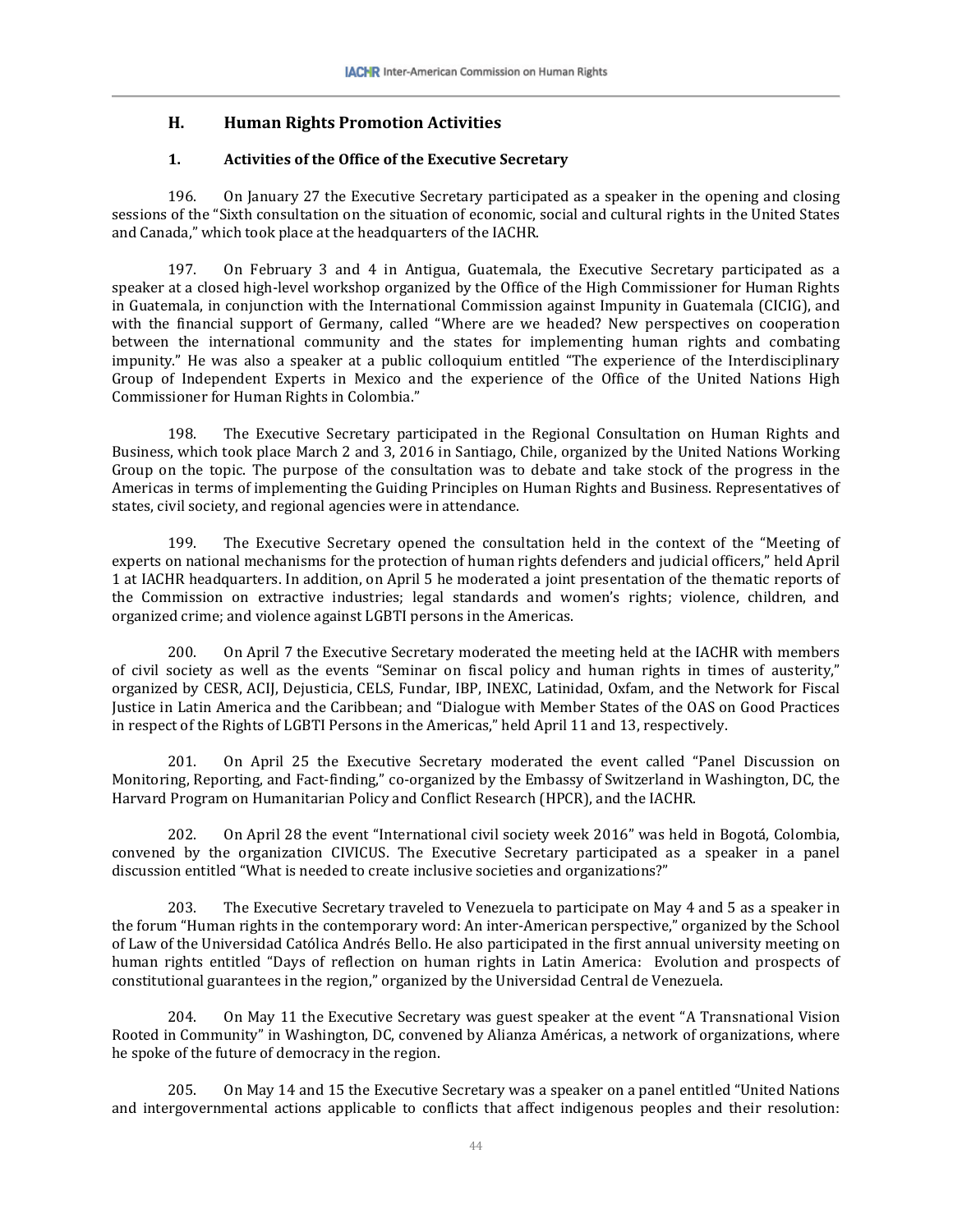Challenges and opportunities," in the context of the international seminar on "Rights of indigenous peoples and undocumented struggles: Conflict and Peace." The event was held at Columbia University in New York, organized by that university's Institute for the Study of Human Rights.

206. On May 16 the Executive Secretary gave the keynote address "The situation of human rights in Mexico and the response of organized society" at an event at the Center for Inter-Disciplinary Research in Sciences and Humanities (CEIICH: Centro de Investigaciones Interdisciplinarias en Ciencias y Humanidades) of the Universidad Nacional Autónoma de México (UNAM).

207. In the context of the Program of Advanced Studies on Human Rights and Humanitarian Law of the Academy of Human Rights and Humanitarian Law of American University's Washington College of Law, on June 2 the Executive Secretary gave the lecture "The current practice of the supervision by the IACHR in general annual reports on countries and situation of human rights in the hemisphere, as well as the special country and thematic reports, on-site visits, and the rapporteurships."

208. On June 6, during the special period of sessions of the IACHR in Chile, the Executive Secretary was a discussant in the seminar "Business and Human Rights: Inter-American standards and conclusions of the baseline study for Chile," organized by the Human Rights Center at the Universidad Diego Portales, with the sponsorship of the Inter-American Commission.

209. On August the Executive Secretary participated as a speaker at the International Human Rights Symposium, addressing the topic "The state of danger of human rights in the Americas: The need to strengthen the regional system for the protection of human rights." The seminar was held in Curitiba, Brazil, organized by the National Justice Council of Brazil.

210. During the visit of the IACHR to Mexico from August 28 to 31, under the leadership of President James Cavallaro, Executive Secretary Paulo Abrão participated in a working meeting with the Secretary General of the OAS and members of the Inter-American Court. That meeting included discussion of issues of mutual interest, such as the financial crisis of the inter-American human rights system and its consequences; and some joint strategies were delineated to address the situation.

211. At the invitation of the Government of Colombia, the Executive Secretary travelled to the city of Cartagena, Colombia, to participate in the ceremony of the signing of the Final Peace Agreement, held September 26.

212. The Executive Secretary provided technical support to President Cavallaro during the regular session of the Permanent Council of the OAS held October 19. In that session, along with the President of the Inter-American Court, Judge Roberto Caldas, the proposal was presented for strengthening the inter-American human rights system, which both organs forwarded to the Secretary General of the OAS on September 30, 2016.

213. On November 10, 2016, in Mexico City, the Executive Secretary participated in the presentation of the Work Plan of the Mechanism for Follow-up of the precautionary measure granted on behalf of the students from the "Raúl Isidro Burgos" rural school of Ayotzinapa and the recommendations of the Interdisciplinary Group of Independent Experts (GIEI).

214. On December 15 a day of work and training on Public Policy with a Human Rights Approach was held in Washington, DC, sponsored by the Inter-American Social Responsibility and Human Rights Institute (IIRSODH).

215. On December 22 the Executive Secretary participated in the presentation of the preliminary report of the IACHR on "Poverty, Extreme Poverty and Human Rights in the Americas." The presentation was made at the Institute of Public Policies on Human Rights of Mercosur in Buenos Aires, Argentina, where it was announced that a period was beginning for taking in comments and additional information.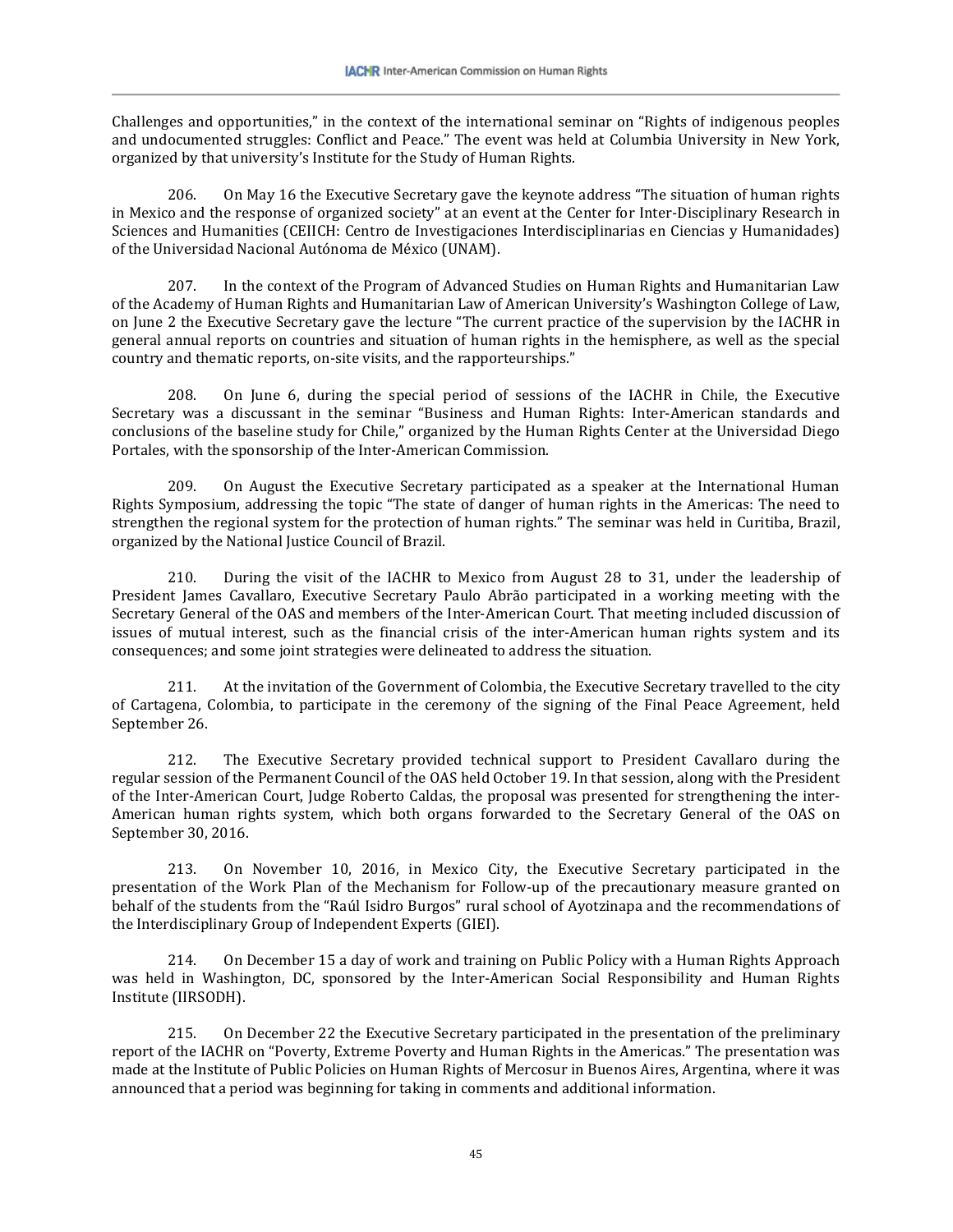### **2. Activities of the Office of the Assistant Executive Secretary**

#### **a. Activities of the Court Group and the Merits Group**

216. On September 1, 2016, staff from the Secretariat attended the "Sergio García Ramírez" University Competition at the School of Law of the Universidad Nacional Autónoma de México, where the Assistant Executive Secretary participated as a judge in the simulation of a proceeding before the IACHR and the Inter-American Court (semifinal round).

217. On December 1, 2016, staff of the Executive Secretariat attended a seminar on the Protection of Human Rights Defenders in Guatemala, organized by the Office of the High Commissioner for Human Rights in Guatemala and the Presidential Commission Coordinating Executive-branch Policy on Human Rights. A presentation was given on standards on the protection of human rights defenders as per the judgment in the case Human Rights Defender v. Guatemala of the Inter-American Court of Human Rights. More than 180 human rights defenders from different regions of the country participated, along with authorities of the State.

218. From December 5 to 9, staff of the Executive Secretariat participated in the Course and International Competition on Human Rights in Bogotá, Colombia, organized by the Instituto Colombiano de Derechos Humanos. The staff of the Secretariat made a presentation on the issue of enforcement of treaty obligations by domestic judges ("control of conventionality"), particularly from the perspective of the standards of the IACHR, and participated as judge in the semi-final and final rounds.

#### **b. Activities of the Section of Friendly Settlements and Follow-up**

219. On August 17, 2016, the Section of Friendly Settlements and Follow-up held a training workshop in Asunción, Paraguay, for public servants on the practical procedural aspects of using the friendly settlements mechanism for the various institutions in charge of negotiating and carrying out friendly settlement agreements. Among the officials attending the event were staff of the Vice Presidency of the Republic, the Ministry of Interior, the Ministry of Education, the Ministry of Foreign Affairs, the Ministry of Justice, the Paraguayan Institute of Indigenous Peoples, the Public Ministry, the Ministry of Public Health, and the Supreme Court of Justice. The workshop incorporated theoretical and practical procedural aspects of the friendly settlement mechanism in light of the normative framework that regulates it, including technical tools for negotiation and practical application of the information provided, and a practical exercise of the activities that one must carry out to reach a friendly settlement.

220. On August 26, 2016 a class was given on the friendly settlement mechanism at the "Héctor Fix Zamudio" Diplomate program on the Inter-American Human Rights System, organized by the Legal Research Institute of the Universidad Nacional Autónoma de México. In addition, a class was given on that mechanism in the Course on the Inter-American System for the Protection of Human Rights for state agents, which took place July 18 to 22, 2016.

221. On December 1, 2016, a training workshop was held in Panama City for public servants on the practical and procedural aspects for using the friendly settlement mechanism; the various institutions in charge of the negotiation and implementation friendly settlement agreements in Panama were convened to participate in the workshop. Among the Panamanian institutions participating where the Office of the Attorney General, the Ministry of Foreign Affairs, the Ministry of the Environment, the Ministry of Health, the National Land Management Authority, the Ministry of Foreign Affairs, the National Police, and the Office of the Attorney General for the Administration (Procuraduría General de la Administración). This workshop, organized with the support of the Panamanian Ministry of Foreign Affairs, included theoretical and practical elements of the friendly settlement mechanism in light of the normative framework that regulates it, including technical tools for integrative negotiation that should be used to reach a friendly settlement.

222. On December 6, 2016, a class was given on the friendly settlement mechanism in the "Fourth International Specialized Course on Human Rights and Access to the International Systems of Protection," organized in Bogotá by the Instituto Colombiano de Derechos Humanos.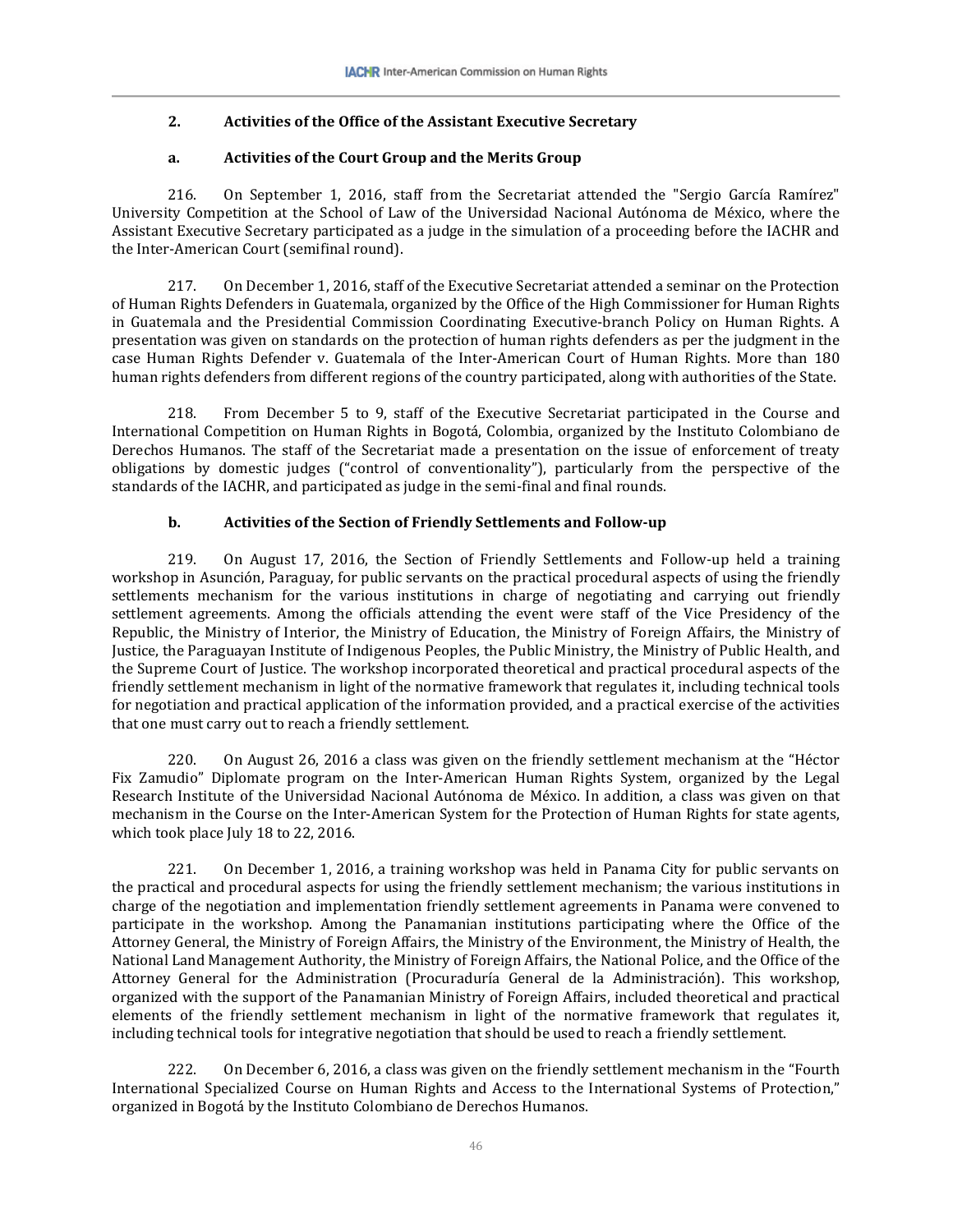# **3. Other promotion activities of the Executive Secretariat**

223. On January 27, the Latin American and Caribbean Network of Trans Persons (REDLACTRANS), with the support of the IACHR and several civil society organizations, launched a new report on violations of the human rights of trans women in Costa Rica, El Salvador, Guatemala, Honduras, and Panama. The event took place at the headquarters of the IACHR with more than 100 representatives of civil society in attendance, in particular from various LGBTI communities. The speakers at the event included Commissioner James Cavallaro; the Executive Secretary; Marcela Romero, Director of REDLACTRANS; and Ideli Salvatti, Secretary for Access to Rights and Equity of the OAS.

224. On February 8, 2016, Secretariat staff attended a videoconference organized by Handicap International to present a new report with the title "Making it Work Initiative on Gender and Disability Inclusion: Advancing equity for women and girls with disabilities." The report identifies and describes 11 good practices in 10 countries, developed by women to eliminate violence against women and girls with disabilities.

225. From February 9 to 18, Commissioner José de Jesús Orozco Henríquez and staff from the Executive Secretariat participated in the Fourth Course for Specialization on the Inter-American Human Rights System in Lima, Peru, organized by the Pontificia Universidad Católica del Perú. This course was focused on the theory, practice, and standards of the inter-American human rights system.

226. From February to April 2016, the Executive Secretariat organized a training and orientation program for the 32 interns for the winter and spring seasons. This program took the form of interactive presentations by several departments, sections, and groups of the IACHR Secretariat, including a roundtable discussion with the Executive Secretary.

227. On February 25 and 26, 2016, Commissioner José de Jesús Orozco Henríquez attended the Sixth Strategic Meeting of Protection Mechanisms for Human Rights Defenders at the Palais de L'Europe in Strasbourg, France. The meeting was organized by the Observatory for the Protection of Human Rights Defenders, and included representatives of various international human rights institutions related to human rights defenders, among them United Nations Special Rapporteur on the situation of human rights defenders, the Special Rapporteur of the African Commission on Human and Peoples' Rights on human rights defenders, staff of the Council of Europe and the European Court of Human Rights, as well as the Secretary General of the World Organization Against Torture.

228. On March 10, 2016, Colonel Julio Gordon of the Carabineros de Chile and the American Police Community (Ameripol) gave a talk on community policing and drug trafficking to staff of the Executive Secretariat at the headquarters of the IACHR.

229. On April 12, 2016, in the context of the 157<sup>th</sup> period of sessions, the IACHR received the visit of a group of judges from the Judicial Council (Consejo de la Magistratura) of the city of Buenos Aires. During the visit a brief seminar was held on the inter-American human rights system geared to the visiting judges in which issues were addressed such as the system of petitions and cases, the mechanisms for protection and oversight, and the promotion of human rights, among others.

230. In collaboration with the Faculty of Law of the University of the West Indies (UWI) and the European Union, the Executive Secretariat of the IACHR organized a seminar for ombudspersons of the CARICOM region, with the participation of President James Cavallaro and Commissioner Margarette May Macaulay. The seminar was held May 19 and 20 at the Faculty of Law of UWI-MONA in Kingston, Jamaica. The title of the seminar was Ombudspersons of CARICOM, Citizen Security, and the Inter-American Human Rights System. The seminar included the presence of officials from five CARICOM states, Barbados, Belize, Jamaica, St. Lucia, and Trinidad and Tobago. Also in attendance with officials from Costa Rica and Puerto Rico. During the seminar several panel discussions were held that gave a general overview of the inter-American human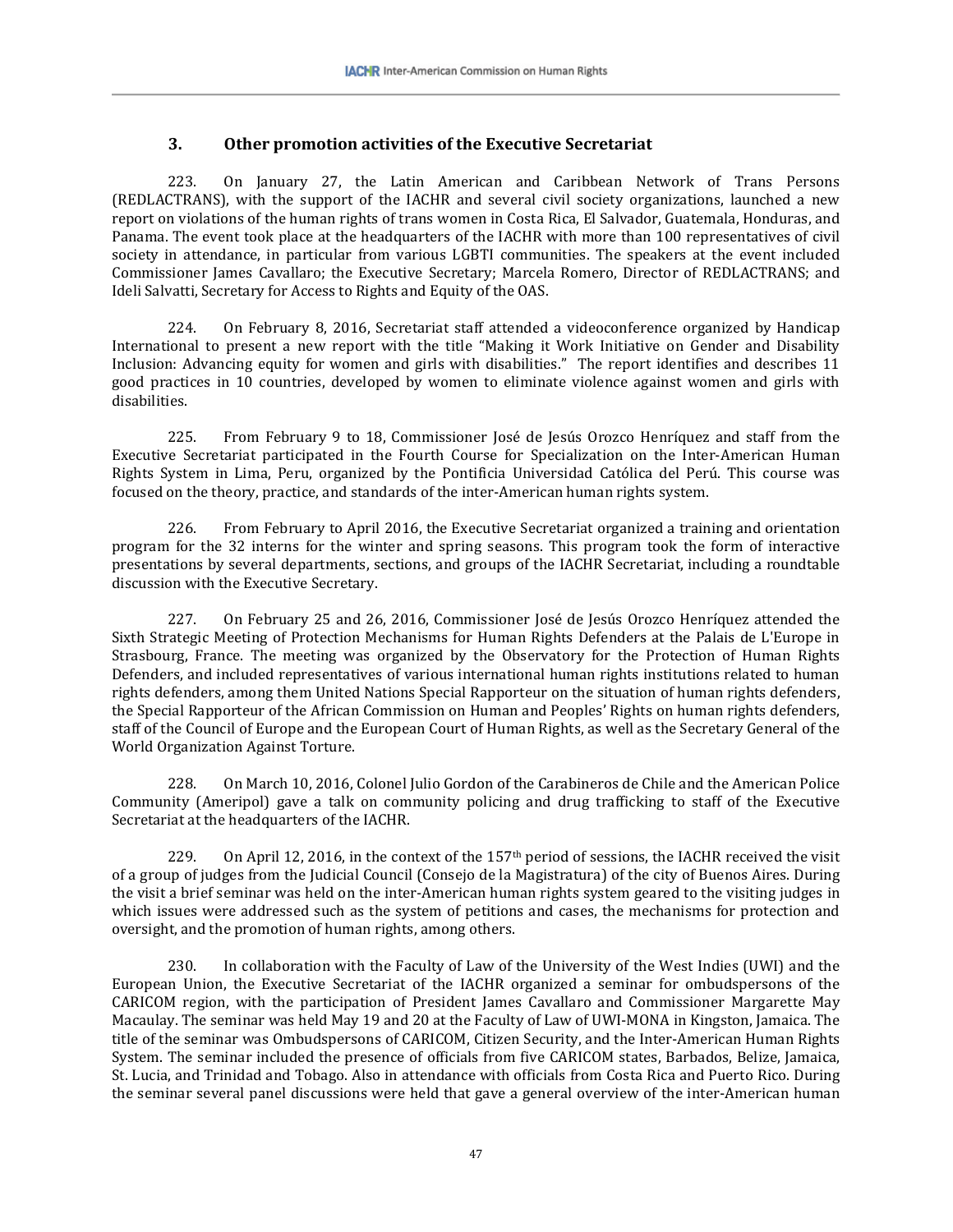rights system and its role in promoting the protection of citizen security from a human rights perspective; CARICOM's experience in terms of institutional challenges and existing national and international mechanisms for addressing these challenges; the experience of Latin America in terms of challenges and best practices in the use of international human rights mechanisms to improve citizen security. As a result of the seminar, supported by staff of the Executive Secretariat, a brochure of good practices is being prepared that is expected to be published and distributed by the UWI in 2017.

231. In the week of June 6 to 10, 2016, in the context of the 158<sup>th</sup> special period of sessions held in Chile, the IACHR held an academic seminar at the Museum of Memory and Human Rights with three panels on progress and challenges of the IACHR, the right to truth, justice, and reparation, and inter-American standards on equity and non-discrimination. The IACHR also sponsored a colloquium on the issue of States, Businesses and Human Rights, organized by the Human Rights Center of the Universidad Diego Portales and held at the National Human Rights Institute. A colloquium was also held with the members of the Human Rights Committee of the Judicial Branch on the question of issue of enforcement of treaty obligations by domestic judges ("control of conventionality") at the headquarters of the Judicial Studies Institute.

232. On June 14, staff of the Executive Secretariat made a presentation at Washington College of Law, American University, in the context of a diplomate course on the Inter-American Human Rights System. The course included the participation of students from several countries of the Americas, including Argentina, Ecuador, Dominican Republic, Mexico, and Peru. The next day, the students visited the headquarters of the IACHR.

233. On June 15, a brief seminar was held at the headquarters of the IACHR for students from the National Defense University (United States). Staff from the Executive Secretariat made presentations to the students on various aspects of the IACHR, including its structure and functions, as well as the mechanisms of observation and protection.

234. From July 18 to 22, 2016, the IACHR, together with the Washington College of Law, American University, Robert F. Kennedy Human Rights, and the Inter-American Institute of Human Rights, organized a training course on the American Convention and the system for the protection of human rights, for state agents from the Americas.

235. On July 27 the Secretariat organized a presentation by Zakiya Carr-Johnson for the members of the IACHR on cultural diversity and social inclusion in the workplace. Ms. Carr-Johnson is the Director of the Race, Ethnicity and Social Inclusion Unit in the Bureau of Western Hemisphere Affairs at the Department of State of the United States. The presentation to the commissioners followed up on an earlier presentation for the staff of the IACHR in September 2015.

236. In the months of July and August the traditional training and orientation program for summer interns continued. These events mainly took the form of interactive presentations by various departments, sections, and groups of the Executive Secretariat, and included a roundtable with the Executive Secretary on August 11.

237. On August 18, 2016, staff of the Executive Secretariat attended the First International Meeting of Specialists and Networks of the Inter-American Human Rights System in Mexico City. The event was organized by the Legal Research Institute of the UNAM to discuss the lag in the system of petitions and cases, and to promote the dialogue on mechanisms and measures for resolving that problem.

238. From August 22 to September 2, the "Héctor Fix-Zamudio" Diplomate program in the Inter-American Human Rights System, 2016 edition, was held in Mexico City, organized by the Legal Research Institute of the Universidad Nacional Autónoma de México, with the collaboration of the IACHR and the Inter-American Court. The annual Diplomate program, geared to students, academics, members of civil society organizations, and public officials, is aimed at offering the students specialized high-level academic training in the inter-American human rights system through classes and lectures by the most outstanding experts in the